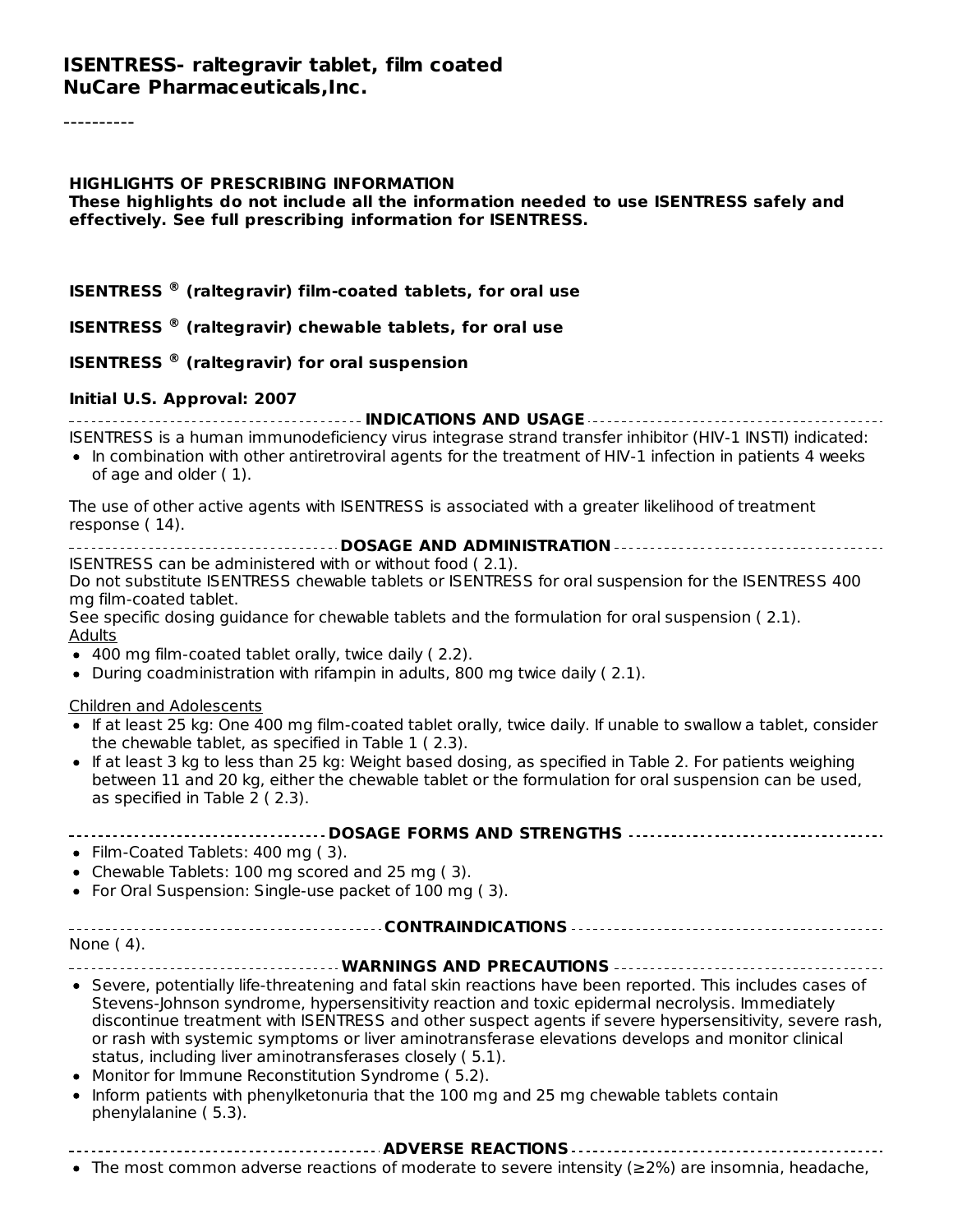$T$ he most common adverse reactions of  $\mathbb{R}^2$  are insomnia, headache, headache, headache, headache, headache, headache, headache, headache, headache, headache, headache, headache, headache, headache, headache, headach dizziness, nausea and fatigue ( 6.1).

Creatine kinase elevations were observed in subjects who received ISENTRESS. Myopathy and rhabdomyolysis have been reported. Use with caution in patients at increased risk of myopathy or rhabdomyolysis, such as patients receiving concomitant medications known to cause these conditions and patients with a history of rhabdomyolysis, myopathy or increased serum creatine kinase ( 6.2).

#### **To report SUSPECTED ADVERSE REACTIONS, contact Merck Sharp & Dohme Corp., a subsidiary of Merck & Co., Inc., at 1-877-888-4231 or FDA at 1-800-FDA-1088 or www.fda.gov/medwatch.**

**DRUG INTERACTIONS**

- Coadministration of ISENTRESS and other drugs may alter the plasma concentration of raltegravir. The potential for drug-drug interactions must be considered prior to and during therapy ( 7).
- Coadministration of ISENTRESS with drugs that are strong inducers of UGT1A1, such as rifampin, may result in reduced plasma concentrations of raltegravir ( 2.1, 7.2).
- **USE IN SPECIFIC POPULATIONS** Pregnancy:
- ISENTRESS should be used during pregnancy only if the potential benefit justifies the potential risk to the fetus ( 8.1).

Nursing Mothers:

• Breastfeeding is not recommended while taking ISENTRESS (8.3).

## **See 17 for PATIENT COUNSELING INFORMATION and FDA-approved patient labeling.**

**Revised: 2/2015**

#### **FULL PRESCRIBING INFORMATION: CONTENTS\***

#### **1 INDICATIONS AND USAGE**

- **2 DOSAGE AND ADMINISTRATION**
	- 2.1 General Dosing Recommendations
	- 2.2 Adults
	- 2.3 Pediatrics
	- 2.4 Method of Administration

#### **3 DOSAGE FORMS AND STRENGTHS**

**4 CONTRAINDICATIONS**

## **5 WARNINGS AND PRECAUTIONS**

- 5.1 Severe Skin and Hypersensitivity Reactions
- 5.2 Immune Reconstitution Syndrome
- 5.3 Phenylketonurics

## **6 ADVERSE REACTIONS**

- 6.1 Clinical Trials Experience
- 6.2 Postmarketing Experience

## **7 DRUG INTERACTIONS**

- 7.1 Effect of Raltegravir on the Pharmacokinetics of Other Agents
- 7.2 Effect of Other Agents on the Pharmacokinetics of Raltegravir
- 7.3 Drugs without Clinically Significant Interactions with ISENTRESS

## **8 USE IN SPECIFIC POPULATIONS**

- 8.1 Pregnancy
- 8.3 Nursing Mothers
- 8.4 Pediatric Use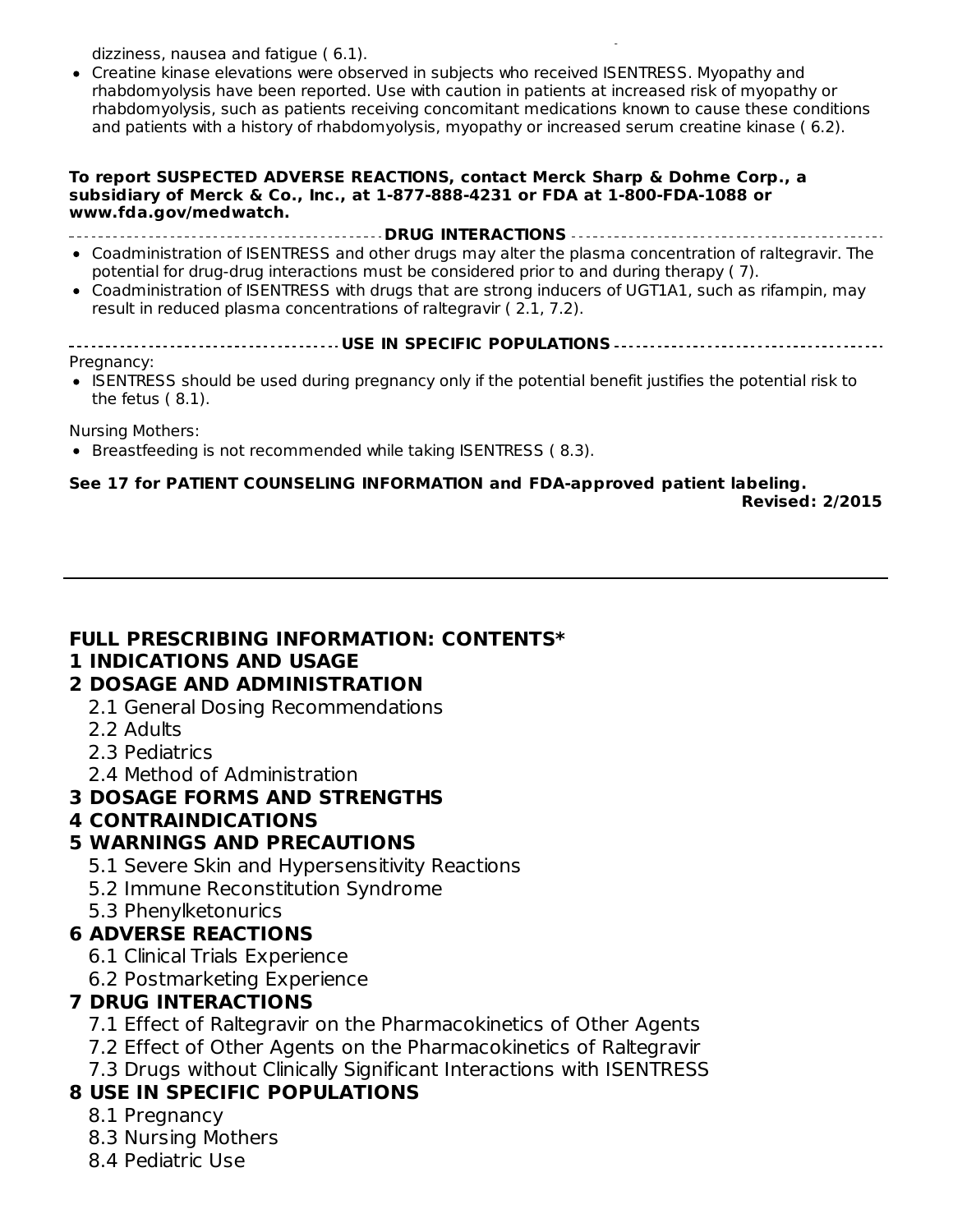- 8.5 Geriatric Use
- 8.6 Use in Patients with Hepatic Impairment
- 8.7 Use in Patients with Renal Impairment

# **10 OVERDOSAGE**

# **11 DESCRIPTION**

## **12 CLINICAL PHARMACOLOGY**

- 12.1 Mechanism of Action
- 12.2 Pharmacodynamics
- 12.3 Pharmacokinetics
- 12.4 Microbiology

## **13 NONCLINICAL TOXICOLOGY**

13.1 Carcinogenesis, Mutagenesis, Impairment of Fertility

## **14 CLINICAL STUDIES**

- 14.1 Treatment-Naïve Adult Subjects
- 14.2 Treatment-Experienced Adult Subjects
- 14.3 Pediatric Subjects

## **16 HOW SUPPLIED/STORAGE AND HANDLING**

## **17 PATIENT COUNSELING INFORMATION**

 $\ast$  Sections or subsections omitted from the full prescribing information are not listed.

## **FULL PRESCRIBING INFORMATION**

# **1 INDICATIONS AND USAGE**

ISENTRESS® is indicated in combination with other antiretroviral agents for the treatment of human immunodeficiency virus (HIV-1) infection in patients 4 weeks of age and older.

The use of other active agents with ISENTRESS is associated with a greater likelihood of treatment response [see Clinical Studies (14)].

# **2 DOSAGE AND ADMINISTRATION**

## **2.1 General Dosing Recommendations**

- ISENTRESS Film-Coated Tablets, Chewable Tablets and For Oral Suspension can be administered with or without food [see Clinical Pharmacology (12.3)].
- Because the formulations are not bioequivalent, do not substitute ISENTRESS chewable tablets or ISENTRESS for oral suspension for the ISENTRESS 400 mg filmcoated tablet. See specific dosing guidance for chewable tablets and the formulation for oral suspension.
- During coadministration of ISENTRESS 400 mg film-coated tablets with rifampin, the recommended dosage of ISENTRESS is 800 mg twice daily in adults. There are no data to guide co-administration of ISENTRESS with rifampin in patients below 18 years of age [see Drug Interactions (7.2)] .
- Maximum dose of chewable tablets is 300 mg twice daily.
- Maximum dose of oral suspension is 100 mg twice daily.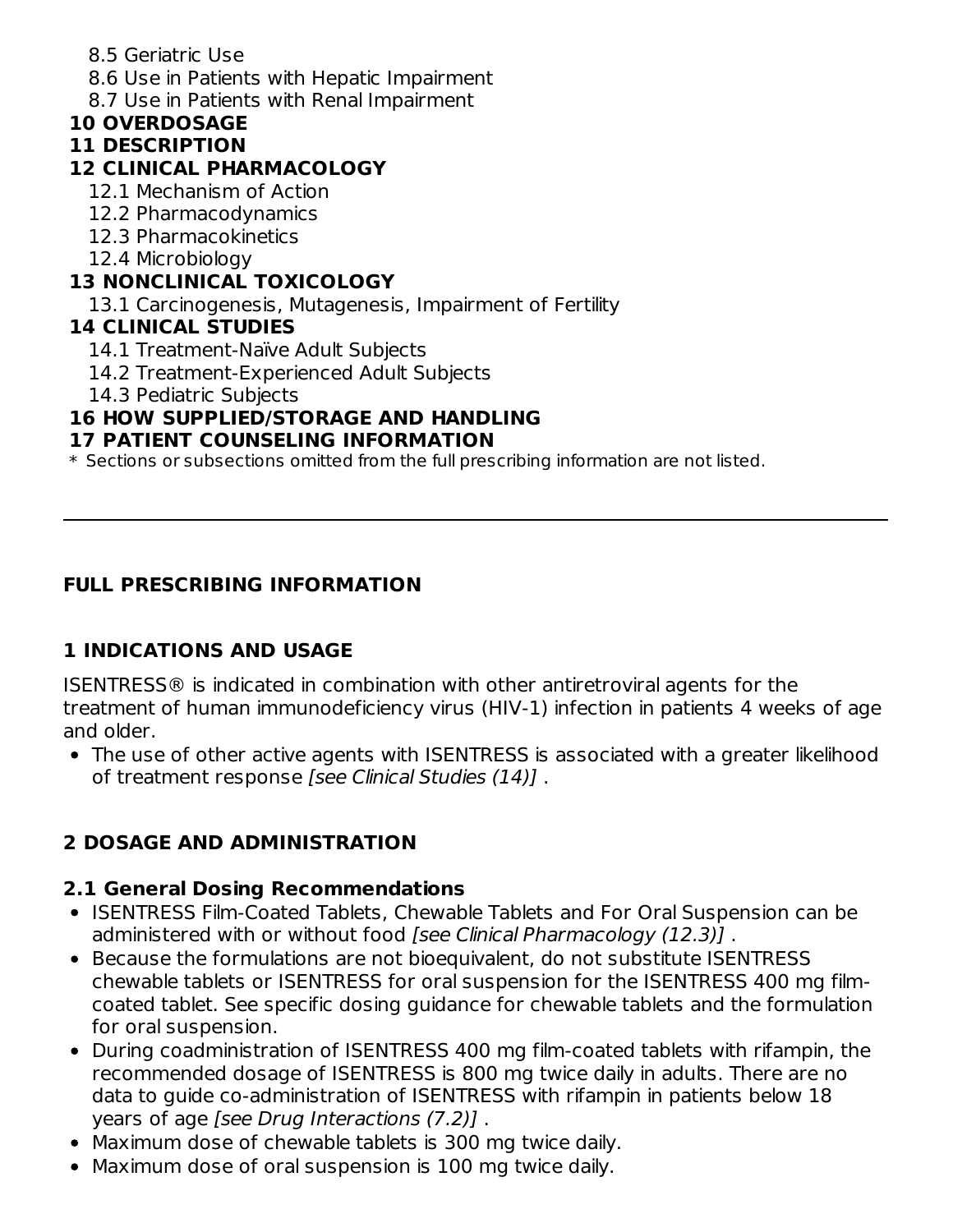Each single-use packet for oral suspension contains 100 mg of raltegravir which is suspended in 5 mL of water giving a final concentration of 20 mg/mL.

## **2.2 Adults**

For the treatment of adult patients with HIV-1 infection, the dosage of ISENTRESS is one 400 mg film-coated tablet administered orally, twice daily.

## **2.3 Pediatrics**

- **If at least 25 kg:** One 400 mg film-coated tablet orally, twice daily.
- If unable to swallow a tablet, consider the chewable tablet, as specified in Table 1.

#### **Table 1: Alternative Dose with ISENTRESS Chewable \* Tablets for Pediatric Patients Weighing at Least 25 kg**

| <b>Body Weight</b><br>(kg) | <b>Dose</b>        | <b>Number of</b><br><b>Chewable Tablets</b>   |
|----------------------------|--------------------|-----------------------------------------------|
| 25 to less than 28         | 150 mg twice daily | $ 1.5 \times 100 \text{ mg}^+$ twice<br>daily |
| 28 to less than 40         | 200 mg twice daily | $2 \times 100$ mg twice<br>daily              |
| At least 40                | 300 mg twice daily | $3 \times 100$ mg twice<br>daily              |

 $\ast$  The weight-based dosing recommendation for the chewable tablet is based on approximately 6 mg/kg/dose twice daily [see Clinical Pharmacology (12.3)] .

† The 100 mg chewable tablet can be divided into equal halves.

- **If at least 4 weeks of age and weighing at least 3 kg to less than 25 kg:** Weight based dosing, as specified in Table 2.
- For patients weighing between 11 and 20 kg, either the chewable tablet or oral suspension can be used, as specified in Table 2. Patients can remain on the oral suspension as long as their weight is below 20 kg. Refer to Table 2 for appropriate dosing [see Clinical Studies (14.3)] .

## **Table 2: Recommended Dose for ISENTRESS For Oral \*Suspension and Chewable Tablets in Pediatric Patients Weighing Less than 25 kg**

| <b>Body Weight</b><br>(kq) | <b>Volume (Dose) of</b><br><b>Suspension to be</b><br><b>Administered</b> | <b>Number of</b><br><b>Chewable Tablets</b> |
|----------------------------|---------------------------------------------------------------------------|---------------------------------------------|
| 3 to less than 4           | $1 \text{ mL}$ (20 mg) twice<br>daily                                     |                                             |
| 4 to less than 6           | 1.5 mL (30 mg) twice<br>daily                                             |                                             |
| 6 to less than 8           | 2 mL (40 mg) twice<br>daily                                               |                                             |
| 8 to less than 11          | 3 mL (60 mg) twice<br>daily                                               |                                             |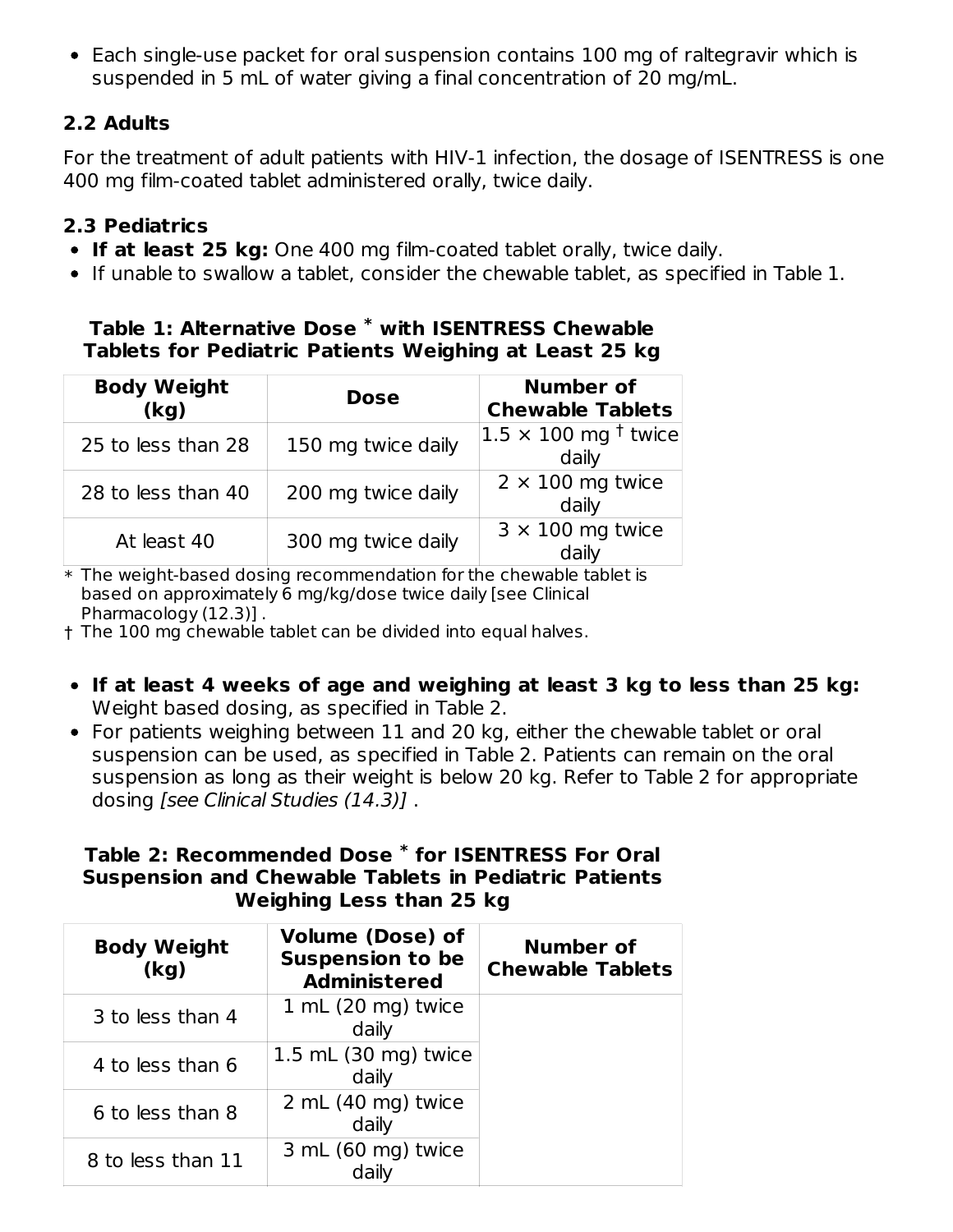| 11 to less than 14 $†$ | 4 mL (80 mg) twice<br>daily      | $3 \times 25$ mg twice daily                           |
|------------------------|----------------------------------|--------------------------------------------------------|
| 14 to less than 20 $†$ | 5 mL (100 mg) twice $ $<br>daily | $1 \times 100$ mg twice<br>daily                       |
| 20 to less than 25     |                                  | $ 1.5 \times 100 \text{ mg}^{\ddagger}$ twice<br>daily |

 $\ast$  The weight-based dosing recommendation for the chewable tablet and oral suspension is based on approximately 6 mg/kg/dose twice daily [see Clinical Pharmacology (12.3)] .

† For weight between 11 and 20 kg either formulation can be used. Note: The chewable tablets are available as 25 mg and 100 mg tablets.

‡ The 100 mg chewable tablet can be divided into equal halves.

## **2.4 Method of Administration**

#### ISENTRESS Film-Coated Tablets

• Film-Coated Tablets must be swallowed whole

#### ISENTRESS Chewable Tablets

Chewable Tablets may be chewed or swallowed whole

## ISENTRESS For Oral Suspension

Each single-use ISENTRESS packet for oral suspension contains 100 mg of raltegravir which is to be suspended in 5 mL of water giving a final concentration of 20 mg/mL.

- Pour packet contents of ISENTRESS for oral suspension into 5 mL of water and mix
- Once mixed, measure the recommended volume (dose) of suspension with a syringe and administer the dose orally
- The volume (dose) of suspension should be administered orally within 30 minutes of mixing
- Discard any remaining suspension
- For more details on preparation and administration of the suspension, see **Instructions for Use**.

## **3 DOSAGE FORMS AND STRENGTHS**

- Film-coated Tablets 400 mg pink, oval-shaped, film-coated tablets with "227" on one side.
- Chewable Tablets

100 mg pale orange, oval-shaped, orange-banana flavored, chewable tablets scored on both sides and imprinted on one face with the Merck logo and "477" on opposite sides of the score.

25 mg pale yellow, round, orange-banana flavored, chewable tablets with the Merck logo on one side and "473" on the other side.

• For Oral Suspension 100 mg white to off-white, banana flavored, granular powder that may contain yellow or beige to tan particles in a child resistant single-use foil packet.

## **4 CONTRAINDICATIONS**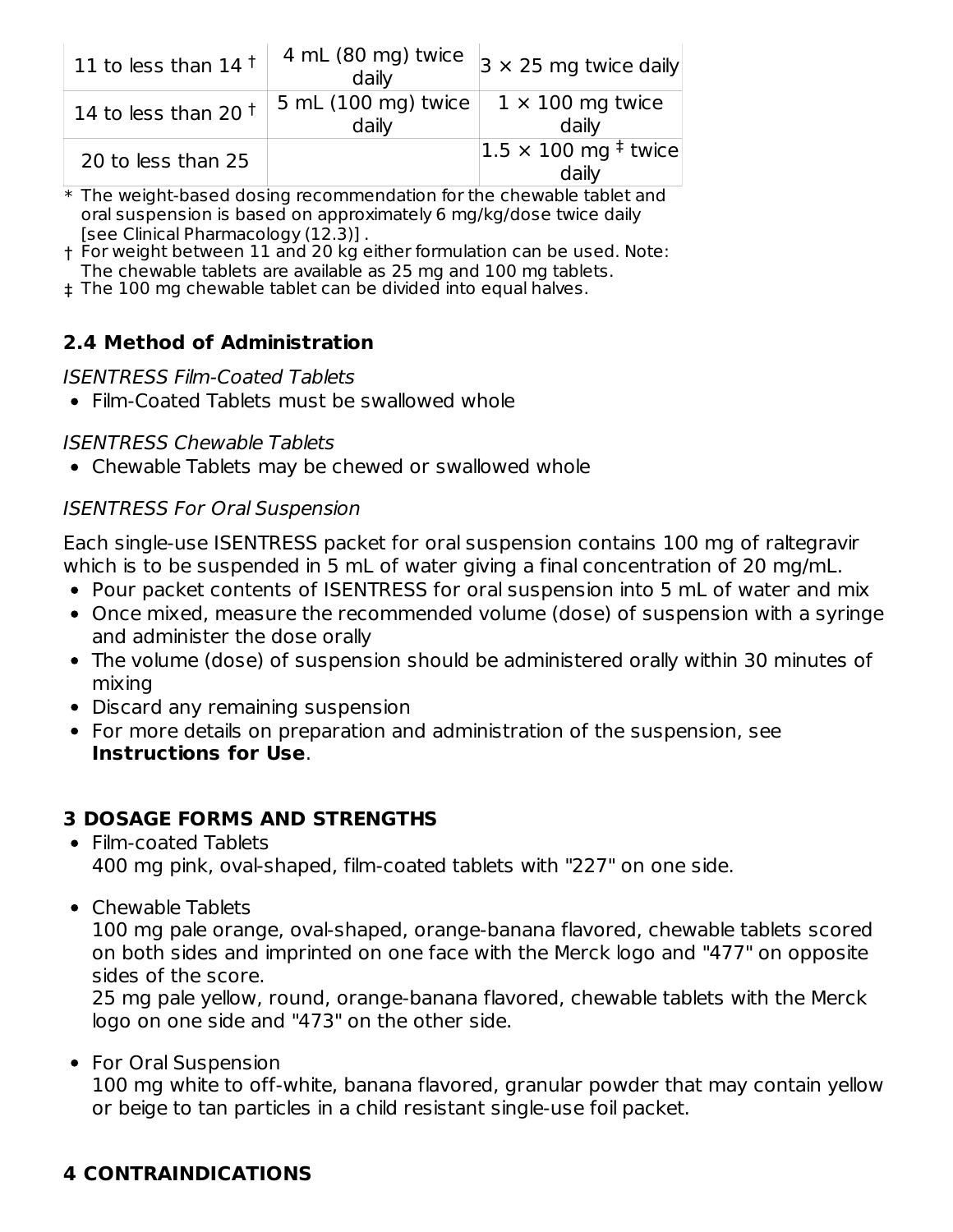## **5 WARNINGS AND PRECAUTIONS**

## **5.1 Severe Skin and Hypersensitivity Reactions**

Severe, potentially life-threatening, and fatal skin reactions have been reported. These include cases of Stevens-Johnson syndrome and toxic epidermal necrolysis. Hypersensitivity reactions have also been reported and were characterized by rash, constitutional findings, and sometimes, organ dysfunction, including hepatic failure. Discontinue ISENTRESS and other suspect agents immediately if signs or symptoms of severe skin reactions or hypersensitivity reactions develop (including, but not limited to, severe rash or rash accompanied by fever, general malaise, fatigue, muscle or joint aches, blisters, oral lesions, conjunctivitis, facial edema, hepatitis, eosinophilia, angioedema). Clinical status including liver aminotransferases should be monitored and appropriate therapy initiated. Delay in stopping ISENTRESS treatment or other suspect agents after the onset of severe rash may result in a life-threatening reaction.

## **5.2 Immune Reconstitution Syndrome**

Immune reconstitution syndrome has been reported in patients treated with combination antiretroviral therapy, including ISENTRESS. During the initial phase of combination antiretroviral treatment, patients whose immune systems respond may develop an inflammatory response to indolent or residual opportunistic infections (such as Mycobacterium avium infection, cytomegalovirus, Pneumocystis jiroveci pneumonia, tuberculosis), which may necessitate further evaluation and treatment.

Autoimmune disorders (such as Graves' disease, polymyositis, and Guillain-Barré syndrome) have also been reported to occur in the setting of immune reconstitution; however, the time to onset is more variable, and can occur many months after initiation of treatment.

## **5.3 Phenylketonurics**

ISENTRESS Chewable Tablets contain phenylalanine, a component of aspartame. Each 25 mg ISENTRESS Chewable Tablet contains approximately 0.05 mg phenylalanine. Each 100 mg ISENTRESS Chewable Tablet contains approximately 0.10 mg phenylalanine. Phenylalanine can be harmful to patients with phenylketonuria.

## **6 ADVERSE REACTIONS**

Because clinical trials are conducted under widely varying conditions, adverse reaction rates observed in the clinical trials of a drug cannot be directly compared to rates in the clinical trials of another drug and may not reflect the rates observed in practice.

## **6.1 Clinical Trials Experience**

#### Treatment-Naïve Adults

The following safety assessment of ISENTRESS in treatment-naïve subjects is based on the randomized double-blind active controlled study of treatment-naïve subjects,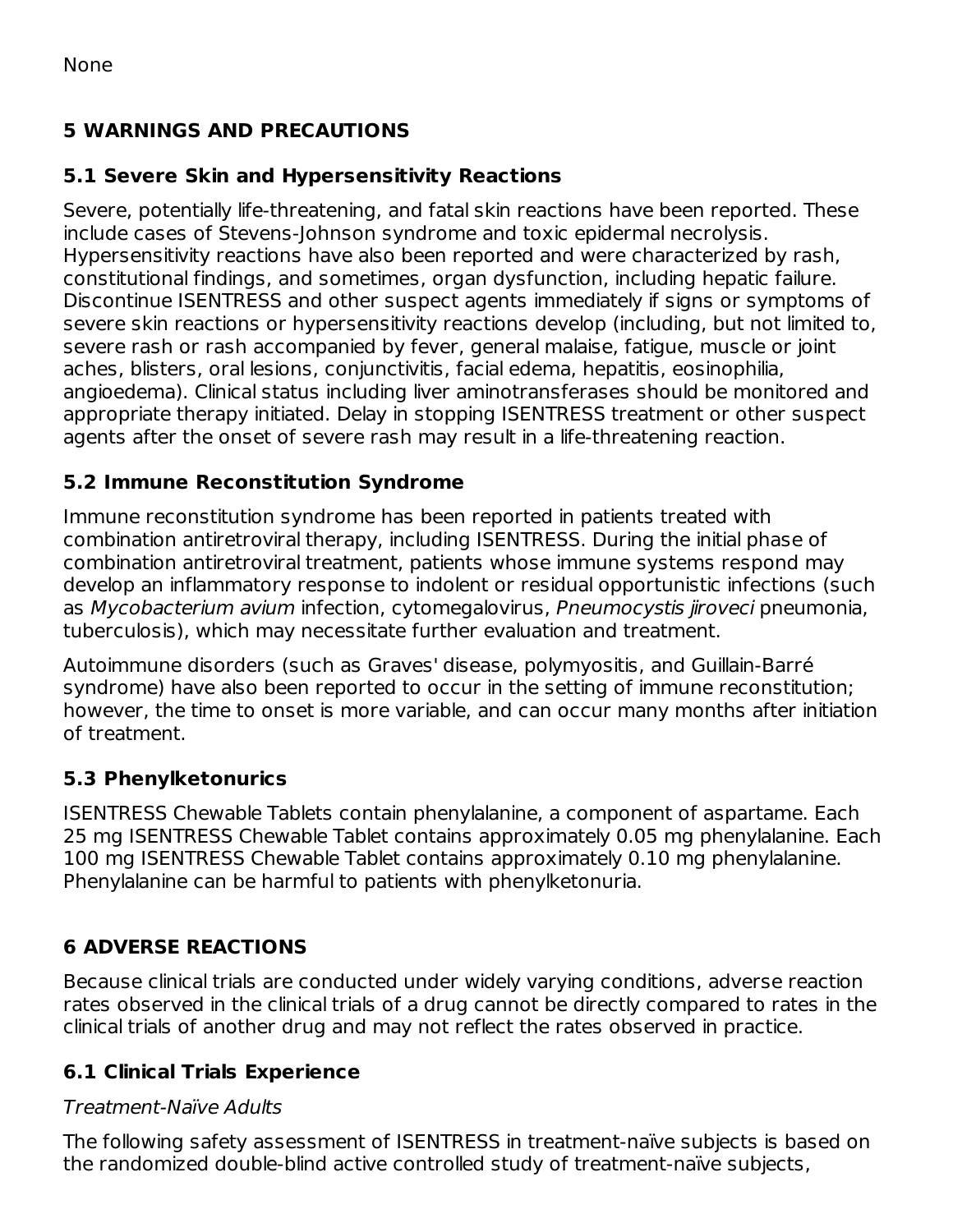STARTMRK (Protocol 021) with ISENTRESS 400 mg twice daily in combination with a fixed dose of emtricitabine 200 mg (+) tenofovir 300 mg, (N=281) versus efavirenz (EFV) 600 mg at bedtime in combination with emtricitabine  $(+)$  tenofovir,  $(N=282)$ . During doubleblind treatment, the total follow-up for subjects receiving ISENTRESS 400 mg twice daily + emtricitabine (+) tenofovir was 1104 patient-years and 1036 patient-years for subjects receiving efavirenz 600 mg at bedtime + emtricitabine (+) tenofovir.

In Protocol 021, the rate of discontinuation of therapy due to adverse events was 5% in subjects receiving ISENTRESS  $+$  emtricitabine  $(+)$  tenofovir and 10% in subjects receiving efavirenz  $+$  emtricitabine  $(+)$  tenofovir.

The clinical adverse drug reactions (ADRs) listed below were considered by investigators to be causally related to ISENTRESS + emtricitabine  $(+)$  tenofovir or efavirenz + emtricitabine (+) tenofovir. Clinical ADRs of moderate to severe intensity occurring in ≥2% of treatment-naïve subjects treated with ISENTRESS are presented in Table 3.

## **Table 3: Adverse Drug Reactions of Moderate to Severe \* Intensity Occurring in ≥2% of Treatment-Naïve Adult † Subjects Receiving ISENTRESS (240 Week Analysis)**

|                                                               | <b>Randomized Study Protocol 021</b>                                                               |                                                                                                   |  |  |
|---------------------------------------------------------------|----------------------------------------------------------------------------------------------------|---------------------------------------------------------------------------------------------------|--|--|
| <b>System Organ</b><br><b>Class, Preferred</b><br><b>Term</b> | <b>ISENTRESS 400 mg</b><br>Twice Daily +<br>Emtricitabine $(+)$<br><b>Tenofovir</b><br>$(n = 281)$ | <b>Efavirenz 600 mg</b><br>At Bedtime +<br>Emtricitabine $(+)$<br><b>Tenofovir</b><br>$(n = 282)$ |  |  |
| <b>Gastrointestinal Disorders</b>                             |                                                                                                    |                                                                                                   |  |  |
| <b>Nausea</b>                                                 | 3%                                                                                                 | 4%                                                                                                |  |  |
| <b>General Disorders and Administration</b>                   |                                                                                                    |                                                                                                   |  |  |
| Fatigue                                                       | 2%                                                                                                 | 3%                                                                                                |  |  |
| <b>Nervous System Disorders</b>                               |                                                                                                    |                                                                                                   |  |  |
| Headache                                                      | 4%                                                                                                 | 5%                                                                                                |  |  |
| <b>Dizziness</b>                                              | 2%                                                                                                 | 6%                                                                                                |  |  |
| <b>Psychiatric Disorders</b>                                  |                                                                                                    |                                                                                                   |  |  |
| Insomnia                                                      | 4%                                                                                                 | 4%                                                                                                |  |  |

 $n =$  total number of subjects per treatment group

 $\ast$  Includes adverse experiences considered by investigators to be at least possibly, probably, or definitely related to the drug.

† Intensities are defined as follows: Moderate (discomfort enough to cause interference with usual activity); Severe (incapacitating with inability to work or do usual activity).

#### Laboratory Abnormalities

The percentages of adult subjects treated with ISENTRESS 400 mg twice daily or efavirenz in Protocol 021 with selected Grades 2 to 4 laboratory abnormalities that represent a worsening Grade from baseline are presented in Table 4.

## **Table 4: Selected Grade 2 to 4 Laboratory Abnormalities Reported in Treatment-Naïve Subjects (240 Week**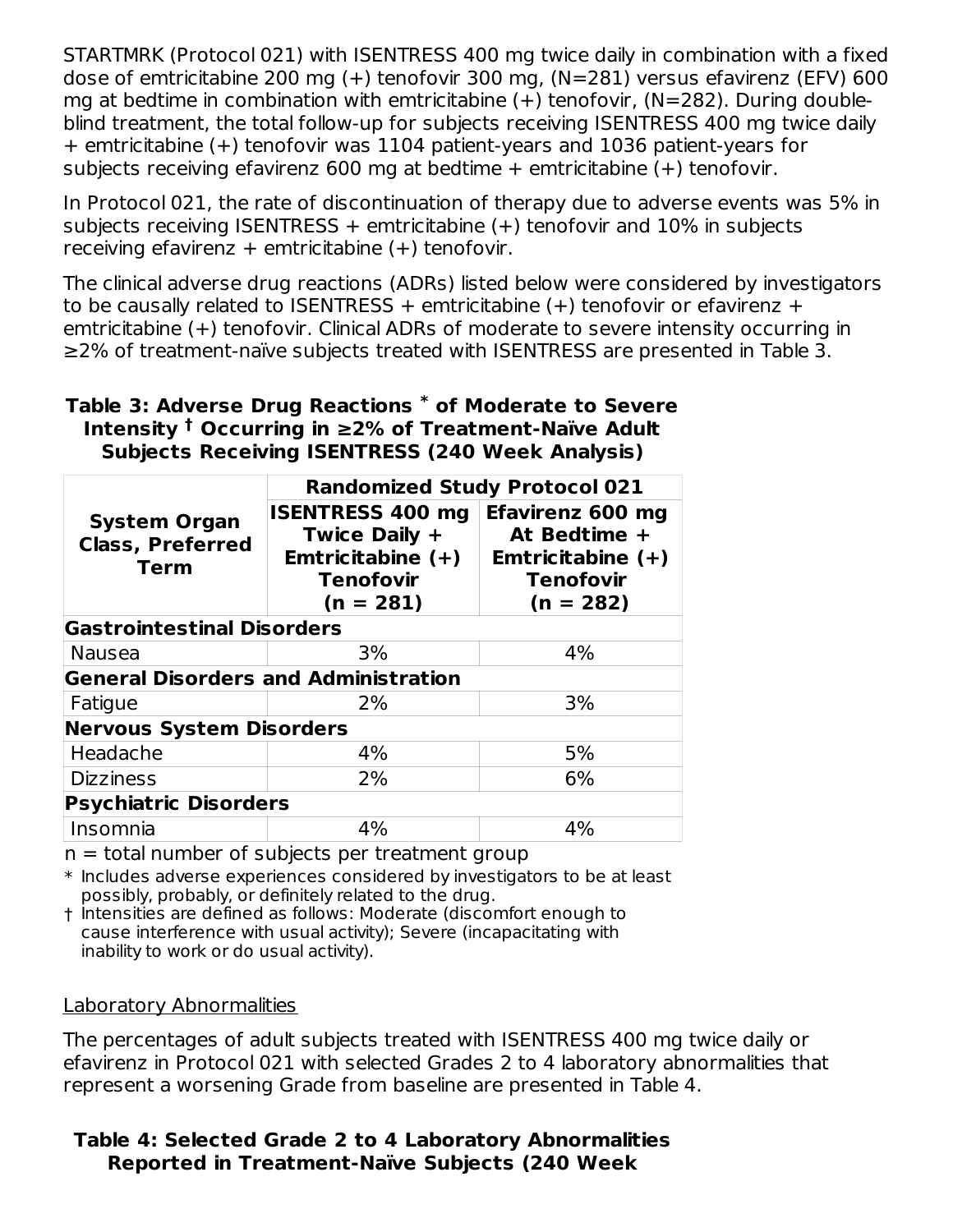# **Analysis)**

|                                  |                                                 |                             | <b>Randomized Study Protocol</b><br>021                            |
|----------------------------------|-------------------------------------------------|-----------------------------|--------------------------------------------------------------------|
| Laboratory<br><b>Parameter</b>   | Limit                                           | 400 mg                      | <b>ISENTRESS Efavirenz 600</b><br>mg<br>Twice Daily + At Bedtime + |
| <b>Preferred</b>                 |                                                 |                             | <b>Emtricitabine Emtricitabine</b>                                 |
| Term (Unit)                      |                                                 | (+) Tenofovir (+) Tenofovir | $(N = 281)$ $(N = 282)$                                            |
| <b>Hematology</b>                |                                                 |                             |                                                                    |
|                                  | Absolute neutrophil count (10 <sup>3</sup> /µL) |                             |                                                                    |
| Grade 2                          | $0.75 - 0.999$                                  | 3%                          | 5%                                                                 |
| Grade 3                          | $0.50 - 0.749$                                  | 3%                          | $1\%$                                                              |
| Grade 4                          | < 0.50                                          | $1\%$                       | 1%                                                                 |
| Hemoglobin (gm/dL)               |                                                 |                             |                                                                    |
| Grade 2                          | $7.5 - 8.4$                                     | $1\%$                       | $1\%$                                                              |
| Grade 3                          | $6.5 - 7.4$                                     | $1\%$                       | $1\%$                                                              |
| Grade 4                          | < 6.5                                           | <1%                         | 0%                                                                 |
| Platelet count $(10^{-3}/\mu L)$ |                                                 |                             |                                                                    |
| Grade 2                          | 50 - 99.999                                     | $1\%$                       | $0\%$                                                              |
| Grade 3                          | 25 - 49.999                                     | ${<}1\%$                    | $< 1\%$                                                            |
| Grade 4                          | $25$                                            | $0\%$                       | 0%                                                                 |
| <b>Blood chemistry</b>           |                                                 |                             |                                                                    |
|                                  | Fasting (non-random) serum glucose test (mg/dL) |                             |                                                                    |
| Grade 2                          | $126 - 250$                                     | 7%                          | 6%                                                                 |
| Grade 3                          | $251 - 500$                                     | 2%                          | 1%                                                                 |
| Grade 4                          | >500                                            | 0%                          | 0%                                                                 |
| Total serum bilirubin            |                                                 |                             |                                                                    |
| Grade 2                          | $1.6$ - 2.5 $\times$ ULN                        | 5%                          | <1%                                                                |
| Grade 3                          | $2.6 - 5.0 \times ULN$                          | $1\%$                       | 0%                                                                 |
| Grade 4                          | $>5.0 \times$ ULN                               | $< 1\%$                     | 0%                                                                 |
|                                  | Serum aspartate aminotransferase                |                             |                                                                    |
| Grade 2                          | $2.6 - 5.0 \times ULN$                          | 8%                          | 10%                                                                |
| Grade 3                          | $5.1 - 10.0 \times$<br><b>ULN</b>               | 5%                          | 3%                                                                 |
| Grade 4                          | $>10.0 \times ULN$                              | 1%                          | ${<}1\%$                                                           |
|                                  | Serum alanine aminotransferase                  |                             |                                                                    |
| Grade 2                          | $2.6 - 5.0 \times ULN$                          | 11%                         | 12%                                                                |
| Grade 3                          | $5.1 - 10.0 \times$<br>ULN                      | 2%                          | 2%                                                                 |
| Grade 4                          | $>10.0 \times ULN$                              | 2%                          | 1%                                                                 |
| Serum alkaline phosphatase       |                                                 |                             |                                                                    |
| Grade 2                          | $2.6 - 5.0 \times ULN$                          | $1\%$                       | 3%                                                                 |
| Grade 3                          | $5.1 - 10.0 \times$<br><b>ULN</b>               | 0%                          | $1\%$                                                              |
| Grade 4                          | $>10.0 \times ULN$                              | ${<}1\%$                    | ${<}1\%$                                                           |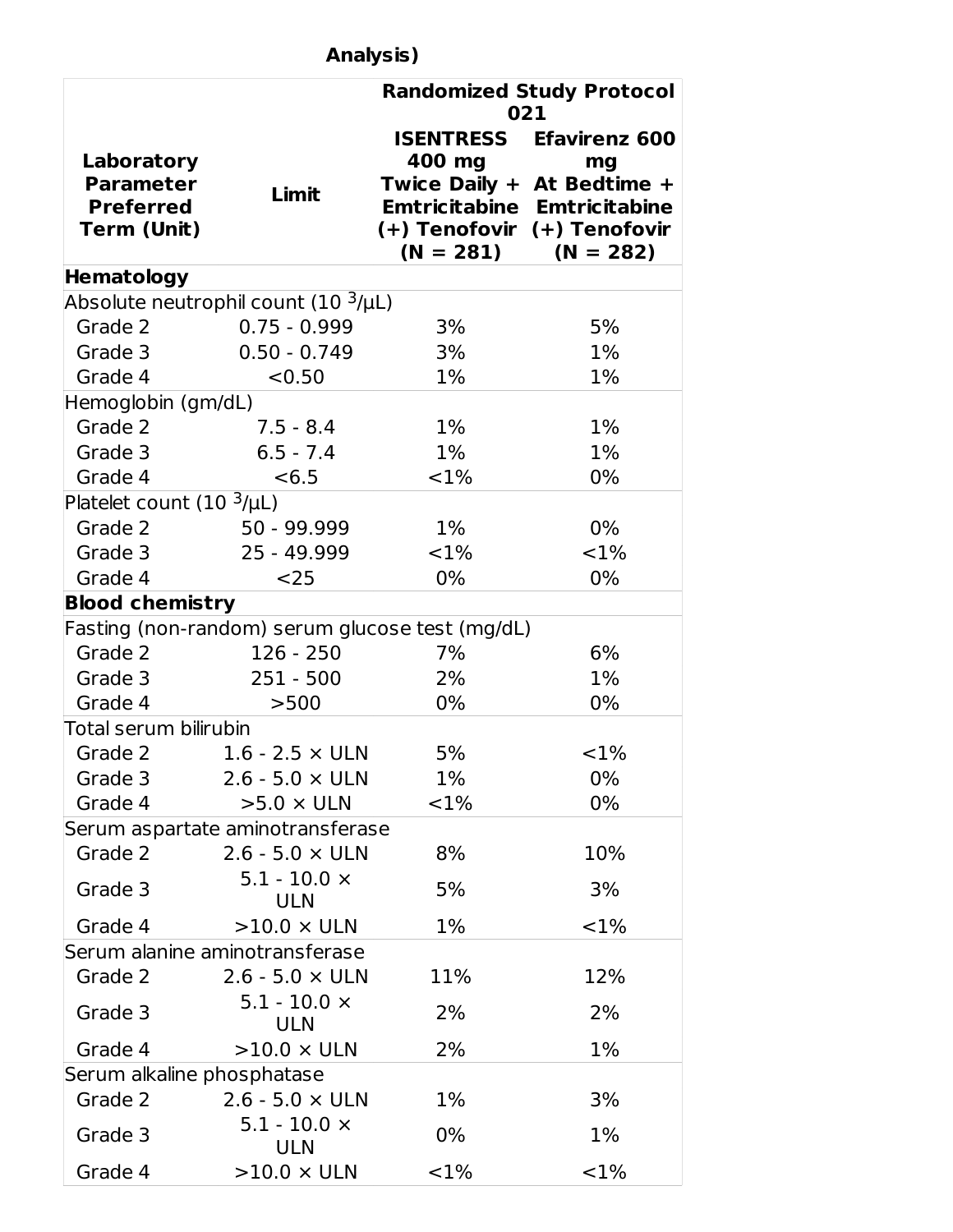$ULN = Upper$  limit of normal range

#### Lipids, Change from Baseline

Changes from baseline in fasting lipids are shown in Table 5.

| Laboratory<br><b>Parameter</b><br><b>Preferred</b><br><b>Term</b> | <b>ISENTRESS 400 mg</b><br>Twice Daily + Emtricitabine At Bedtime + Emtricitabine<br>(+) Tenofovir<br>$N = 207$ |                            |                                                               |                                | <b>Efavirenz 600 mg</b><br>(+) Tenofovir<br>$N = 187$ |                                                                      |
|-------------------------------------------------------------------|-----------------------------------------------------------------------------------------------------------------|----------------------------|---------------------------------------------------------------|--------------------------------|-------------------------------------------------------|----------------------------------------------------------------------|
|                                                                   |                                                                                                                 |                            | <b>Change</b><br>from<br><b>Baseline</b><br>at<br>Week<br>240 |                                |                                                       | <b>Change</b><br>from<br><b>Baseline</b><br>at<br><b>Week</b><br>240 |
|                                                                   | <b>Baseline</b><br><b>Mean</b>                                                                                  | Week<br>240<br><b>Mean</b> | <b>Mean</b><br>Change                                         | <b>Baseline</b><br><b>Mean</b> | Week<br>240<br><b>Mean</b>                            | <b>Mean</b><br><b>Change</b>                                         |
|                                                                   | (mg/dL)                                                                                                         | (mg/dL)                    | (mg/dL)                                                       | (mg/dL)                        | (mg/dL)                                               | (mg/dL)                                                              |
| LDL-Cholesterol                                                   | 96                                                                                                              | 106                        | 10                                                            | 93                             | 118                                                   | 25                                                                   |
| HDL-<br>Cholesterol <sup>*</sup>                                  | 38                                                                                                              | 44                         | 6                                                             | 38                             | 51                                                    | 13                                                                   |
| Total<br>Cholesterol <sup>*</sup>                                 | 159                                                                                                             | 175                        | 16                                                            | 157                            | 201                                                   | 44                                                                   |
| Triglyceride $^*$                                                 | 128                                                                                                             | 130                        | $\overline{2}$                                                | 141                            | 178                                                   | 37                                                                   |

| Table 5: Lipid Values, Mean Change from Baseline, Protocol 021 |  |  |  |
|----------------------------------------------------------------|--|--|--|
|                                                                |  |  |  |

Notes:

 $N =$  total number of subjects per treatment group with at least one lipid test result available. The analysis is based on all available data.

If subjects initiated or increased serum lipid-reducing agents, the last available lipid values prior to the change in therapy were used in the analysis. If the missing data was due to other reasons, subjects were censored thereafter for the analysis. At baseline, serum lipid-reducing agents were used in 5% of subjects in the group receiving ISENTRESS and 3% in the efavirenz group. Through Week 240, serum lipid-reducing agents were used in 9% of subjects in the group receiving ISENTRESS and 15% in the efavirenz group. \* Fasting (non-random) laboratory tests at Week 240.

## Treatment-Experienced Adults

The safety assessment of ISENTRESS in treatment-experienced subjects is based on the pooled safety data from the randomized, double-blind, placebo-controlled trials, BENCHMRK 1 and BENCHMRK 2 (Protocols 018 and 019) in antiretroviral treatmentexperienced HIV-1 infected adult subjects. A total of 462 subjects received the recommended dose of ISENTRESS 400 mg twice daily in combination with optimized background therapy (OBT) compared to 237 subjects taking placebo in combination with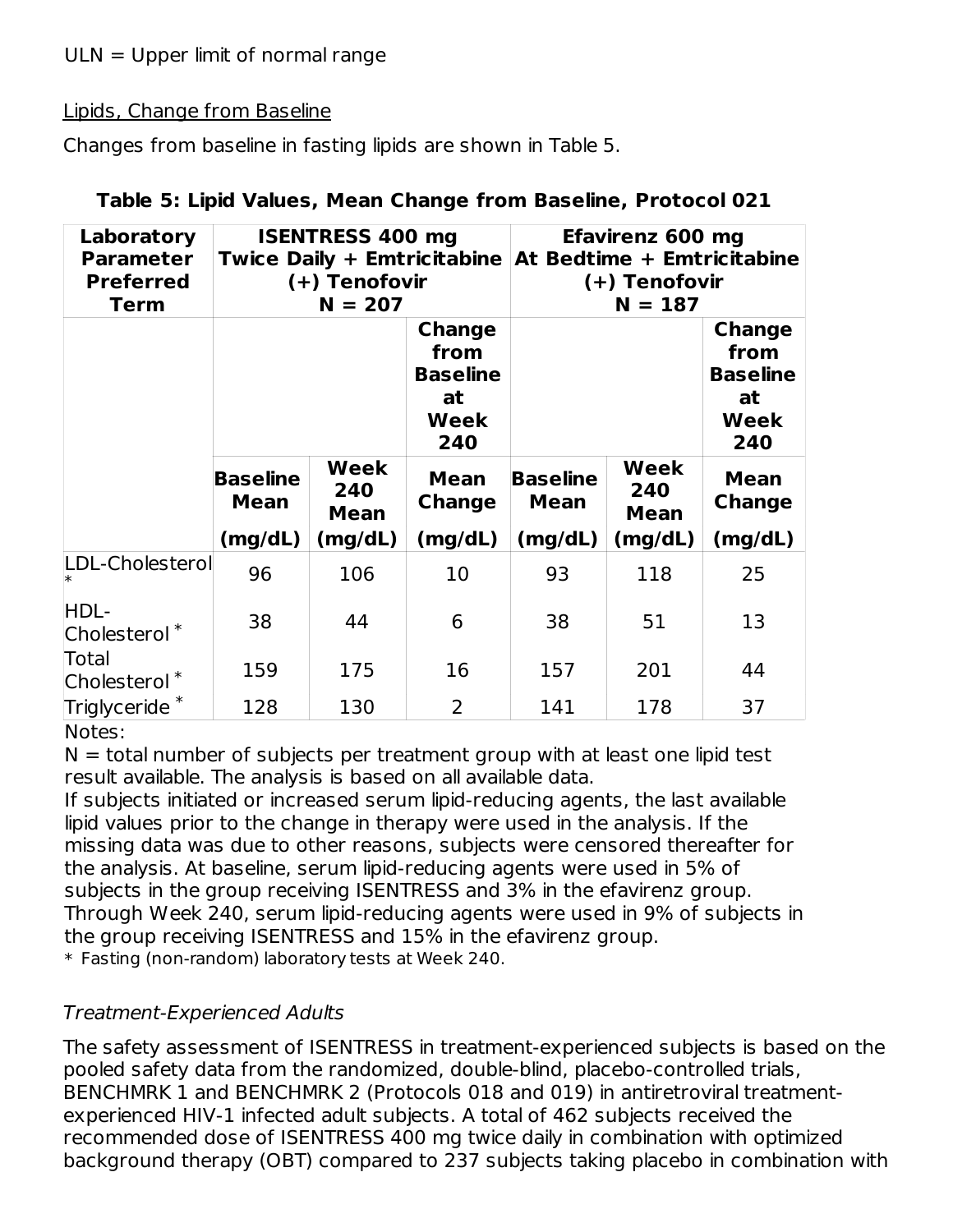OBT. The median duration of therapy in these trials was 96 weeks for subjects receiving ISENTRESS and 38 weeks for subjects receiving placebo. The total exposure to ISENTRESS was 708 patient-years versus 244 patient-years on placebo. The rates of discontinuation due to adverse events were 4% in subjects receiving ISENTRESS and 5% in subjects receiving placebo.

Clinical ADRs were considered by investigators to be causally related to ISENTRESS + OBT or placebo + OBT. Clinical ADRs of moderate to severe intensity occurring in  $\geq 2\%$ of subjects treated with ISENTRESS and occurring at a higher rate compared to placebo are presented in Table 6.

#### **Table 6: Adverse Drug Reactions of Moderate to Severe \* Intensity** <sup>†</sup> Occurring in ≥2% of Treatment-Experienced **Adult Subjects Receiving ISENTRESS and at a Higher Rate Compared to Placebo (96 Week Analysis)**

| <b>System Organ</b>                       | <b>Randomized Studies Protocol 018 and</b><br>019                  |                              |  |
|-------------------------------------------|--------------------------------------------------------------------|------------------------------|--|
| <b>Class, Adverse</b><br><b>Reactions</b> | <b>ISENTRESS 400 mg</b><br><b>Twice Daily + OBT</b><br>$(n = 462)$ | Placebo + OBT<br>$(n = 237)$ |  |
| <b>Nervous System Disorders</b>           |                                                                    |                              |  |
| Headache                                  | 2%                                                                 | ${<}1\%$                     |  |

n=total number of subjects per treatment group.

- $\ast$  Includes adverse reactions at least possibly, probably, or definitely related to the drug.
- † Intensities are defined as follows: Moderate (discomfort enough to cause interference with usual activity); Severe (incapacitating with inability to work or do usual activity).

#### Laboratory Abnormalities

The percentages of adult subjects treated with ISENTRESS 400 mg twice daily or placebo in Protocols 018 and 019 with selected Grade 2 to 4 laboratory abnormalities representing a worsening Grade from baseline are presented in Table 7.

#### **Table 7: Selected Grade 2 to 4 Laboratory Abnormalities Reported in Treatment-Experienced Subjects (96 Week Analysis)**

| Laboratory<br><b>Parameter</b><br><b>Preferred</b><br>Term (Unit) | Limit                                           | <b>Randomized Studies</b><br>Protocol 018 and 019<br><b>ISENTRESS</b><br>Placebo +<br>400 mg Twice<br><b>OBT</b><br>Daily + OBT<br>$(N = 237)$<br>$(N = 462)$ |    |  |
|-------------------------------------------------------------------|-------------------------------------------------|---------------------------------------------------------------------------------------------------------------------------------------------------------------|----|--|
| <b>Hematology</b>                                                 |                                                 |                                                                                                                                                               |    |  |
|                                                                   | Absolute neutrophil count (10 <sup>3</sup> /µL) |                                                                                                                                                               |    |  |
| Grade 2                                                           | $0.75 - 0.999$                                  | 4%                                                                                                                                                            | 5% |  |
| Grade 3                                                           | $0.50 - 0.749$                                  | 3%                                                                                                                                                            | 3% |  |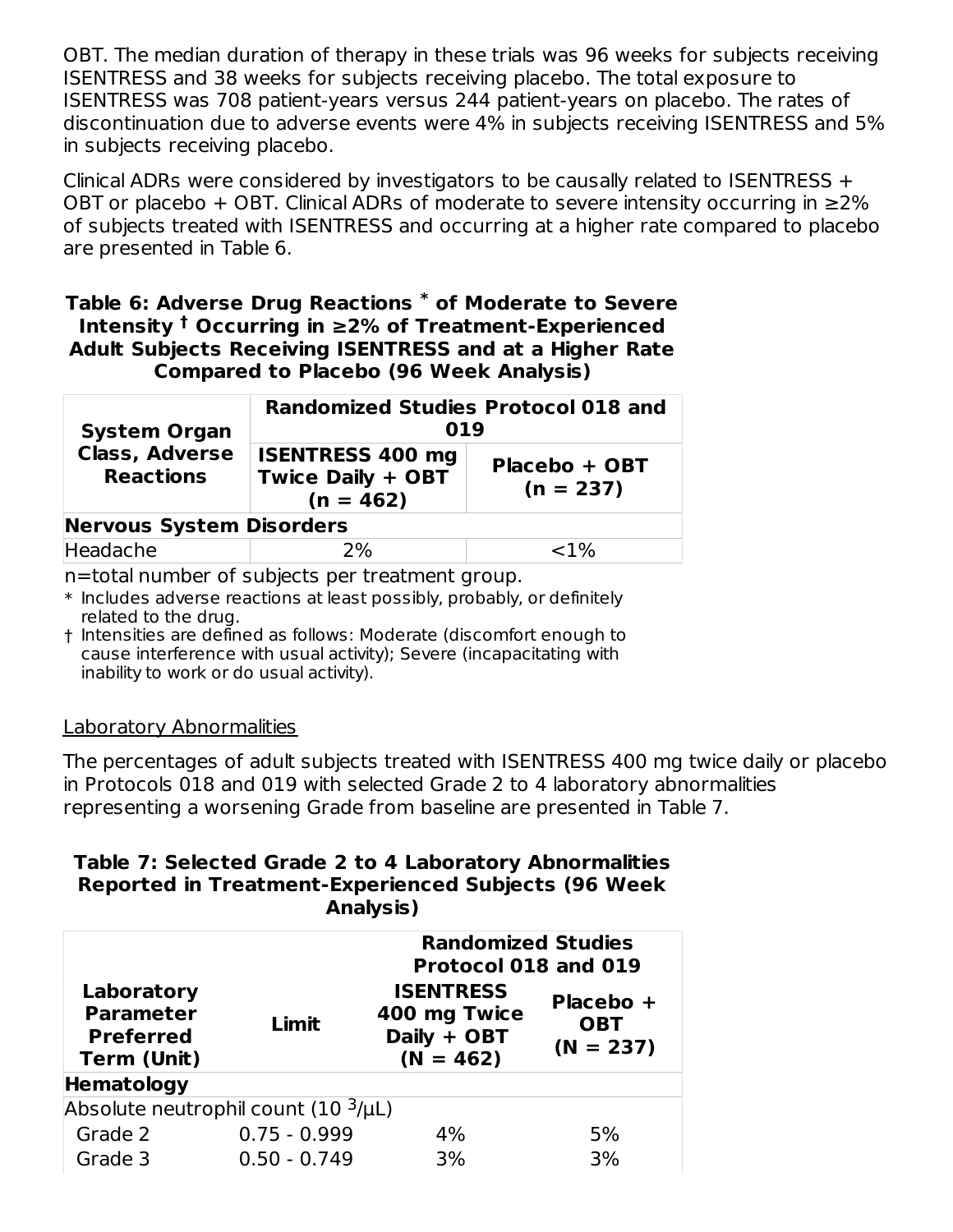| Grade 4                      | < 0.50                                          | 1%       | <1%     |
|------------------------------|-------------------------------------------------|----------|---------|
| Hemoglobin (gm/dL)           |                                                 |          |         |
| Grade 2                      | $7.5 - 8.4$                                     | $1\%$    | 3%      |
| Grade 3                      | $6.5 - 7.4$                                     | $1\%$    | $1\%$   |
| Grade 4                      | < 6.5                                           | ${<}1\%$ | 0%      |
| Platelet count $(103/\mu L)$ |                                                 |          |         |
| Grade 2                      | 50 - 99.999                                     | 3%       | 5%      |
| Grade 3                      | 25 - 49.999                                     | $1\%$    | <1%     |
| Grade 4                      | $25$                                            | $1\%$    | $< 1\%$ |
| <b>Blood chemistry</b>       |                                                 |          |         |
|                              | Fasting (non-random) serum glucose test (mg/dL) |          |         |
| Grade 2                      | $126 - 250$                                     | 10%      | 7%      |
| Grade 3                      | $251 - 500$                                     | 3%       | 1%      |
| Grade 4                      | >500                                            | $0\%$    | 0%      |
| Total serum bilirubin        |                                                 |          |         |
| Grade 2                      | $1.6$ - $2.5 \times$ ULN                        | 6%       | 3%      |
| Grade 3                      | $2.6 - 5.0 \times ULN$                          | 3%       | 3%      |
| Grade 4                      | $>5.0 \times$ ULN                               | $1\%$    | 0%      |
|                              | Serum aspartate aminotransferase                |          |         |
| Grade 2                      | $2.6 - 5.0 \times ULN$                          | 9%       | 7%      |
| Grade 3                      | $5.1 - 10.0 \times$<br><b>ULN</b>               | 4%       | 3%      |
| Grade 4                      | $>10.0 \times ULN$                              | $1\%$    | $1\%$   |
|                              | Serum alanine aminotransferase                  |          |         |
| Grade 2                      | $2.6 - 5.0 \times ULN$                          | 9%       | 9%      |
| Grade 3                      | $5.1 - 10.0 \times$<br><b>ULN</b>               | 4%       | 2%      |
| Grade 4                      | $>10.0 \times ULN$                              | 1%       | 2%      |
|                              | Serum alkaline phosphatase                      |          |         |
| Grade 2                      | $2.6 - 5.0 \times ULN$                          | 2%       | <1%     |
| Grade 3                      | $5.1 - 10.0 \times$<br><b>ULN</b>               | ${<}1\%$ | $1\%$   |
| Grade 4                      | $>10.0 \times ULN$                              | 1%       | <1%     |
|                              | Serum pancreatic amylase test                   |          |         |
| Grade 2                      | $1.6$ - $2.0 \times$ ULN                        | 2%       | $1\%$   |
| Grade 3                      | $2.1 - 5.0 \times ULN$                          | 4%       | 3%      |
| Grade 4                      | $>5.0 \times ULN$                               | ${<}1\%$ | $< 1\%$ |
| Serum lipase test            |                                                 |          |         |
| Grade 2                      | $1.6$ - $3.0 \times$ ULN                        | 5%       | 4%      |
| Grade 3                      | $3.1 - 5.0 \times ULN$                          | 2%       | $1\%$   |
| Grade 4                      | $>5.0 \times ULN$                               | 0%       | 0%      |
| Serum creatine kinase        |                                                 |          |         |
| Grade 2                      | 6.0 - 9.9 $\times$ ULN                          | 2%       | 2%      |
| Grade 3                      | $10.0 - 19.9 \times$<br><b>ULN</b>              | 4%       | 3%      |
| Grade 4                      | $\geq$ 20.0 $\times$ ULN                        | 3%       | $1\%$   |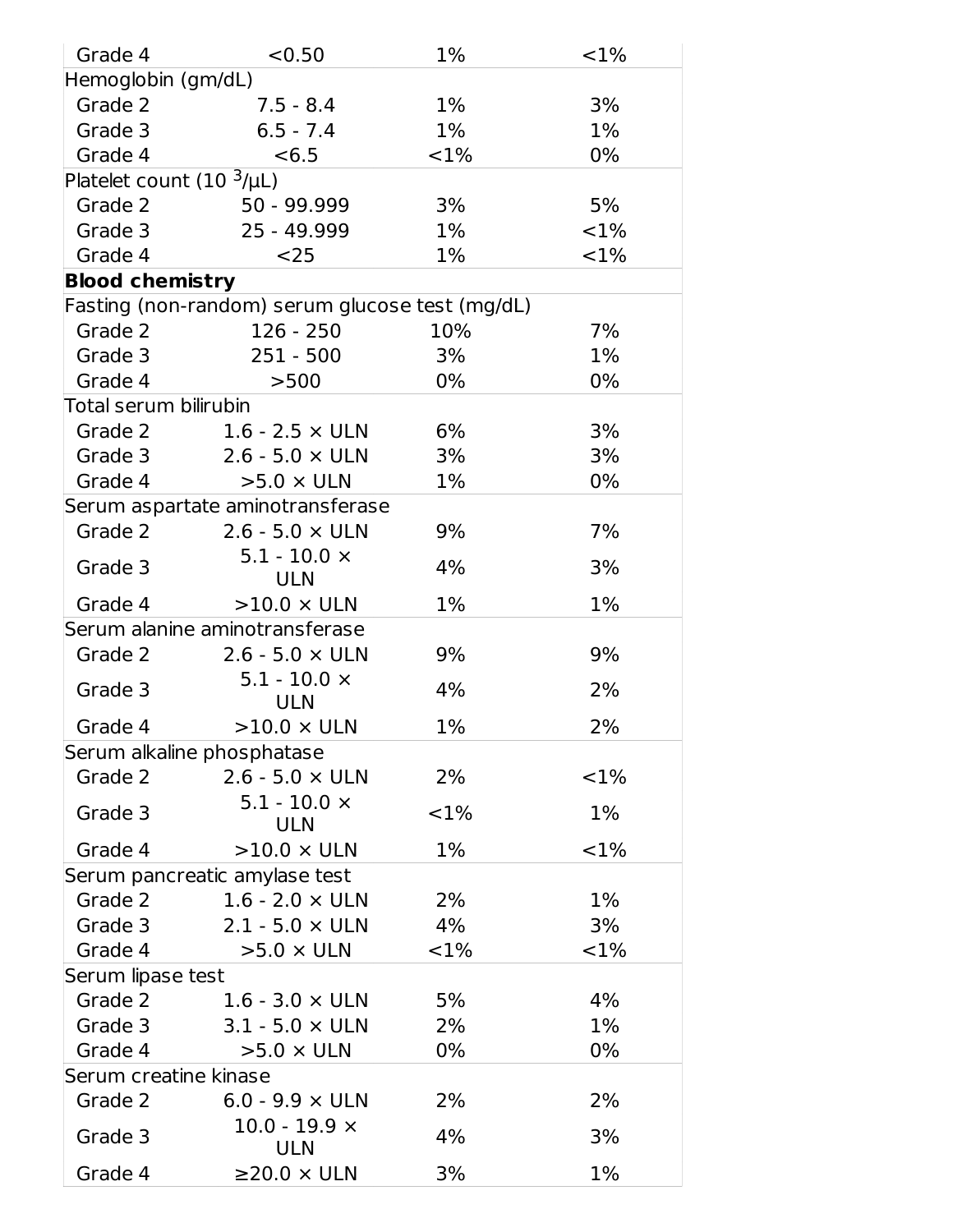#### ULN = Upper limit of normal range

Less Common Adverse Reactions Observed in Treatment-Naïve and Treatment-Experienced Studies

The following ADRs occurred in <2% of treatment-naïve or treatment-experienced subjects receiving ISENTRESS in a combination regimen. These events have been included because of their seriousness, increased frequency on ISENTRESS compared with efavirenz or placebo, or investigator's assessment of potential causal relationship.

Gastrointestinal Disorders: abdominal pain, gastritis, dyspepsia, vomiting

General Disorders and Administration Site Conditions: asthenia

Hepatobiliary Disorders: hepatitis

Immune System Disorders: hypersensitivity

Infections and Infestations: genital herpes, herpes zoster

Psychiatric Disorders: depression (particularly in subjects with a pre-existing history of psychiatric illness), including suicidal ideation and behaviors

Renal and Urinary Disorders: nephrolithiasis, renal failure

#### Selected Adverse Events - Adults

Cancers were reported in treatment-experienced subjects who initiated ISENTRESS or placebo, both with OBT, and in treatment-naïve subjects who initiated ISENTRESS or efavirenz, both with emtricitabine (+) tenofovir; several were recurrent. The types and rates of specific cancers were those expected in a highly immunodeficient population (many had CD4+ counts below 50 cells/mm  $3$  and most had prior AIDS diagnoses). The risk of developing cancer in these studies was similar in the group receiving ISENTRESS and the group receiving the comparator.

Grade 2-4 creatine kinase laboratory abnormalities were observed in subjects treated with ISENTRESS (see Table 7). Myopathy and rhabdomyolysis have been reported. Use with caution in patients at increased risk of myopathy or rhabdomyolysis, such as patients receiving concomitant medications known to cause these conditions and patients with a history of rhabdomyolysis, myopathy or increased serum creatine kinase.

Rash occurred more commonly in treatment-experienced subjects receiving regimens containing ISENTRESS + darunavir/ritonavir compared to subjects receiving ISENTRESS without darunavir/ritonavir or darunavir/ritonavir without ISENTRESS. However, rash that was considered drug related occurred at similar rates for all three groups. These rashes were mild to moderate in severity and did not limit therapy; there were no discontinuations due to rash.

#### Patients with Co-existing Conditions - Adults

## Patients Co-infected with Hepatitis B and/or Hepatitis C Virus

In the randomized, double-blind, placebo-controlled trials, treatment-experienced subjects ( $N = 114/699$  or 16%) and treatment-naïve subjects ( $N = 34/563$  or 6%) with chronic (but not acute) active hepatitis B and/or hepatitis C virus co-infection were permitted to enroll provided that baseline liver function tests did not exceed 5 times the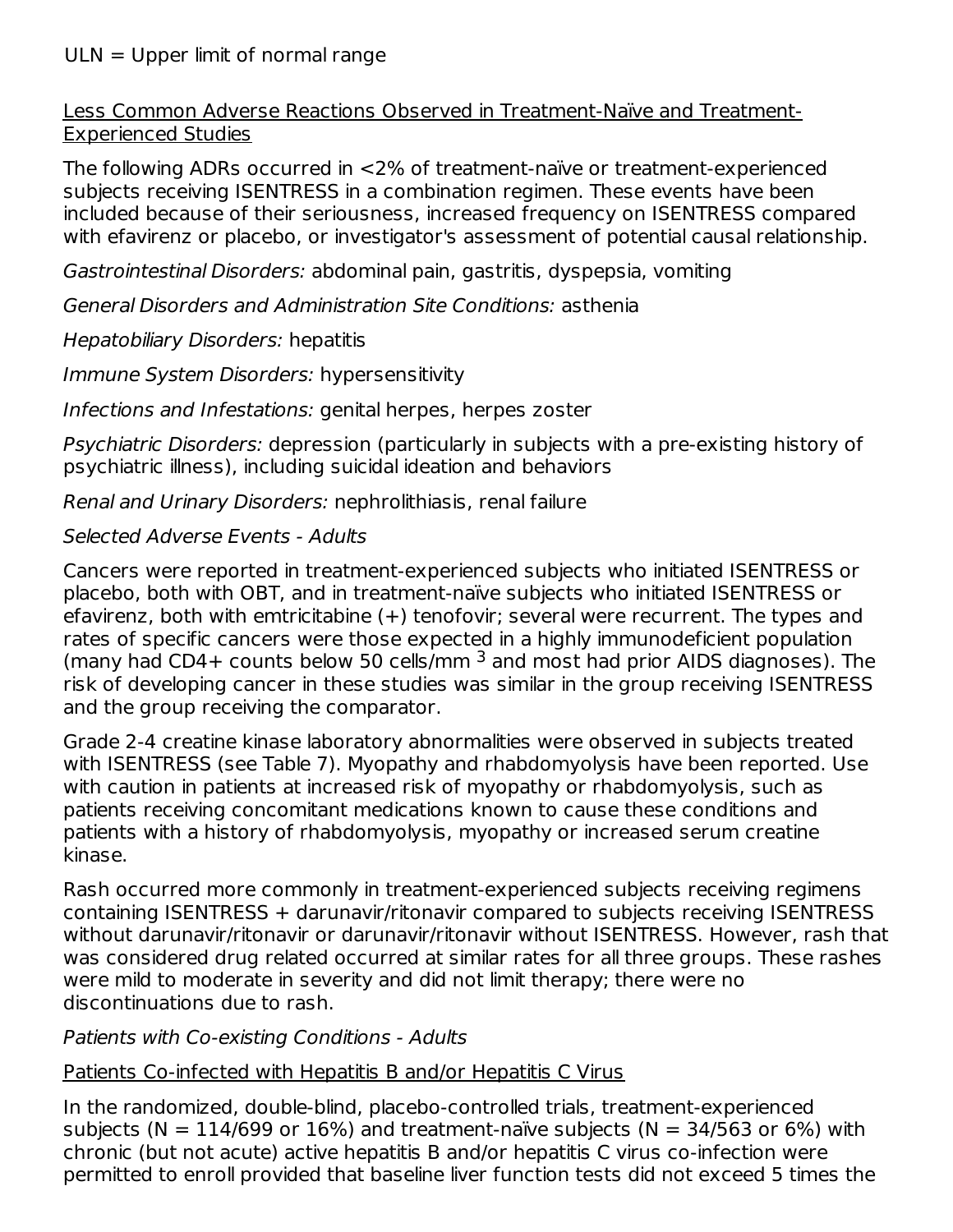upper limit of normal (ULN). In general the safety profile of ISENTRESS in subjects with hepatitis B and/or hepatitis C virus co-infection was similar to that in subjects without hepatitis B and/or hepatitis C virus co-infection, although the rates of AST and ALT abnormalities were higher in the subgroup with hepatitis B and/or hepatitis C virus coinfection for all treatment groups. At 96 weeks, in treatment-experienced subjects, Grade 2 or higher laboratory abnormalities that represent a worsening Grade from baseline of AST, ALT or total bilirubin occurred in 29%, 34% and 13%, respectively, of co-infected subjects treated with ISENTRESS as compared to 11%, 10% and 9% of all other subjects treated with ISENTRESS. At 240 weeks, in treatment-naïve subjects, Grade 2 or higher laboratory abnormalities that represent a worsening Grade from baseline of AST, ALT or total bilirubin occurred in 22%, 44% and 17%, respectively, of co-infected subjects treated with ISENTRESS as compared to 13%, 13% and 5% of all other subjects treated with ISENTRESS.

## Pediatrics

## 2 to 18 Years of Age

ISENTRESS has been studied in 126 antiretroviral treatment-experienced HIV-1 infected children and adolescents 2 to 18 years of age, in combination with other antiretroviral agents in IMPAACT P1066 [see Use in Specific Populations (8.4) and Clinical Studies (14.3)] . Of the 126 patients, 96 received the recommended dose of ISENTRESS.

In these 96 children and adolescents, frequency, type and severity of drug related adverse reactions through Week 24 were comparable to those observed in adults.

One patient experienced drug related clinical adverse reactions of Grade 3 psychomotor hyperactivity, abnormal behavior and insomnia; one patient experienced a Grade 2 serious drug related allergic rash.

One patient experienced drug related laboratory abnormalities, Grade 4 AST and Grade 3 ALT, which were considered serious.

#### 4 Weeks to less than 2 Years of Age

ISENTRESS has also been studied in 26 HIV-1 infected infants and toddlers 4 weeks to less than 2 years of age, in combination with other antiretroviral agents in IMPAACT P1066 [see Use in Specific Populations (8.4) and Clinical Studies (14.3)].

In these 26 infants and toddlers, the frequency, type and severity of drug-related adverse reactions through Week 48 were comparable to those observed in adults.

One patient experienced a Grade 3 serious drug-related allergic rash that resulted in treatment discontinuation.

## **6.2 Postmarketing Experience**

The following adverse reactions have been identified during postapproval use of ISENTRESS. Because these reactions are reported voluntarily from a population of uncertain size, it is not always possible to reliably estimate their frequency or establish a causal relationship to drug exposure.

Blood and Lymphatic System Disorders: thrombocytopenia

Gastrointestinal Disorders: diarrhea

Hepatobiliary Disorders: hepatic failure (with and without associated hypersensitivity) in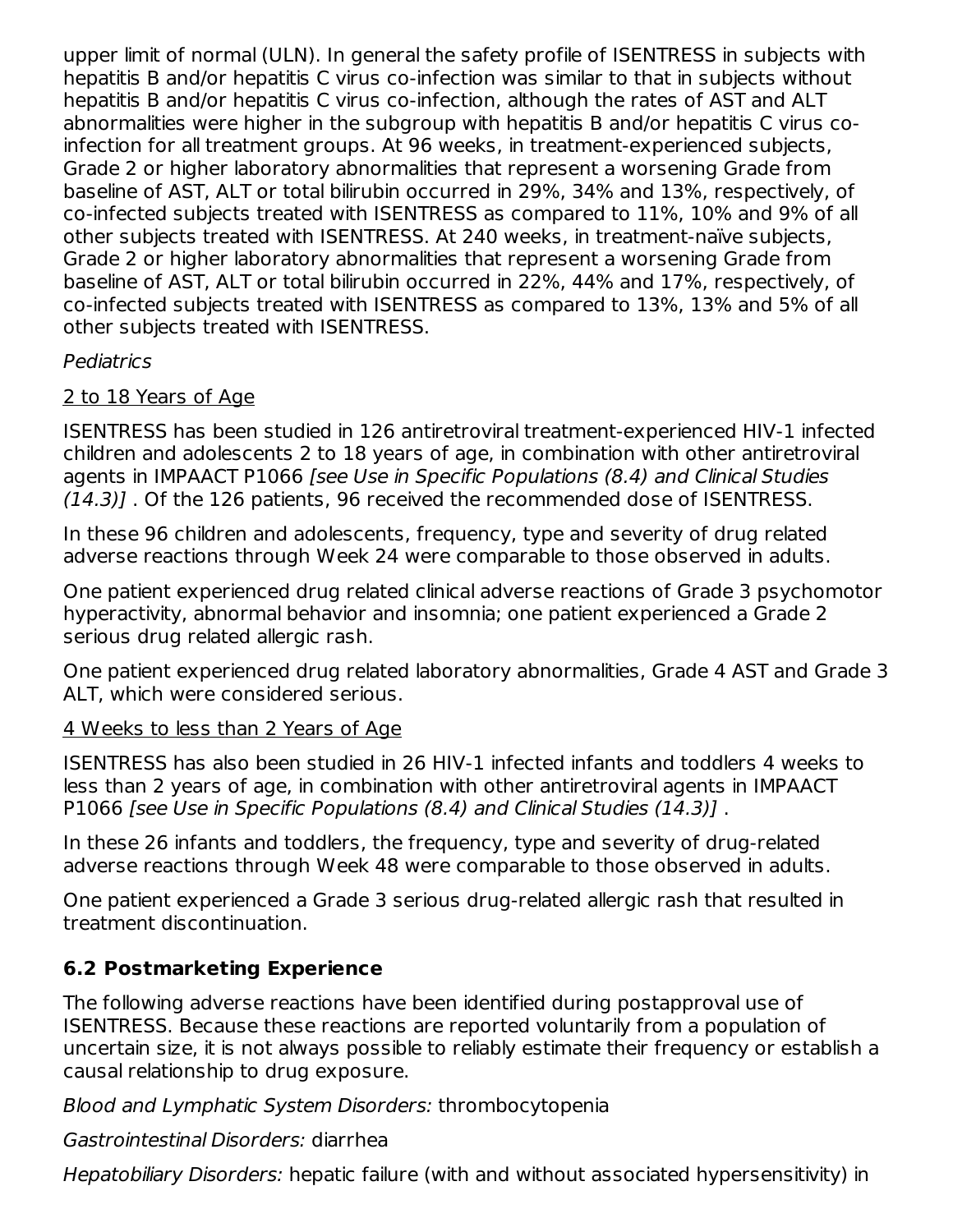patients with underlying liver disease and/or concomitant medications Musculoskeletal and Connective Tissue Disorders: rhabdomyolysis Nervous System Disorders: cerebellar ataxia Psychiatric Disorders: anxiety, paranoia

# **7 DRUG INTERACTIONS**

## **7.1 Effect of Raltegravir on the Pharmacokinetics of Other Agents**

Raltegravir does not inhibit (IC <sub>50</sub>>100 µM) CYP1A2, CYP2B6, CYP2C8, CYP2C9, CYP2C19, CYP2D6 or CYP3A in vitro. Moreover, in vitro, raltegravir did not induce CYP1A2, CYP2B6 or CYP3A4. A midazolam drug interaction study confirmed the low propensity of raltegravir to alter the pharmacokinetics of agents metabolized by CYP3A4 in vivo by demonstrating a lack of effect of raltegravir on the pharmacokinetics of midazolam, a sensitive CYP3A4 substrate. Similarly, raltegravir is not an inhibitor (IC  $_{50}$ >50  $\mu$ M) of UGT1A1 or UGT2B7, and raltegravir does not inhibit P-glycoproteinmediated transport. Based on these data, ISENTRESS is not expected to affect the pharmacokinetics of drugs that are substrates of these enzymes or P-glycoprotein (e.g., protease inhibitors, NNRTIs, opioid analgesics, statins, azole antifungals, proton pump inhibitors and anti-erectile dysfunction agents).

## **7.2 Effect of Other Agents on the Pharmacokinetics of Raltegravir**

Raltegravir is not a substrate of cytochrome P450 (CYP) enzymes. Based on in vivo and in vitro studies, raltegravir is eliminated mainly by metabolism via a UGT1A1-mediated glucuronidation pathway. Coadministration of ISENTRESS with drugs that inhibit UGT1A1 may increase plasma levels of raltegravir and coadministration of ISENTRESS with drugs that induce UGT1A1, such as rifampin, may reduce plasma levels of raltegravir.

The impact of other inducers of drug metabolizing enzymes, such as phenytoin and phenobarbital, on UGT1A1 is unknown.

Selected drug interactions are presented in Table 8 [see Clinical Pharmacology (12.3)] .

| Concomitant<br><b>Drug Class:</b><br><b>Drug Name</b>    | <b>Effect on</b><br><b>Concentration</b><br>of Raltegravir | <b>Clinical Comment</b>                                                                                                                                          |
|----------------------------------------------------------|------------------------------------------------------------|------------------------------------------------------------------------------------------------------------------------------------------------------------------|
| <b>Metal-Containing Antacids</b>                         |                                                            |                                                                                                                                                                  |
| aluminum and/or<br>magnesium-<br>containing<br>lantacids |                                                            | Coadministration or staggered<br>administration of aluminum<br>and/or magnesium hydroxide-<br>containing antacids and<br><b>ISENTRESS</b> is not<br>recommended. |
| <b>Other Agents</b>                                      |                                                            |                                                                                                                                                                  |
|                                                          |                                                            | The recommended dosage of<br>ISENTRESS is 800 mg twice                                                                                                           |

## **Table 8: Selected Drug Interactions in Adults**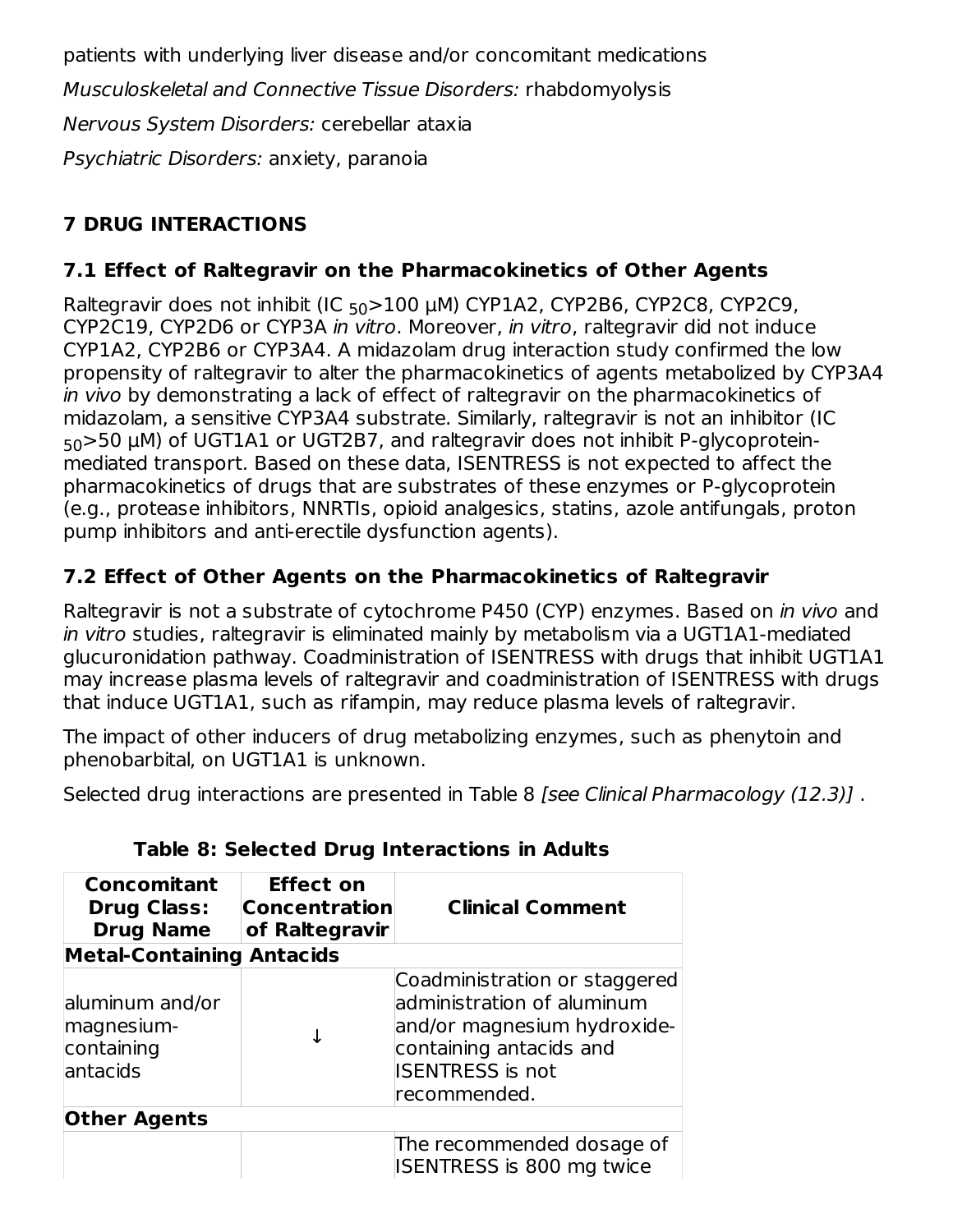| rifampin | $\downarrow$ | daily during coadministration<br>with rifampin. There are no<br>data to guide co-<br>administration of ISENTRESS<br>with rifampin in patients below<br>18 years of age [see Dosage]<br>and Administration (2.1)]. |
|----------|--------------|-------------------------------------------------------------------------------------------------------------------------------------------------------------------------------------------------------------------|
|----------|--------------|-------------------------------------------------------------------------------------------------------------------------------------------------------------------------------------------------------------------|

## **7.3 Drugs without Clinically Significant Interactions with ISENTRESS**

In drug interaction studies, raltegravir did not have a clinically meaningful effect on the pharmacokinetics of the following: hormonal contraceptives, methadone, lamivudine, tenofovir, etravirine, darunavir/ritonavir, or boceprevir. Moreover, atazanavir, atazanavir/ritonavir, boceprevir, calcium carbonate antacids, darunavir/ritonavir, efavirenz, etravirine, omeprazole, or tipranavir/ritonavir did not have a clinically meaningful effect on the pharmacokinetics of raltegravir. No dose adjustment is required when ISENTRESS is coadministered with these drugs.

## **8 USE IN SPECIFIC POPULATIONS**

## **8.1 Pregnancy**

## Pregnancy Category C

ISENTRESS should be used during pregnancy only if the potential benefit justifies the potential risk to the fetus. There are no adequate and well-controlled studies in pregnant women. In addition, there have been no pharmacokinetic studies conducted in pregnant patients.

Developmental toxicity studies were performed in rabbits (at oral doses up to 1000 mg/kg/day) and rats (at oral doses up to 600 mg/kg/day). The reproductive toxicity study in rats was performed with pre-, peri-, and postnatal evaluation. The highest doses in these studies produced systemic exposures in these species approximately 3 to 4-fold the exposure at the recommended human dose. In both rabbits and rats, no treatment-related effects on embryonic/fetal survival or fetal weights were observed. In addition, no treatment-related external, visceral, or skeletal changes were observed in rabbits. However, treatment-related increases over controls in the incidence of supernumerary ribs were seen in rats at 600 mg/kg/day (exposures 3-fold the exposure at the recommended human dose).

Placenta transfer of drug was demonstrated in both rats and rabbits. At a maternal dose of 600 mg/kg/day in rats, mean drug concentrations in fetal plasma were approximately 1.5- to 2.5-fold greater than in maternal plasma at 1 hour and 24 hours postdose, respectively. Mean drug concentrations in fetal plasma were approximately 2% of the mean maternal concentration at both 1 and 24 hours postdose at a maternal dose of 1000 mg/kg/day in rabbits.

#### Antiretroviral Pregnancy Registry

To monitor maternal-fetal outcomes of pregnant patients exposed to ISENTRESS, an Antiretroviral Pregnancy Registry has been established. Physicians are encouraged to register patients by calling 1-800-258-4263.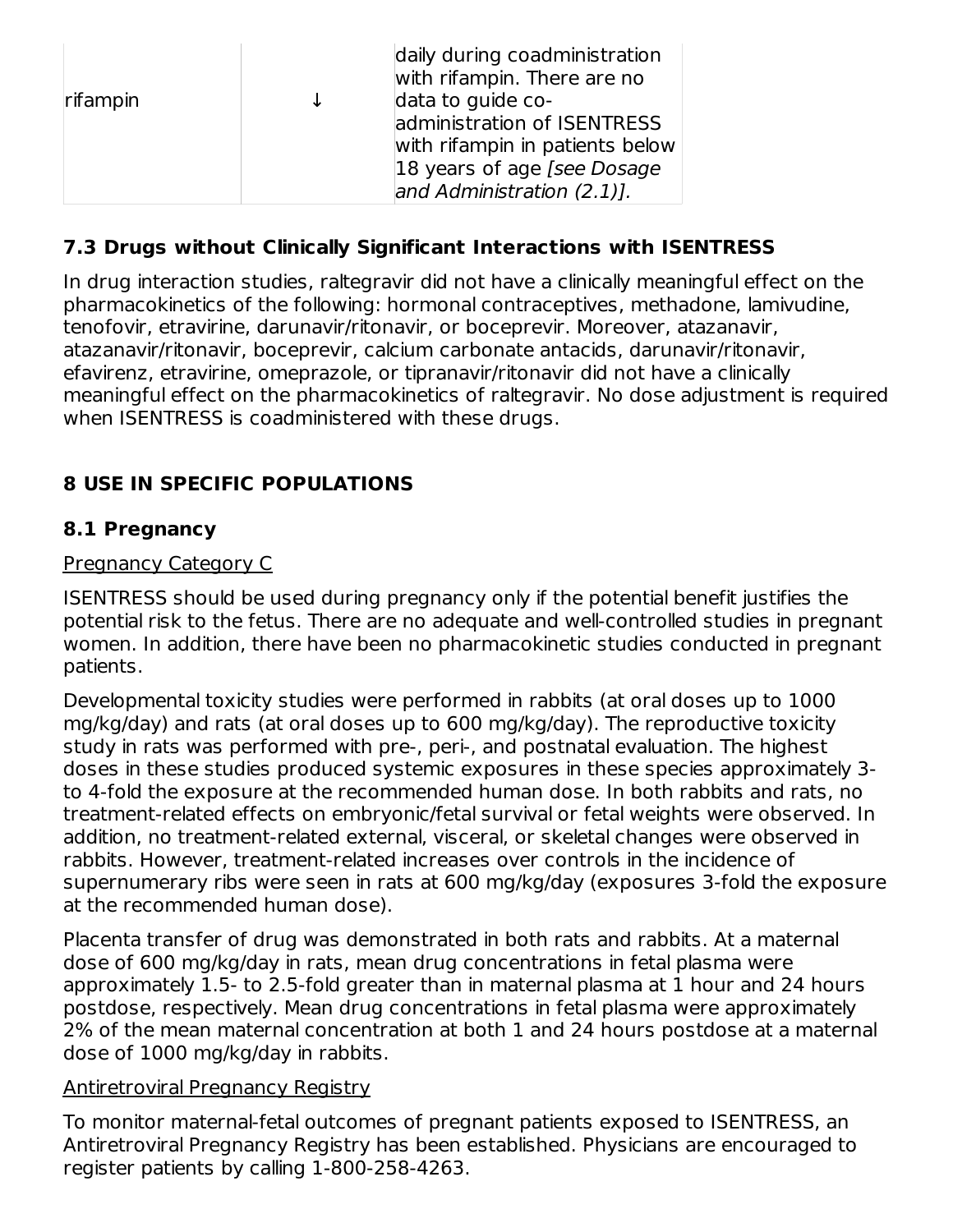## **8.3 Nursing Mothers**

Breastfeeding is not recommended while taking ISENTRESS. In addition, it is recommended that HIV-1-infected mothers not breastfeed their infants to avoid risking postnatal transmission of HIV-1.

It is not known whether raltegravir is secreted in human milk. However, raltegravir is secreted in the milk of lactating rats. Mean drug concentrations in milk were approximately 3-fold greater than those in maternal plasma at a maternal dose of 600 mg/kg/day in rats. There were no effects in rat offspring attributable to exposure of ISENTRESS through the milk.

## **8.4 Pediatric Use**

The safety, tolerability, pharmacokinetic profile, and efficacy of ISENTRESS were evaluated in HIV-1 infected infants, children and adolescents 4 weeks to 18 years of age in an open-label, multicenter clinical trial, IMPAACT P1066 [see Clinical Pharmacology (12.3) and Clinical Studies (14.3)] . The safety profile was comparable to that observed in adults [see Adverse Reactions (6.1)] . See Dosage and Administration (2.3) for dosing recommendations for children 4 weeks of age and older. The safety and dosing information for ISENTRESS have not been established in infants less than 4 weeks of age.

## **8.5 Geriatric Use**

Clinical studies of ISENTRESS did not include sufficient numbers of subjects aged 65 and over to determine whether they respond differently from younger subjects. Other reported clinical experience has not identified differences in responses between the elderly and younger subjects. In general, dose selection for an elderly patient should be cautious, reflecting the greater frequency of decreased hepatic, renal, or cardiac function, and of concomitant disease or other drug therapy.

## **8.6 Use in Patients with Hepatic Impairment**

No clinically important pharmacokinetic differences between subjects with moderate hepatic impairment and healthy subjects were observed. No dosage adjustment is necessary for patients with mild to moderate hepatic impairment. The effect of severe hepatic impairment on the pharmacokinetics of raltegravir has not been studied [see Clinical Pharmacology (12.3)].

## **8.7 Use in Patients with Renal Impairment**

No clinically important pharmacokinetic differences between subjects with severe renal impairment and healthy subjects were observed. No dosage adjustment is necessary [see Clinical Pharmacology (12.3)].

## **10 OVERDOSAGE**

No specific information is available on the treatment of overdosage with ISENTRESS. Doses as high as 1600-mg single dose and 800-mg twice-daily multiple doses were studied in healthy volunteers without evidence of toxicity. Occasional doses of up to 1800 mg per day were taken in the clinical studies of HIV-1 infected subjects without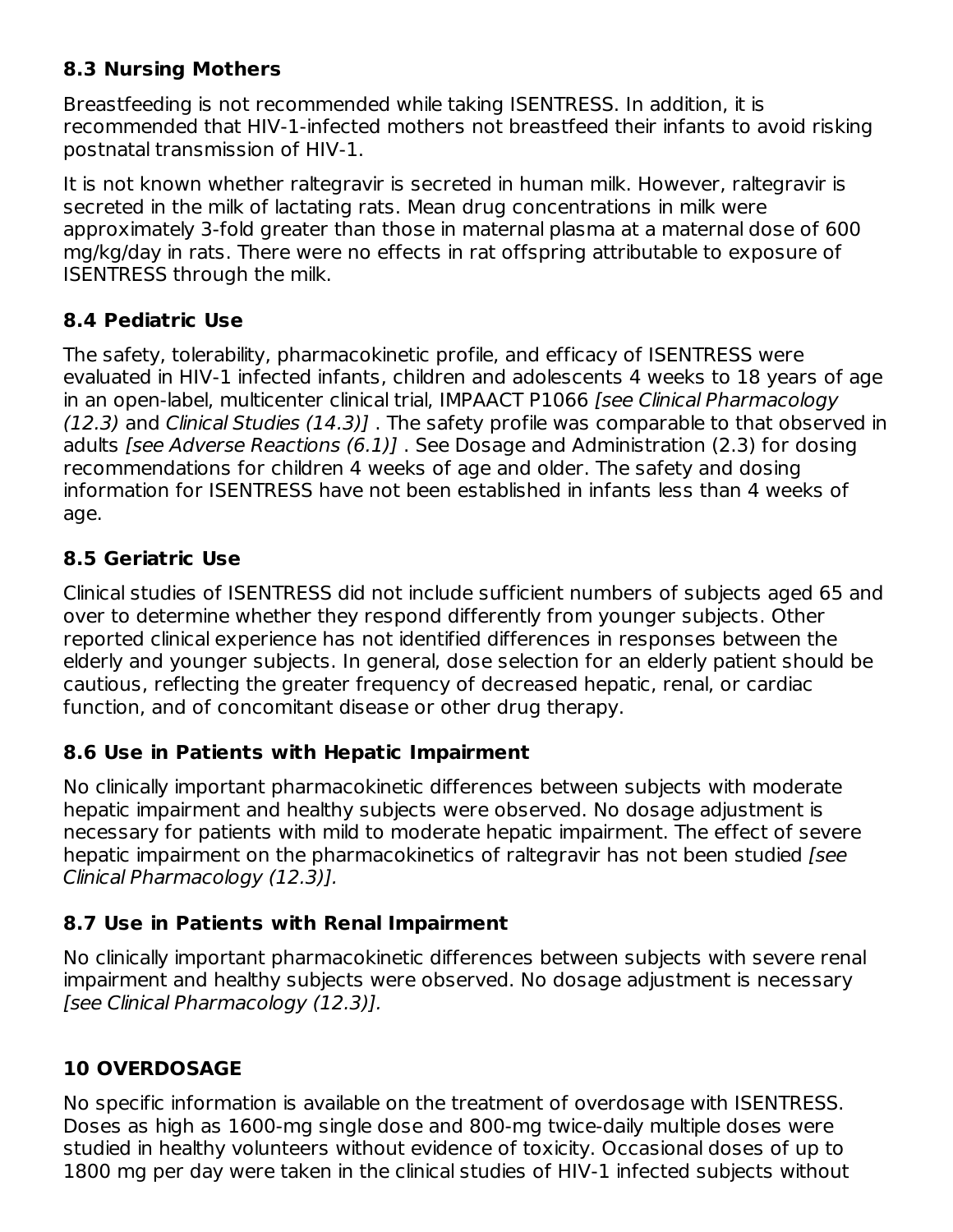evidence of toxicity.

In the event of an overdose, it is reasonable to employ the standard supportive measures, e.g., remove unabsorbed material from the gastrointestinal tract, employ clinical monitoring (including obtaining an electrocardiogram), and institute supportive therapy if required. The extent to which ISENTRESS may be dialyzable is unknown.

## **11 DESCRIPTION**

ISENTRESS contains raltegravir potassium, a human immunodeficiency virus integrase strand transfer inhibitor. The chemical name for raltegravir potassium is N-[(4- Fluorophenyl) methyl]-1,6-dihydro-5-hydroxy-1-methyl-2-[1-methyl-1-[[(5-methyl-1,3,4 oxadiazol-2-yl)carbonyl]amino]ethyl]-6-oxo-4-pyrimidinecarboxamide monopotassium salt.

The empirical formula is C  $_{20}$ H  $_{20}$ FKN  $_{6}$ O  $_{5}$  and the molecular weight is 482.51. The structural formula is:



Raltegravir potassium is a white to off-white powder. It is soluble in water, slightly soluble in methanol, very slightly soluble in ethanol and acetonitrile and insoluble in isopropanol.

Each 400 mg film-coated tablet of ISENTRESS for oral administration contains 434.4 mg of raltegravir (as potassium salt), equivalent to 400 mg of raltegravir free phenol and the following inactive ingredients: calcium phosphate dibasic anhydrous, hypromellose 2208, lactose monohydrate, magnesium stearate, microcrystalline cellulose, poloxamer 407 (contains 0.01% butylated hydroxytoluene as antioxidant), sodium stearyl fumarate. In addition, the film coating contains the following inactive ingredients: black iron oxide, polyethylene glycol 3350, polyvinyl alcohol, red iron oxide, talc and titanium dioxide.

Each 100 mg chewable tablet of ISENTRESS for oral administration contains 108.6 mg of raltegravir (as potassium salt), equivalent to 100 mg of raltegravir free phenol and the following inactive ingredients: ammonium hydroxide, crospovidone, ethylcellulose 20 cP, fructose, hydroxypropyl cellulose, hypromellose 2910/6cP, magnesium stearate, mannitol, medium chain triglycerides, monoammonium glycyrrhizinate, natural and artificial flavors (orange, banana, and masking that contains aspartame), oleic acid, PEG 400, red iron oxide, saccharin sodium, sodium citrate dihydrate, sodium stearyl fumarate, sorbitol, sucralose and yellow iron oxide.

Each 25 mg chewable tablet of ISENTRESS for oral administration contains 27.16 mg of raltegravir (as potassium salt), equivalent to 25 mg of raltegravir free phenol and the following inactive ingredients: ammonium hydroxide, crospovidone, ethylcellulose 20 cP,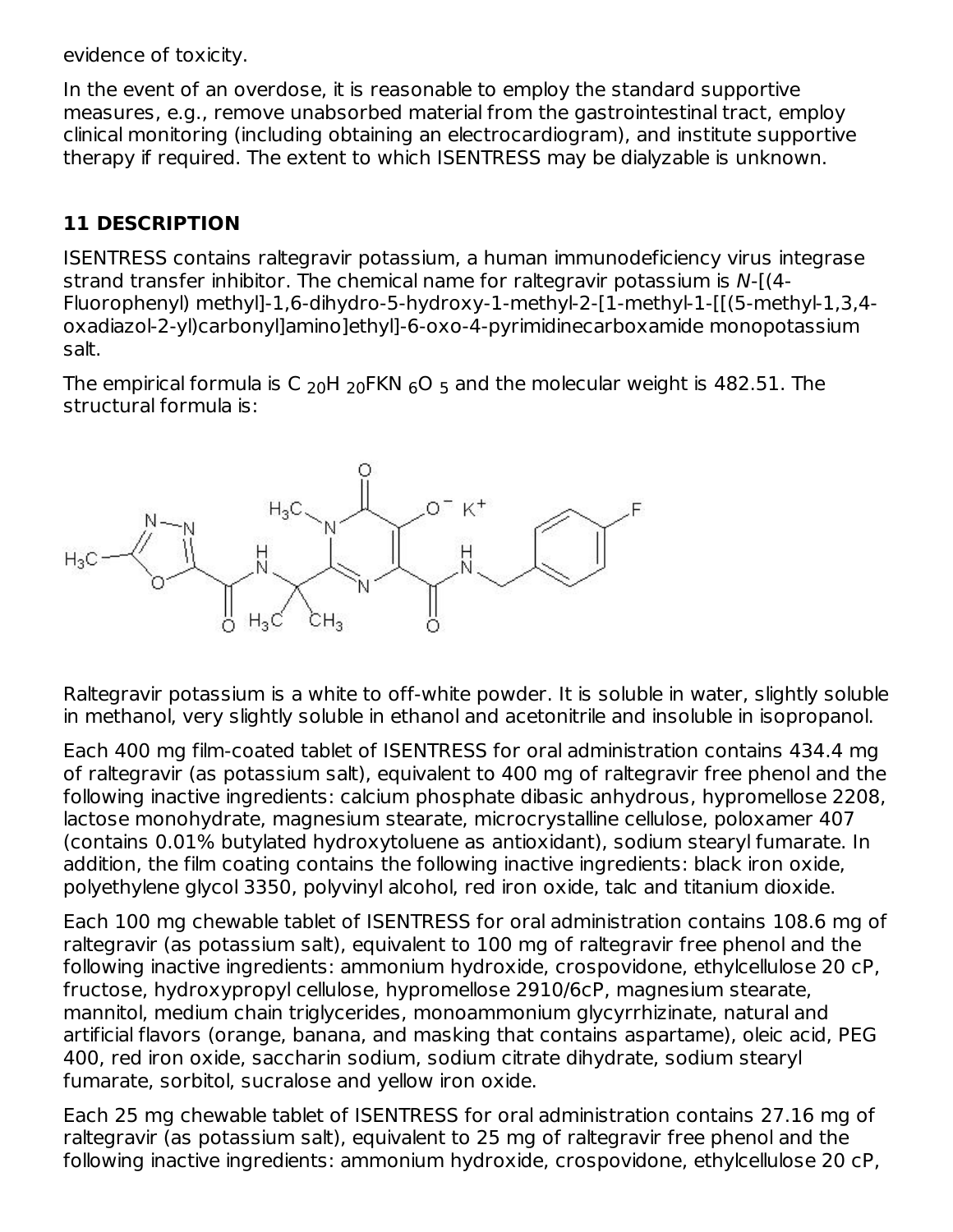fructose, hydroxypropyl cellulose, hypromellose 2910/6cP, magnesium stearate, mannitol, medium chain triglycerides, monoammonium glycyrrhizinate, natural and artificial flavors (orange, banana, and masking that contains aspartame), oleic acid, PEG 400, saccharin sodium, sodium citrate dihydrate, sodium stearyl fumarate, sorbitol, sucralose and yellow iron oxide.

Each packet of ISENTRESS for oral suspension 100 mg, contains 108.6 mg of raltegravir (as potassium salt), equivalent to 100 mg of raltegravir free phenol and the following inactive ingredients: ammonium hydroxide, banana with other natural flavors, carboxymethylcellulose sodium, crospovidone, ethylcellulose 20 cP, fructose, hydroxypropyl cellulose, hypromellose 2910/6cP, macrogol/PEG 400, magnesium stearate, maltodextrin, mannitol, medium chain triglycerides, microcrystalline cellulose, monoammonium glycyrrhizinate, oleic acid, sorbitol, sucralose and sucrose.

# **12 CLINICAL PHARMACOLOGY**

## **12.1 Mechanism of Action**

Raltegravir is an HIV-1 antiviral drug [see Microbiology (12.4)] .

## **12.2 Pharmacodynamics**

In a monotherapy study raltegravir (400 mg twice daily) demonstrated rapid antiviral activity with mean viral load reduction of  $1.66$  log  $_{10}$  copies/mL by Day  $10.$ 

In the randomized, double-blind, placebo-controlled, dose-ranging trial, Protocol 005, and Protocols 018 and 019, antiviral responses were similar among subjects regardless of dose.

#### Effects on Electrocardiogram

In a randomized, placebo-controlled, crossover study, 31 healthy subjects were administered a single oral supratherapeutic dose of raltegravir 1600 mg and placebo. Peak raltegravir plasma concentrations were approximately 4-fold higher than the peak concentrations following a 400 mg dose. ISENTRESS did not appear to prolong the QTc interval for 12 hours postdose. After baseline and placebo adjustment, the maximum mean QTc change was -0.4 msec (1-sided 95% upper Cl: 3.1 msec).

## **12.3 Pharmacokinetics**

Adults

## Absorption

Raltegravir (film-coated tablet) is absorbed with a T  $_{\sf max}$  of approximately 3 hours postdose in the fasted state. Raltegravir AUC and C <sub>max</sub> increase dose proportionally over the dose range  $100$  mg to  $1600$  mg. Raltegravir C  $_{\rm 12hr}$  increases dose proportionally over the dose range of 100 to 800 mg and increases slightly less than dose proportionally over the dose range 100 mg to 1600 mg. With twice-daily dosing, pharmacokinetic steady state is achieved within approximately the first 2 days of dosing. There is little to no accumulation in AUC and C <sub>max</sub>. The average accumulation ratio for C  $_{12$ hr <code>ranged from</code> approximately 1.2 to 1.6.

The absolute bioavailability of raltegravir has not been established. Based on a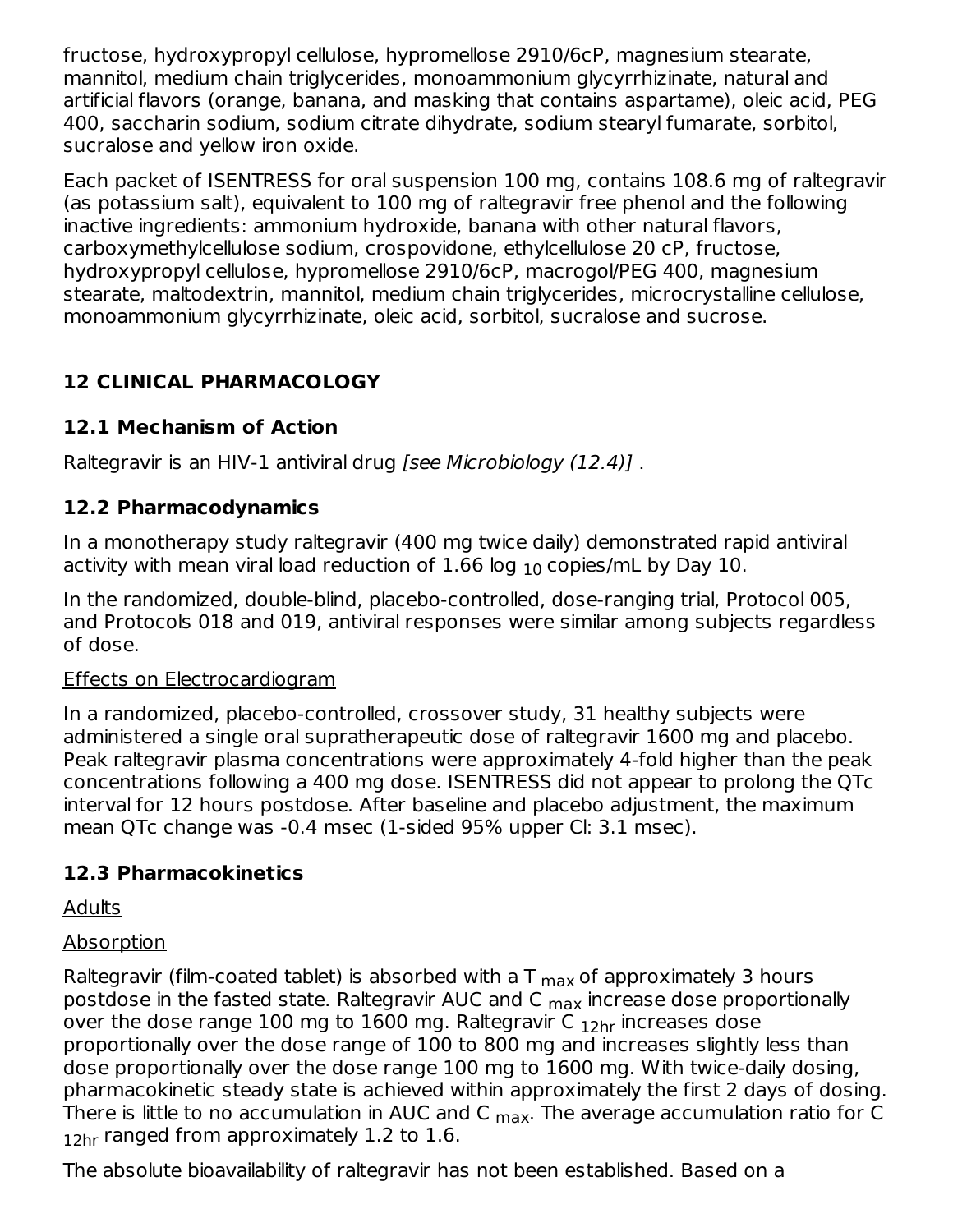formulation comparison study in healthy adult volunteers, the chewable tablet and oral suspension have higher oral bioavailability compared to the 400 mg film-coated tablet.

In subjects who received 400 mg twice daily alone, raltegravir drug exposures were characterized by a geometric mean AUC  $_{\rm 0\text{-}12hr}$  of  $14.3$   $\mu$ M•hr and C  $_{\rm 12hr}$  of  $142$  nM.

Considerable variability was observed in the pharmacokinetics of raltegravir. For observed C  $_{\rm 12hr}$  in Protocols 018 and 019, the coefficient of variation (CV) for intersubject variability = 212% and the CV for intra-subject variability =  $122\%$ .

## Effect of Food on Oral Absorption

ISENTRESS may be administered with or without food. Raltegravir was administered without regard to food in the pivotal safety and efficacy studies in HIV-1-infected patients. The effect of consumption of low-, moderate- and high-fat meals on steadystate raltegravir pharmacokinetics was assessed in healthy volunteers administered the 400 mg film-coated tablet. Administration of multiple doses of raltegravir following a moderate-fat meal (600 Kcal, 21 g fat) did not affect raltegravir AUC to a clinically meaningful degree with an increase of  $13\%$  relative to fasting. Raltegravir C  $_{12\sf{hr}}$  was 66% higher and C  $_{\sf max}$  was 5% higher following a moderate-fat meal compared to fasting. Administration of raltegravir following a high-fat meal (825 Kcal, 52 g fat) increased AUC and C  $_{\sf max}$  by approximately 2-fold and increased C  $_{\sf 12hr}$  by 4.1-fold. Administration of raltegravir following a low-fat meal (300 Kcal, 2.5 g fat) decreased AUC and C  $_{\sf max}$  by 46% and 52%, respectively; C  $_{\sf 12hr}$  was essentially unchanged. Food appears to increase pharmacokinetic variability relative to fasting.

Administration of the chewable tablet with a high fat meal led to an average 6% decrease in AUC, 62% decrease in C  $_{\sf max}$ , and 188% increase in C  $_{\sf 12hr}$  compared to administration in the fasted state. Administration of the chewable tablet with a high fat meal does not affect raltegravir pharmacokinetics to a clinically meaningful degree and the chewable tablet can be administered without regard to food.

The effect of food on the formulation for oral suspension was not studied.

## **Distribution**

Raltegravir is approximately 83% bound to human plasma protein over the concentration range of 2 to 10 µM.

In one study of HIV-1 infected subjects who received raltegravir 400 mg twice daily, raltegravir was measured in the cerebrospinal fluid. In the study (n=18), the median cerebrospinal fluid concentration was 5.8% (range 1 to 53.5%) of the corresponding plasma concentration. This median proportion was approximately 3-fold lower than the free fraction of raltegravir in plasma. The clinical relevance of this finding is unknown.

## Metabolism and Excretion

The apparent terminal half-life of raltegravir is approximately 9 hours, with a shorter αphase half-life  $(-1$  hour) accounting for much of the AUC. Following administration of an oral dose of radiolabeled raltegravir, approximately 51 and 32% of the dose was excreted in feces and urine, respectively. In feces, only raltegravir was present, most of which is likely derived from hydrolysis of raltegravir-glucuronide secreted in bile as observed in preclinical species. Two components, namely raltegravir and raltegravirglucuronide, were detected in urine and accounted for approximately 9 and 23% of the dose, respectively. The major circulating entity was raltegravir and represented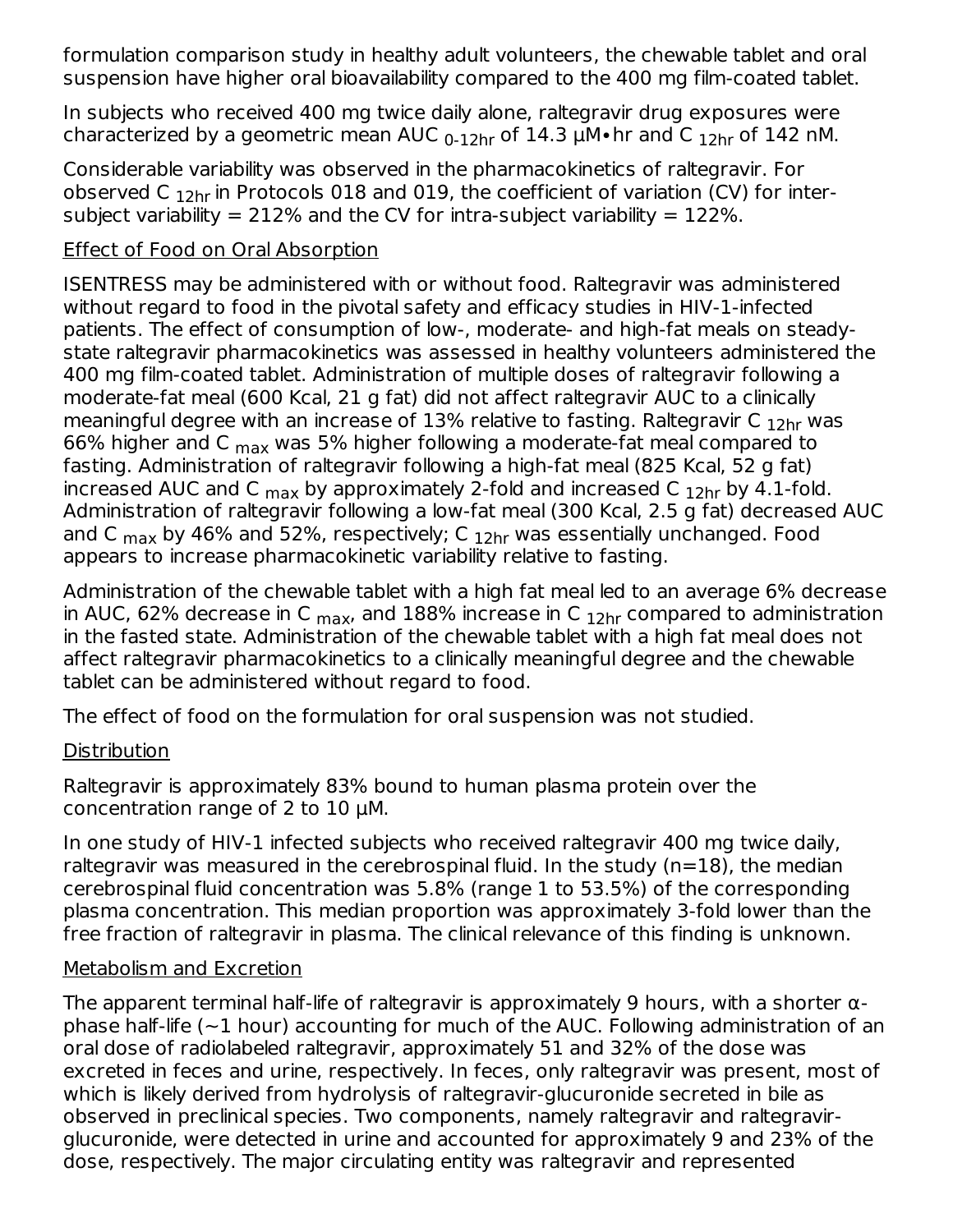approximately 70% of the total radioactivity; the remaining radioactivity in plasma was accounted for by raltegravir-glucuronide. Studies using isoform-selective chemical inhibitors and cDNA-expressed UDP-glucuronosyltransferases (UGT) show that UGT1A1 is the main enzyme responsible for the formation of raltegravir-glucuronide. Thus, the data indicate that the major mechanism of clearance of raltegravir in humans is UGT1A1 mediated glucuronidation.

#### Special Populations

## Pediatric

Two pediatric formulations were evaluated in healthy adult volunteers, where the chewable tablet and oral suspension were compared to the 400 mg tablet. The chewable tablet and oral suspension demonstrated higher oral bioavailability, thus higher AUC, compared to the 400 mg tablet. In the same study, the oral suspension resulted in higher oral bioavailability compared to the chewable tablet. These observations resulted in proposed pediatric doses targeting 6 mg/kg/dose for the chewable tablets and oral suspension. As displayed in Table 9, the doses recommended for HIV-infected infants, children and adolescents 4 weeks to 18 years of age [see Dosage and Administration (2.3)] resulted in a pharmacokinetic profile of raltegravir similar to that observed in adults receiving 400 mg twice daily.

Overall, dosing in pediatric patients achieved exposures (C <sub>trough</sub>) above 45 nM in the majority of subjects, but some differences in exposures between formulations were observed. Pediatric patients above 25 kg administered the chewable tablets had lower trough concentrations (113 nM) compared to pediatric patients above 25 kg administered the 400 mg tablet formulation (233 nM) *[see Clinical Studies (14.3)]*. As a result, the 400 mg film-coated tablet is the recommended dose in patients weighing at least 25 kg; however, the chewable tablet offers an alternative regimen in patients weighing at least 25 kg who are unable to swallow the film-coated tablet (see Dosage and Administration (2.3)]. In addition, pediatric patients weighing 11 to 25 kg who were administered the chewable tablets had the lowest trough concentrations (82 nM) compared to all other pediatric subgroups.

| <b>Body</b>                | <b>Weight Formulation</b> | <b>Dose</b>                               | $N^*$ | Geometric<br><b>Mean</b><br>(%CV <sup>†</sup> )<br><b>AUC 0-12hr</b><br>$(\mu M \cdot hr)$ | Geometric<br>Mean<br>$(\%CV^{\dagger})$<br>$ C_{12hr}$ (nM) |
|----------------------------|---------------------------|-------------------------------------------|-------|--------------------------------------------------------------------------------------------|-------------------------------------------------------------|
| $\geq$ 25 kg               | Film-coated<br>tablet     | 400 mg<br>twice daily                     | 18    | 14.1 (121%) 233 (157%)                                                                     |                                                             |
| $\geq$ 25 kg               | Chewable<br>tablet        | Weight<br>based<br>dosing, see<br>Table 1 | 9     | 22.1 (36%)                                                                                 | 113 (80%)                                                   |
| $11$ to<br>less<br>than 25 | Chewable<br>tablet        | Weight<br>based<br>dosing, see            | 13    | 18.6 (68%)                                                                                 | 82 (123%)                                                   |

#### **Table 9: Raltegravir Steady State Pharmacokinetic Parameters in Pediatric Patients Following Administration of Recommended Doses**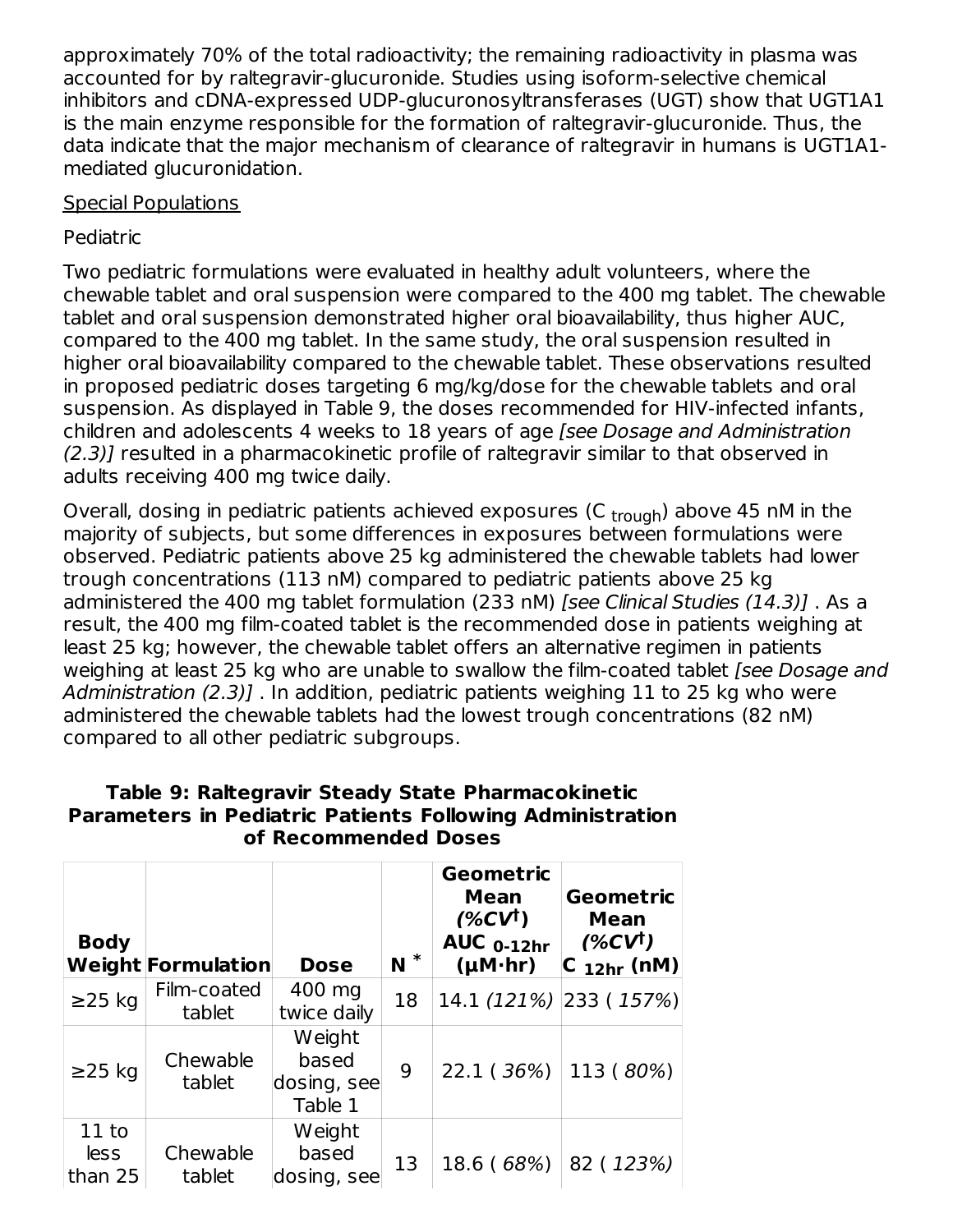| kg                           |                                | Table 2                    |    |                         |  |
|------------------------------|--------------------------------|----------------------------|----|-------------------------|--|
| $3$ to less<br>than 20<br>kg | Oral<br>suspension dosing, see | Weight<br>based<br>Table 2 | 19 | $24.5(43%)$   113 (69%) |  |

\* Number of patients with intensive pharmacokinetic (PK) results at the final recommended dose.

† Geometric coefficient of variation.

The pharmacokinetics of raltegravir in infants under 4 weeks of age has not been established.

#### Age

The effect of age (18 years and older) on the pharmacokinetics of raltegravir was evaluated in the composite analysis. No dosage adjustment is necessary.

#### Race

The effect of race on the pharmacokinetics of raltegravir in adults was evaluated in the composite analysis. No dosage adjustment is necessary.

#### Gender

A study of the pharmacokinetics of raltegravir was performed in healthy adult males and females. Additionally, the effect of gender was evaluated in a composite analysis of pharmacokinetic data from 103 healthy subjects and 28 HIV-1 infected subjects receiving raltegravir monotherapy with fasted administration. No dosage adjustment is necessary.

#### Hepatic Impairment

Raltegravir is eliminated primarily by glucuronidation in the liver. A study of the pharmacokinetics of raltegravir was performed in adult subjects with moderate hepatic impairment. Additionally, hepatic impairment was evaluated in the composite pharmacokinetic analysis. There were no clinically important pharmacokinetic differences between subjects with moderate hepatic impairment and healthy subjects. No dosage adjustment is necessary for patients with mild to moderate hepatic impairment. The effect of severe hepatic impairment on the pharmacokinetics of raltegravir has not been studied.

#### Renal Impairment

Renal clearance of unchanged drug is a minor pathway of elimination. A study of the pharmacokinetics of raltegravir was performed in adult subjects with severe renal impairment. Additionally, renal impairment was evaluated in the composite pharmacokinetic analysis. There were no clinically important pharmacokinetic differences between subjects with severe renal impairment and healthy subjects. No dosage adjustment is necessary. Because the extent to which ISENTRESS may be dialyzable is unknown, dosing before a dialysis session should be avoided.

#### UGT1A1 Polymorphism

There is no evidence that common UGT1A1 polymorphisms alter raltegravir pharmacokinetics to a clinically meaningful extent. In a comparison of 30 adult subjects with \*28/\*28 genotype (associated with reduced activity of UGT1A1) to 27 adult subjects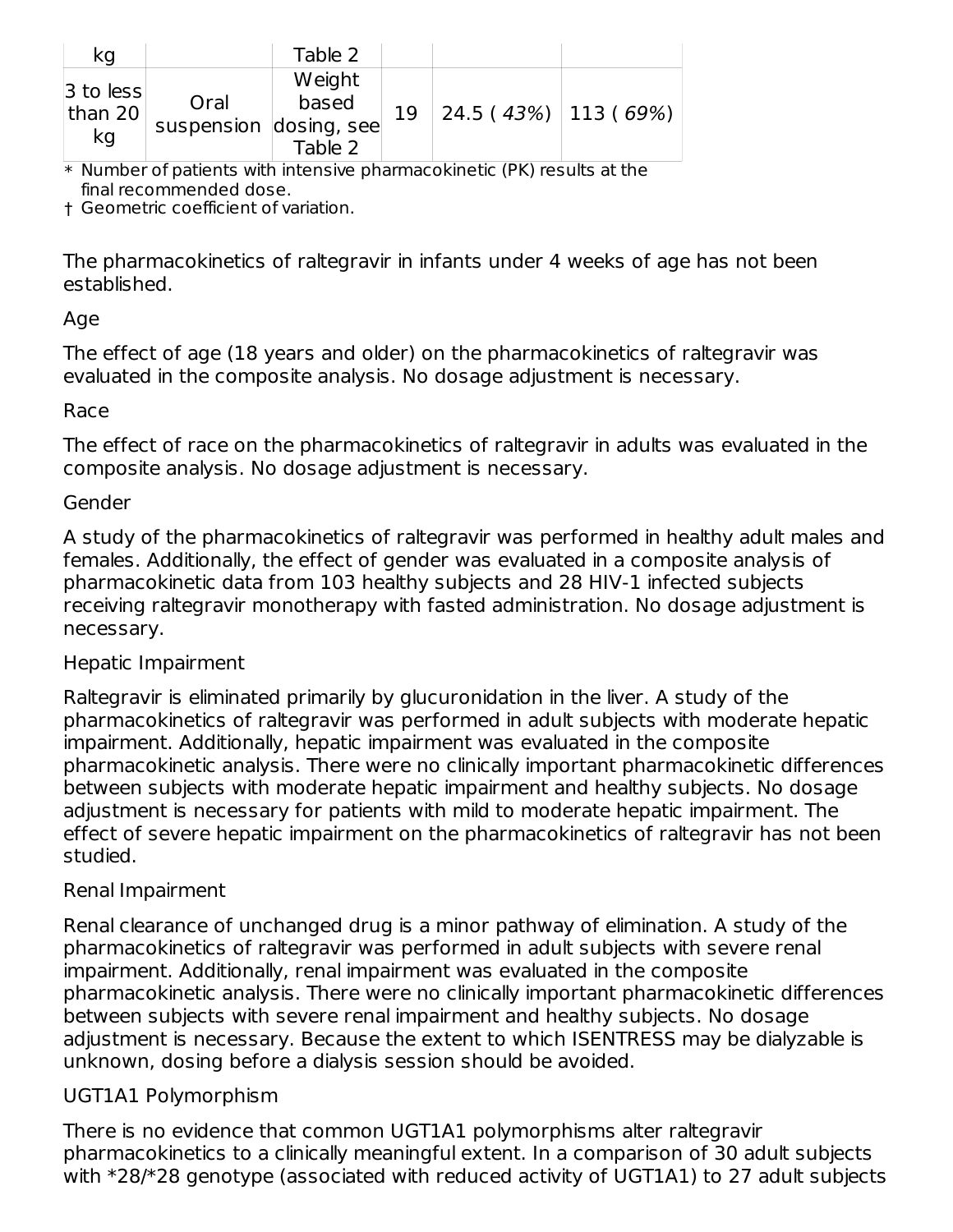with wild-type genotype, the geometric mean ratio (90% CI) of AUC was 1.41 (0.96, 2.09).

Drug Interactions [see Drug Interactions (7)]

|                                                |                                                             |                        |    | <b>Ratio (90% Confidence</b><br><b>Interval) of Raltegravir</b><br><b>Pharmacokinetic Parameters</b><br>with/without Coadministered |                             |                         |
|------------------------------------------------|-------------------------------------------------------------|------------------------|----|-------------------------------------------------------------------------------------------------------------------------------------|-----------------------------|-------------------------|
| <b>Coadministered</b>                          | <b>Coadministered</b><br><b>Drug</b>                        | Raltegravir            |    |                                                                                                                                     | Drug;<br>No Effect $= 1.00$ |                         |
| <b>Drug</b>                                    | Dose/Schedule Dose/Schedule                                 |                        | n  | $C_{max}$                                                                                                                           | <b>AUC</b>                  | $C_{min}$               |
|                                                | 20 mL single<br>dose given with<br>raltegravir              |                        | 25 | 0.56<br>(0.42,<br>0.73)                                                                                                             | 0.51<br>(0.40,<br>0.65)     | 0.37<br>(0.29,<br>0.48) |
|                                                | 20 mL single<br>dose given 2<br>hours before<br>raltegravir |                        | 23 | 0.49<br>(0.33,<br>0.71)                                                                                                             | 0.49<br>(0.35,<br>0.67)     | 0.44<br>(0.34,<br>0.55) |
| aluminum and<br>magnesium<br>hydroxide antacid | 20 mL single<br>dose given 2<br>hours after<br>raltegravir  | 400 mg twice<br>daily  | 23 | 0.78<br>(0.53,<br>1.13)                                                                                                             | 0.70<br>(0.50,<br>0.96)     | 0.43<br>(0.34,<br>0.55) |
|                                                | 20 mL single<br>dose given 4<br>hours before<br>raltegravir |                        | 17 | 0.78<br>(0.55,<br>1.10)                                                                                                             | 0.81<br>(0.63,<br>1.05)     | 0.40<br>(0.31,<br>0.52) |
|                                                | 20 mL single<br>dose given 4<br>hours after<br>raltegravir  |                        | 18 | 0.70<br>(0.48,<br>1.04)                                                                                                             | 0.68<br>(0.50,<br>0.92)     | 0.38<br>(0.30,<br>0.49) |
|                                                | 20 mL single<br>dose given 6<br>hours before<br>raltegravir |                        | 16 | 0.90<br>(0.58,<br>1.40)                                                                                                             | 0.87<br>(0.64,<br>1.18)     | 0.50<br>(0.39,<br>0.65) |
|                                                | 20 mL single<br>dose given 6<br>hours after<br>raltegravir  |                        | 16 | 0.90<br>(0.58,<br>1.41)                                                                                                             | 0.89<br>(0.64,<br>1.22)     | 0.51<br>(0.40,<br>0.64) |
| atazanavir                                     | 400 mg daily                                                | 100 mg single<br>dose  | 10 | 1.53<br>(1.11,<br>2.12)                                                                                                             | 1.72<br>(1.47,<br>2.02)     | 1.95<br>(1.30,<br>2.92) |
| atazanavir/ritonavir                           | 300 mg/100 mg<br>daily                                      | 400 mg twice<br>daily  | 10 | 1.24<br>(0.87,<br>1.77)                                                                                                             | 1.41<br>(1.12,<br>1.78)     | 1.77<br>(1.39,<br>2.25) |
|                                                | $0 \wedge \wedge m + h$ roo                                 | $100 \text{ ma chalo}$ |    | 1.11                                                                                                                                | 1.04                        | 0.75                    |

## **Table 10: Effect of Other Agents on the Pharmacokinetics of Raltegravir in Adults**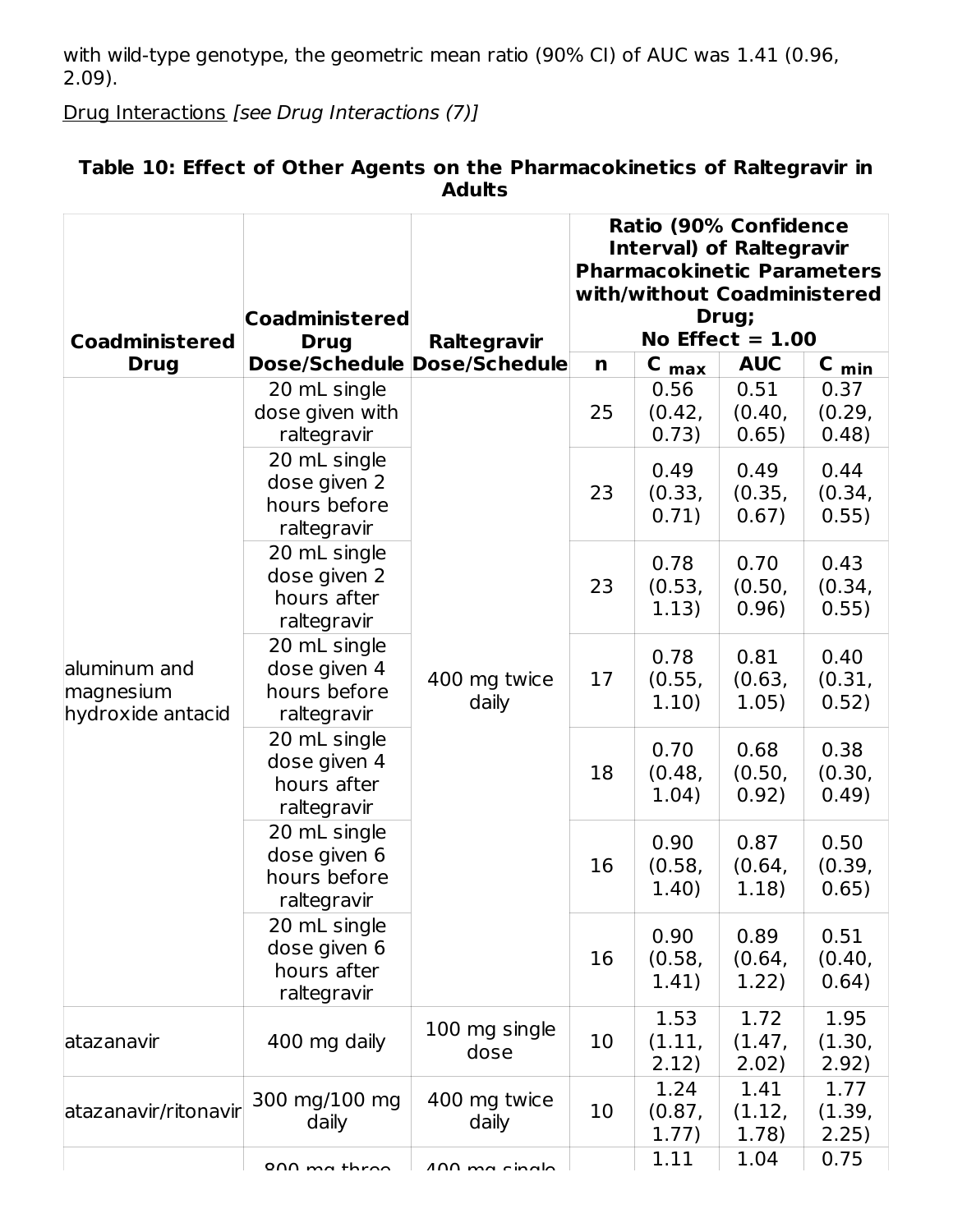| boceprevir                   | OUU IIIY UIICC<br>times daily                    | HUU IIIY SIIIYIC<br>dose                                                                                         | 22                          | $(0.91 -$<br>1.36)      | $(0.88 -$<br>1.22)      | $(0.45 -$<br>1.23)      |
|------------------------------|--------------------------------------------------|------------------------------------------------------------------------------------------------------------------|-----------------------------|-------------------------|-------------------------|-------------------------|
| calcium carbonate<br>antacid | 3000 mg single<br>dose given with<br>raltegravir | 400 mg twice<br>daily                                                                                            | 24                          | 0.48<br>(0.36,<br>0.63) | 0.45<br>(0.35,<br>0.57) | 0.68<br>(0.53,<br>0.87) |
| efavirenz                    | 600 mg daily                                     | 400 mg single<br>dose                                                                                            | 9                           | 0.64<br>(0.41,<br>0.98) | 0.64<br>(0.52,<br>0.80) | 0.79<br>(0.49,<br>1.28) |
| etravirine                   | 200 mg twice<br>daily                            | 400 mg twice<br>daily                                                                                            | 19                          | 0.89<br>(0.68,<br>1.15) | 0.90<br>(0.68,<br>1.18) | 0.66<br>(0.34,<br>1.26) |
| omeprazole                   | 20 mg daily                                      | 400 mg single<br>dose                                                                                            | 14<br>(10)<br>for<br>AUC)   | 4.15<br>(2.82,<br>6.10) | 3.12<br>(2.13,<br>4.56) | 1.46<br>(1.10,<br>1.93) |
| rifampin                     | 600 mg daily                                     | 400 mg single<br>dose                                                                                            | 9                           | 0.62<br>(0.37,<br>1.04) | 0.60<br>(0.39,<br>0.91) | 0.39<br>(0.30,<br>0.51) |
| rifampin                     | 600 mg daily                                     | 400 mg twice<br>daily when<br>administered<br>alone; 800 mg<br>twice daily when<br>administered<br>with rifampin | 14                          | 1.62<br>(1.12,<br>2.33) | 1.27<br>(0.94,<br>1.71) | 0.47<br>(0.36,<br>0.61) |
| ritonavir                    | 100 mg twice<br>daily                            | 400 mg single<br>dose                                                                                            | 10                          | 0.76<br>(0.55,<br>1.04) | 0.84<br>(0.70,<br>1.01) | 0.99<br>(0.70,<br>1.40) |
| tenofovir                    | 300 mg daily                                     | 400 mg twice<br>daily                                                                                            | 9                           | 1.64<br>(1.16,<br>2.32) | 1.49<br>(1.15,<br>1.94) | 1.03<br>(0.73,<br>1.45) |
| tipranavir/ritonavir         | 500 mg/200 mg<br>twice daily                     | 400 mg twice<br>daily                                                                                            | 15<br>(14)<br>for C<br>min) | 0.82<br>(0.46,<br>1.46) | 0.76<br>(0.49,<br>1.19) | 0.45<br>(0.31,<br>0.66) |

## **12.4 Microbiology**

#### Mechanism of Action

Raltegravir inhibits the catalytic activity of HIV-1 integrase, an HIV-1 encoded enzyme that is required for viral replication. Inhibition of integrase prevents the covalent insertion, or integration, of unintegrated linear HIV-1 DNA into the host cell genome preventing the formation of the HIV-1 provirus. The provirus is required to direct the production of progeny virus, so inhibiting integration prevents propagation of the viral infection. Raltegravir did not significantly inhibit human phosphoryltransferases including DNA polymerases  $\alpha$ ,  $\beta$ , and γ.

Raltegravir at concentrations of 31 ± 20 nM resulted in 95% inhibition (EC ) of viral

#### Antiviral Activity in Cell Culture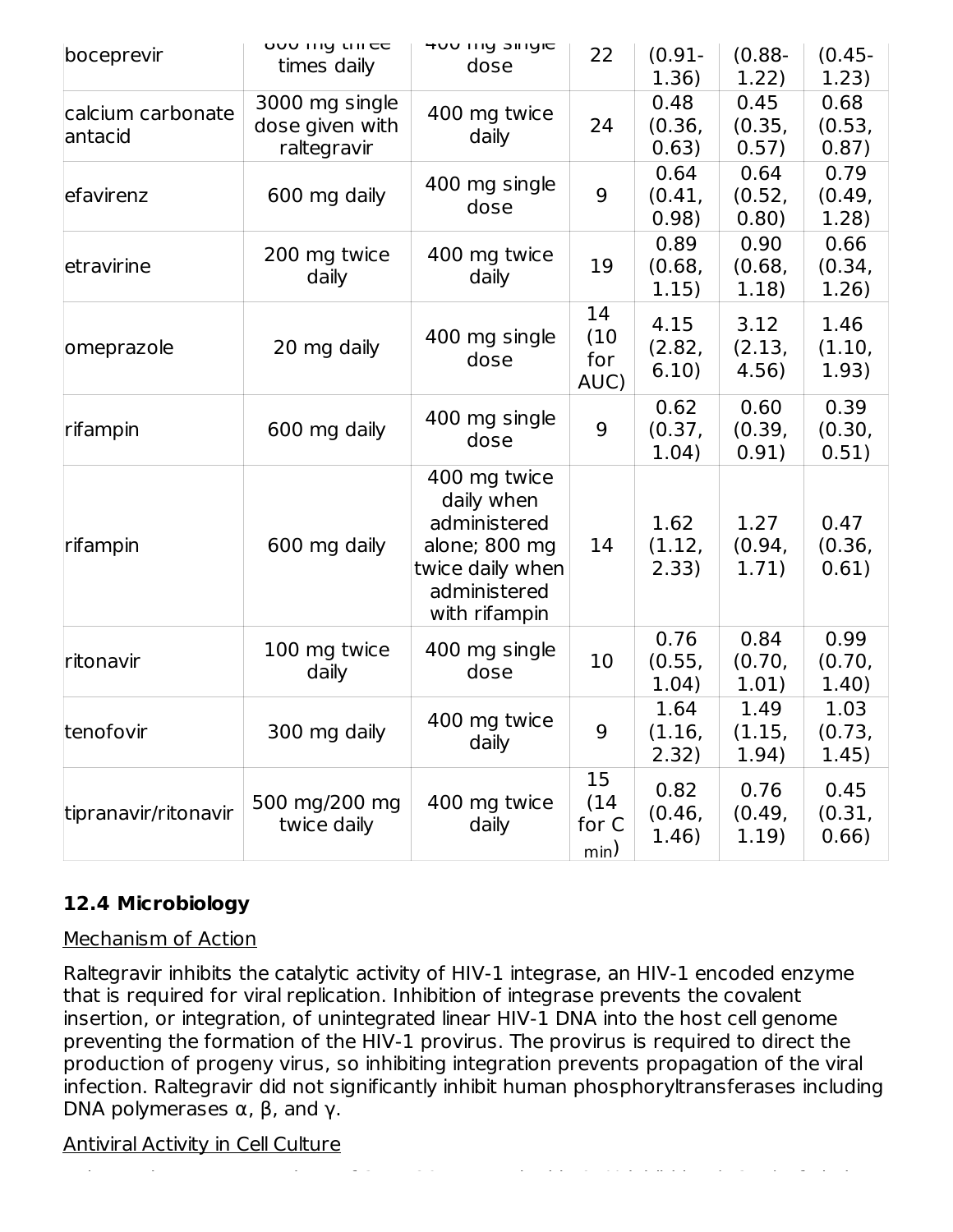Raltegravir at concentrations of 31  $\pm$  20 nM resulted in 95% inhibition (EC <sub>95</sub>) of viral spread (relative to an untreated virus-infected culture) in human T-lymphoid cell cultures infected with the cell-line adapted HIV-1 variant H9IIIB. In addition, 5 clinical isolates of HIV-1 subtype B had EC  $_{95}$  values ranging from 9 to 19 nM in cultures of mitogenactivated human peripheral blood mononuclear cells. In a single-cycle infection assay, raltegravir inhibited infection of 23 HIV-1 isolates representing 5 non-B subtypes (A, C, D, F, and G) and 5 circulating recombinant forms (AE, AG, BF, BG, and cpx) with EC <sub>50</sub> values ranging from 5 to 12 nM. Raltegravir also inhibited replication of an HIV-2 isolate when tested in CEMx174 cells (EC  $_{95}$  value = 6 nM). Additive to synergistic antiretroviral activity was observed when human T-lymphoid cells infected with the H9IIIB variant of HIV-1 were incubated with raltegravir in combination with non-nucleoside reverse transcriptase inhibitors (delavirdine, efavirenz, or nevirapine); nucleoside analog reverse transcriptase inhibitors (abacavir, didanosine, lamivudine, stavudine, tenofovir, or zidovudine); protease inhibitors (amprenavir, atazanavir, indinavir, lopinavir, nelfinavir, ritonavir, or saquinavir); or the entry inhibitor enfuvirtide.

## Resistance

The mutations observed in the HIV-1 integrase coding sequence that contributed to raltegravir resistance (evolved either in cell culture or in subjects treated with raltegravir) generally included an amino acid substitution at either Y143 (changed to C, H, or R) or Q148 (changed to H, K, or R) or N155 (changed to H) plus one or more additional substitutions (i.e., L74M, E92Q, Q95K/R, T97A, E138A/K, G140A/S, V151I, G163R, H183P, Y226C/D/F/H, S230R, and D232N). E92Q and F121C are occasionally seen in the absence of substitutions at Y143, Q148, or N155 in raltegravir-treatment failure subjects.

Treatment-Naïve Adult Subjects: By Week 240 in the STARTMRK trial, the primary raltegravir resistance-associated substitutions were observed in 4 (2 with Y143H/R and 2 with Q148H/R) of the 12 virologic failure subjects with evaluable genotypic data from paired baseline and raltegravir treatment-failure isolates.

Treatment-Experienced Adult Subjects: By Week 96 in the BENCHMRK trials, at least one of the primary raltegravir resistance-associated substitutions, Y143C/H/R, Q148H/K/R, and N155H, was observed in 76 of the 112 virologic failure subjects with evaluable genotypic data from paired baseline and raltegravir treatment-failure isolates. The emergence of the primary raltegravir resistance-associated substitutions was observed cumulatively in 70 subjects by Week 48 and 78 subjects by Week 96, 15.2% and 17% of the raltegravir recipients, respectively. Some (n=58) of those HIV-1 isolates harboring one or more of the primary raltegravir resistance-associated substitutions were evaluated for raltegravir susceptibility yielding a median decrease of 26.3-fold (mean  $48.9 \pm 44.8$ -fold decrease, ranging from 0.8- to 159-fold) compared to the wild-type reference.

#### Cross Resistance

Cross resistance has been observed among HIV-1 integrase strand transfer inhibitors (INSTIs). Amino acid substitutions in HIV-1 integrase conferring resistance to raltegravir generally also confer resistance to elvitegravir. Substitutions at amino acid Y143 confer greater reductions in susceptibility to raltegravir than to elvitegravir, and the E92Q substitution confers greater reductions in susceptibility to elvitegravir than to raltegravir. Viruses harboring a substitution at amino acid Q148, along with one or more other raltegravir resistance substitutions, may also have clinically significant resistance to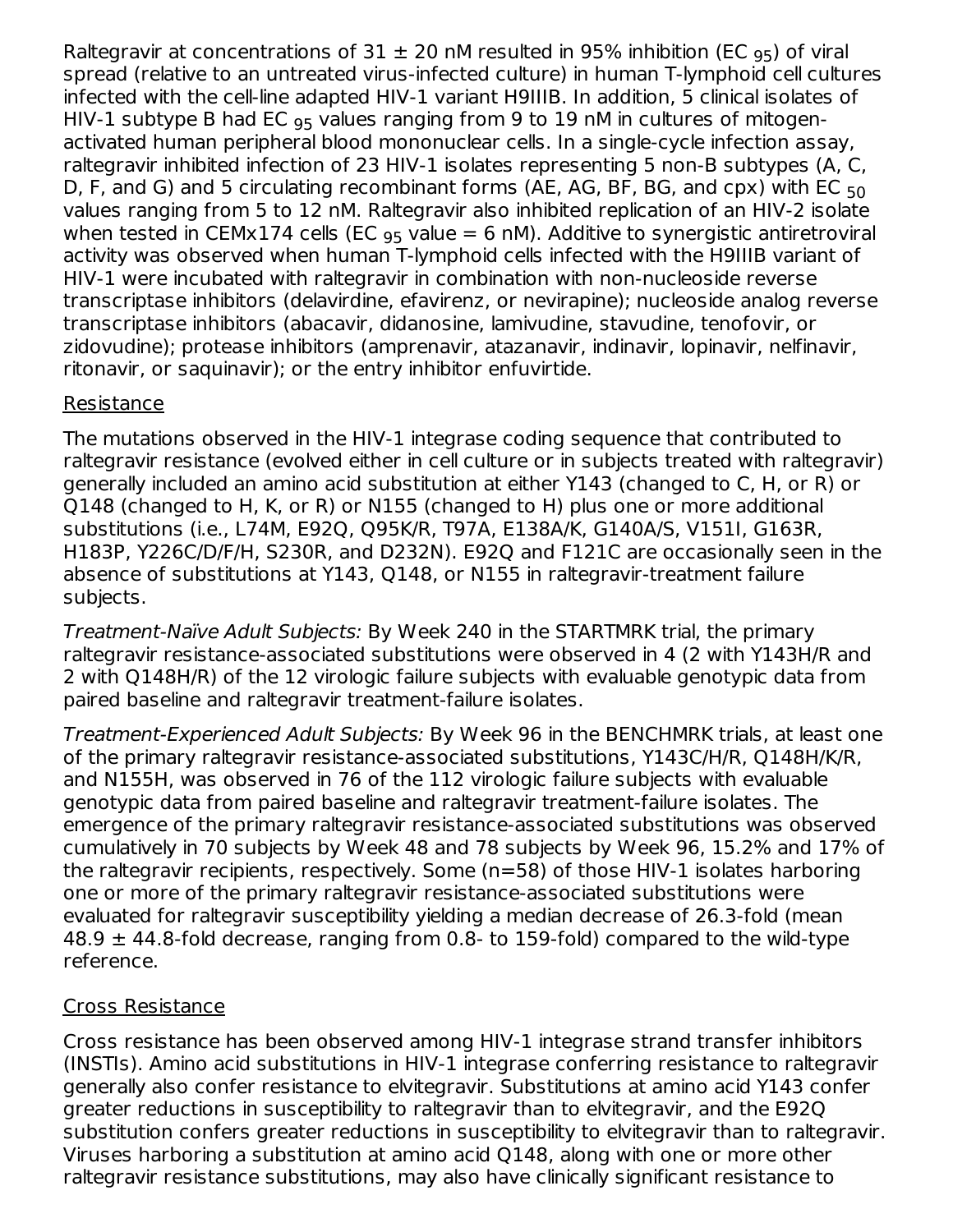# **13 NONCLINICAL TOXICOLOGY**

## **13.1 Carcinogenesis, Mutagenesis, Impairment of Fertility**

Carcinogenicity studies of raltegravir in mice did not show any carcinogenic potential. At the highest dose levels, 400 mg/kg/day in females and 250 mg/kg/day in males, systemic exposure was 1.8-fold (females) or 1.2-fold (males) greater than the AUC (54 µM∙hr) at the 400-mg twice daily human dose. Treatment-related squamous cell carcinoma of nose/nasopharynx was observed in female rats dosed with 600 mg/kg/day raltegravir for 104 weeks. These tumors were possibly the result of local irritation and inflammation due to local deposition and/or aspiration of drug in the mucosa of the nose/nasopharynx during dosing. No tumors of the nose/nasopharynx were observed in rats dosed with 150 mg/kg/day (males) and 50 mg/kg/day (females) and the systemic exposure in rats was 1.7-fold (males) to 1.4-fold (females) greater than the AUC (54 μM∙hr) at the 400 mg twice daily human dose.

No evidence of mutagenicity or genotoxicity was observed in in vitro microbial mutagenesis (Ames) tests, in vitro alkaline elution assays for DNA breakage, and in vitro and *in vivo* chromosomal aberration studies.

No effect on fertility was seen in male and female rats at doses up to 600 mg/kg/day which resulted in a 3-fold exposure above the exposure at the recommended human dose.

## **14 CLINICAL STUDIES**

#### Description of Clinical Studies

The evidence of durable efficacy of ISENTRESS is based on the analyses of 240-week data from a randomized, double-blind, active-control trial, STARTMRK (Protocol 021) in antiretroviral treatment-naïve HIV-1 infected adult subjects and 96-week data from 2 randomized, double-blind, placebo-controlled studies, BENCHMRK 1 and BENCHMRK 2 (Protocols 018 and 019), in antiretroviral treatment-experienced HIV-1 infected adult subjects.

## **14.1 Treatment-Naïve Adult Subjects**

STARTMRK (Protocol 021) is a Phase 3 study to evaluate the safety and antiretroviral activity of ISENTRESS 400 mg twice daily  $+$  emtricitabine  $(+)$  tenofovir versus efavirenz 600 mg at bedtime plus emtricitabine (+) tenofovir in treatment-naïve HIV-1-infected subjects with HIV-1 RNA >5000 copies/mL. Randomization was stratified by screening HIV-1 RNA level ( $\leq$ 50,000 copies/mL; and  $>$ 50,000 copies/mL) and by hepatitis status.

Table 11 shows the demographic characteristics of subjects in the group receiving ISENTRESS 400 mg twice daily and subjects in the comparator group.

| <b>Randomized Study</b> | <b>ISENTRESS</b>                | <b>Efavirenz</b>              |  |
|-------------------------|---------------------------------|-------------------------------|--|
|                         | $A \cap \Omega$ $A \cap \Omega$ | $F \cap \bigcap_{n \geq 0} F$ |  |

#### **Table 11: Baseline Characteristics**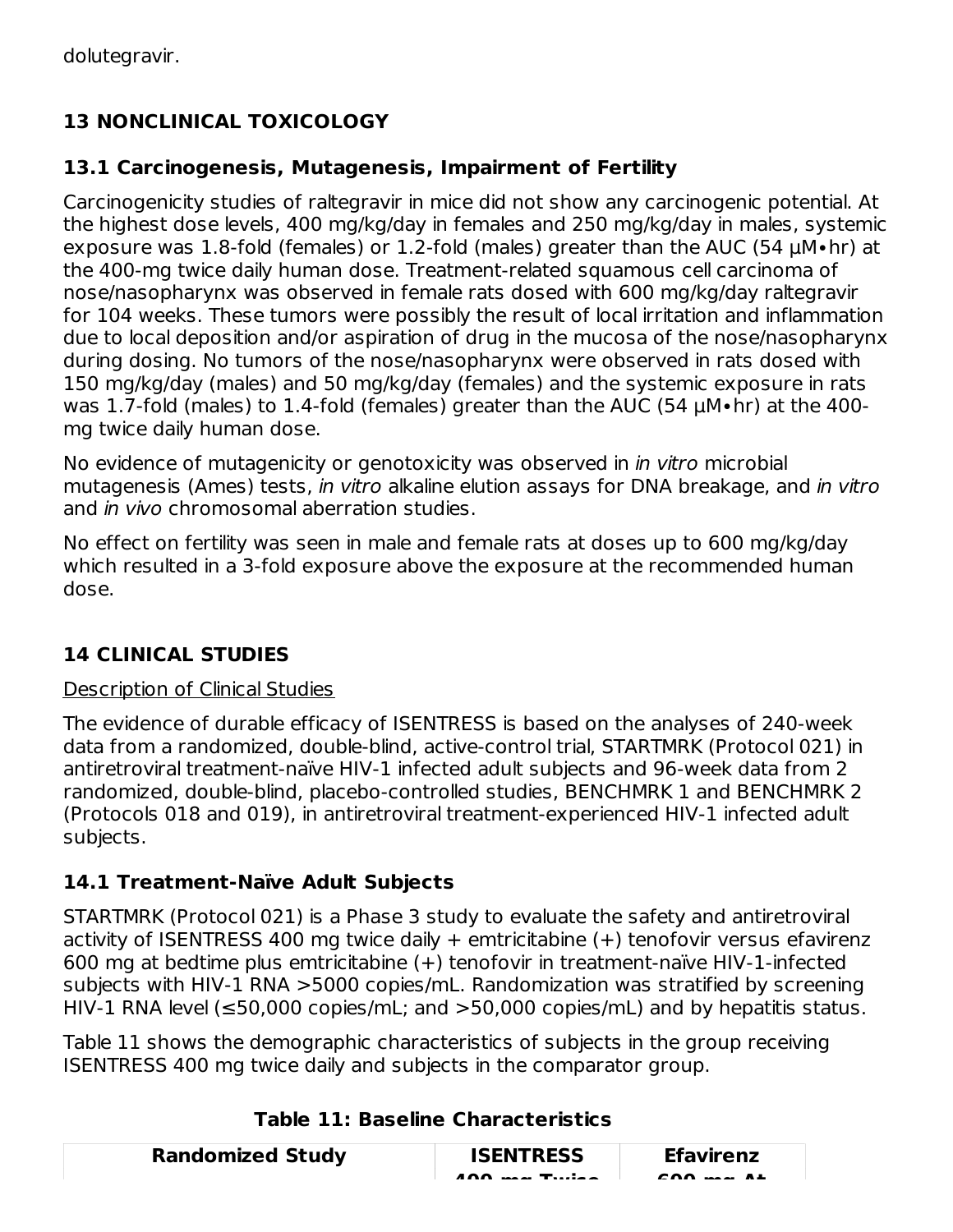| <b>Protocol 021</b>                            | <b>400 IIIY I WICE</b> | <b>OUU IIIY AL</b><br><b>Bedtime</b> |
|------------------------------------------------|------------------------|--------------------------------------|
|                                                | <b>Daily</b>           |                                      |
| Gender                                         | $(N = 281)$            | $(N = 282)$                          |
|                                                |                        |                                      |
| Male                                           | 81%                    | 82%                                  |
| Female<br>Race                                 | 19%                    | 18%                                  |
|                                                |                        |                                      |
| White                                          | 41%                    | 44%                                  |
| <b>Black</b>                                   | 12%                    | 8%                                   |
| Asian                                          | 13%                    | 11%                                  |
| <b>Hispanic</b>                                | 21%                    | 24%                                  |
| Native American                                | ${<}1\%$               | $<$ 1%                               |
| <b>Multiracial</b>                             | 12%                    | 13%                                  |
| <b>Region</b>                                  |                        |                                      |
| Latin America                                  | 35%                    | 34%                                  |
| Southeast Asia                                 | 12%                    | 10%                                  |
| North America                                  | 29%                    | 32%                                  |
| EU/Australia                                   | 23%                    | 23%                                  |
| Age (years)                                    |                        |                                      |
| 18-64                                          | 99%                    | 99%                                  |
| $\geq 65$                                      | $1\%$                  | $1\%$                                |
| Mean (SD)                                      | 38(9)                  | 37(10)                               |
| Median (min, max)                              | 37 (19 to 67)          | 36 (19 to 71)                        |
| CD4+ Cell Count (cells/microL)                 |                        |                                      |
| Mean (SD)                                      | 219 (124)              | 217 (134)                            |
| Median (min, max)                              | 212 (1 to 620)         | 204 (4 to 807)                       |
| Plasma HIV-1 RNA (log 10 copies/mL)            |                        |                                      |
| Mean (SD)                                      | 5(1)                   | 5(1)                                 |
| Median (min, max)                              | 5(3 to 6)              | 5(4 to 6)                            |
| Plasma HIV-1 RNA (copies/mL)                   |                        |                                      |
| Geometric Mean                                 | 103205                 | 106215                               |
| Median (min, max)                              | 114000 (400 to         | 104000 (4410 to                      |
|                                                | 750000)                | 750000)                              |
| <b>History of AIDS*</b>                        |                        |                                      |
| Yes                                            | 19%                    | 21%                                  |
| <b>Viral Subtype</b>                           |                        |                                      |
| Clade B                                        | 78%                    | 82%                                  |
| Non-Clade B $†$                                | 21%                    | 17%                                  |
| <b>Baseline Plasma HIV-1 RNA</b>               |                        |                                      |
| $\leq$ 100,000 copies/mL                       | 45%                    | 49%                                  |
| $>100,000$ copies/mL                           | 55%                    | 51%                                  |
| <b>Baseline CD4+ Cell Counts</b>               |                        |                                      |
| ≤50 cells/mm $^3$                              | 10%                    | 11%                                  |
| >50 cells/mm $^3$ and $\leq$ 200 cells/mm $^3$ | 37%                    | 37%                                  |
| $>$ 200 cells/mm $^3$                          | 53%                    | 51%                                  |
| <b>Hepatitis Status</b>                        |                        |                                      |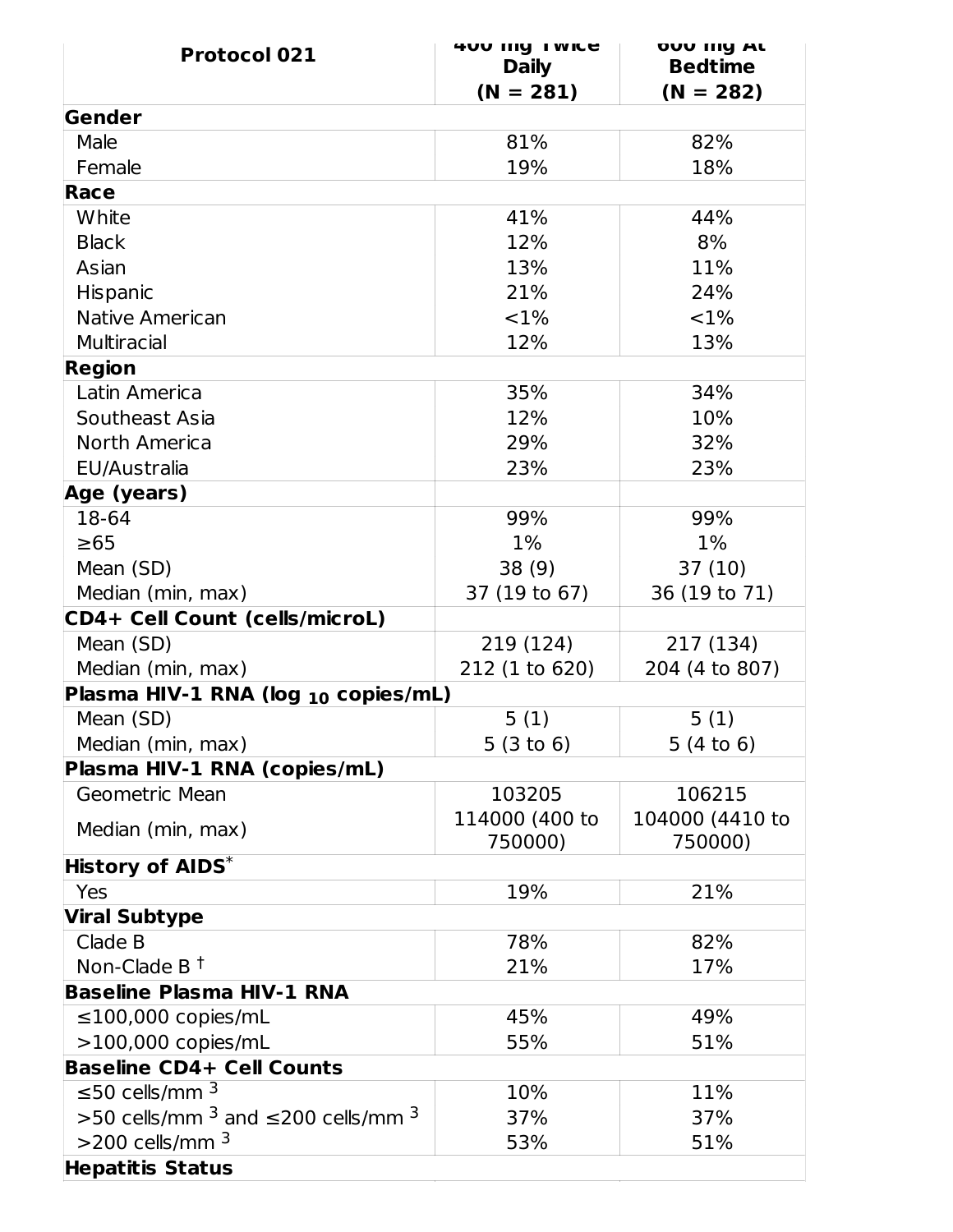| Hepatitis B or C Positive $\ddagger$ |  |
|--------------------------------------|--|
|                                      |  |

Notes:

ISENTRESS and Efavirenz were administered with emtricitabine (+) tenofovir  $N =$  Number of subjects in each group.

\* Includes additional subjects identified as having a history of AIDS.

† Non-Clade B Subtypes (# of subjects): Clade A (4), A/C (1), A/G (2), A1 (1), AE (29), AG (12), BF (6), C (37), D (2), F (2), F1 (5), G (2), Complex (3).

‡ Evidence of hepatitis B surface antigen or evidence of HCV RNA by polymerase chain reaction (PCR) quantitative test for hepatitis C Virus.

Week 240 outcomes from Protocol 021 are shown in Table 12.

|                                                                      | <b>ISENTRESS Efavirenz</b><br>400 mg<br><b>Twice</b><br><b>Daily</b> | 600 mg<br>At<br><b>Bedtime</b><br>$(N = 281)$ $(N = 282)$ | <b>Difference</b><br>(ISENTRESS -<br>Efavirenz) (CI) |
|----------------------------------------------------------------------|----------------------------------------------------------------------|-----------------------------------------------------------|------------------------------------------------------|
| Subjects with<br><b>HIV-1 RNA less</b><br>than 50<br>copies/mL       | 66%                                                                  | 60%                                                       | 6.6%<br>$(-1.4\%, 14.5\%)$                           |
| Virologic Failure*                                                   | 8%                                                                   | 15%                                                       |                                                      |
| No virologic data<br>at Week 240<br>Window<br><b>Reasons</b>         |                                                                      |                                                           |                                                      |
| <b>Discontinued</b><br>study due to AE<br>$\,$ lor death $^\dagger$  | 5%                                                                   | 10%                                                       |                                                      |
| <b>Discontinued</b><br>study for other<br>$\,$ reasons $^{\ddagger}$ | 15%                                                                  | 14%                                                       |                                                      |
| <b>Missing data</b><br>during window<br>but on study                 | 6%                                                                   | 2%                                                        |                                                      |

#### **Table 12: Virologic Outcomes of Randomized Treatment of Protocol 021 at 240 Weeks**

\* Includes subjects who discontinued prior to Week 240 for lack of efficacy or subjects who are  $\geq$ 50 copies/mL in the 240-week window  $(+/-6$ weeks).

† Includes subjects who discontinued due to AE or Death at any time point from Day 1 through the Week 240 window if this resulted in no virologic data on treatment during Week 240 visit window.

‡ Other includes: withdrew consent, loss to follow-up, moved etc., if the viral load at the time of discontinuation was <50 copies/mL.

The mean changes in CD4 count from baseline were 295 cells/mm  $^3$  in the group receiving ISENTRESS 400 mg twice daily and 236 cells/mm  $^3$  in the group receiving Efavirenz 600 mg at bedtime.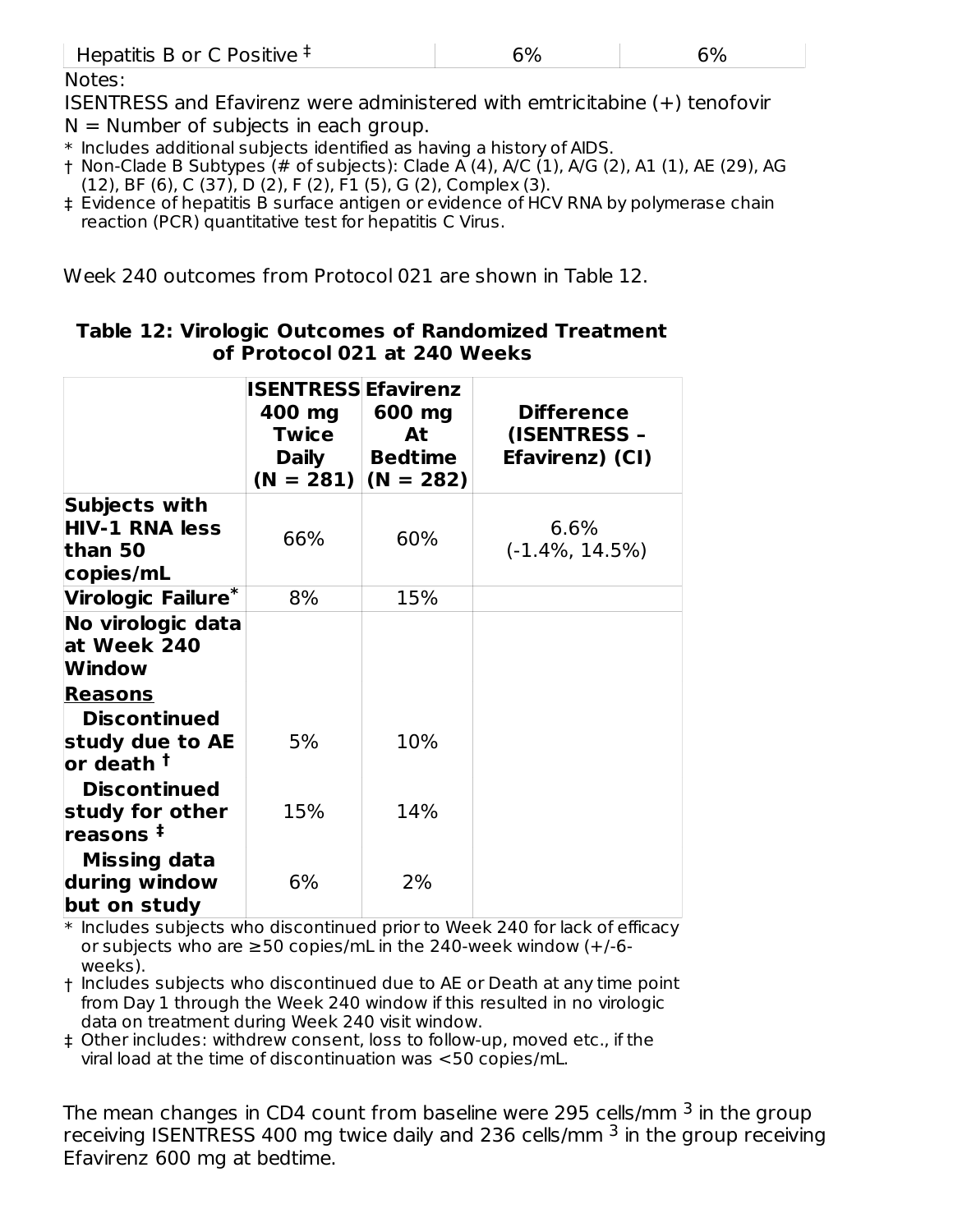## **14.2 Treatment-Experienced Adult Subjects**

BENCHMRK 1 and BENCHMRK 2 are Phase 3 studies to evaluate the safety and antiretroviral activity of ISENTRESS 400 mg twice daily in combination with an optimized background therapy (OBT), versus OBT alone, in HIV-1-infected subjects, 16 years or older, with documented resistance to at least 1 drug in each of 3 classes (NNRTIs, NRTIs, PIs) of antiretroviral therapies. Randomization was stratified by degree of resistance to PI (1PI vs. >1PI) and the use of enfuvirtide in the OBT. Prior to randomization, OBT was selected by the investigator based on genotypic/phenotypic resistance testing and prior ART history.

Table 13 shows the demographic characteristics of subjects in the group receiving ISENTRESS 400 mg twice daily and subjects in the placebo group.

| <b>Randomized</b><br><b>Studies</b><br><b>Protocol 018 and</b><br>019 | <b>ISENTRESS 400 mg</b><br><b>Twice Daily + OBT</b><br>$(N = 462)$            | Placebo + OBT<br>$(N = 237)$ |
|-----------------------------------------------------------------------|-------------------------------------------------------------------------------|------------------------------|
| Gender                                                                |                                                                               |                              |
| Male                                                                  | 88%                                                                           | 89%                          |
| Female                                                                | 12%                                                                           | 11%                          |
| Race                                                                  |                                                                               |                              |
| White                                                                 | 65%                                                                           | 73%                          |
| <b>Black</b>                                                          | 14%                                                                           | 11%                          |
| Asian                                                                 | 3%                                                                            | 3%                           |
| Hispanic                                                              | 11%                                                                           | 8%                           |
| <b>Others</b>                                                         | 6%                                                                            | 5%                           |
| Age (years)                                                           |                                                                               |                              |
| Median (min, max)                                                     | 45 (16 to 74)                                                                 | 45 (17 to 70)                |
| <b>CD4+ Cell Count</b>                                                |                                                                               |                              |
| Median (min, max),<br>cells/mm <sup>3</sup>                           | 119 (1 to 792)                                                                | 123 (0 to 759)               |
| ≤50 cells/mm $^3$                                                     | 32%                                                                           | 33%                          |
| $>50$ and $\leq$ 200<br>cells/ $mm3$                                  | 37%                                                                           | 36%                          |
| Plasma HIV-1 RNA                                                      |                                                                               |                              |
| Median (min, max),<br>$log_{10}$ copies/mL                            | $4.8(2 \text{ to } 6)$                                                        | $4.7(2 \text{ to } 6)$       |
| $>100,000$ copies/mL                                                  | 36%                                                                           | 33%                          |
| <b>History of AIDS</b>                                                |                                                                               |                              |
| Yes                                                                   | 92%                                                                           | 91%                          |
|                                                                       | Prior Use of ART, Median (1 <sup>st</sup> Quartile, 3 <sup>rd</sup> Quartile) |                              |
| <b>Years of ART Use</b>                                               | 10 (7 to 12)                                                                  | 10 (8 to 12)                 |
| Number of ART                                                         | 12 (9 to 15)                                                                  | 12 (9 to 14)                 |
| <b>Hepatitis Co-infection</b>                                         |                                                                               |                              |
| No Hepatitis B or C                                                   | $O$ $O$ $O$                                                                   | $O$ $A$ $O$ /                |

**Table 13: Baseline Characteristics**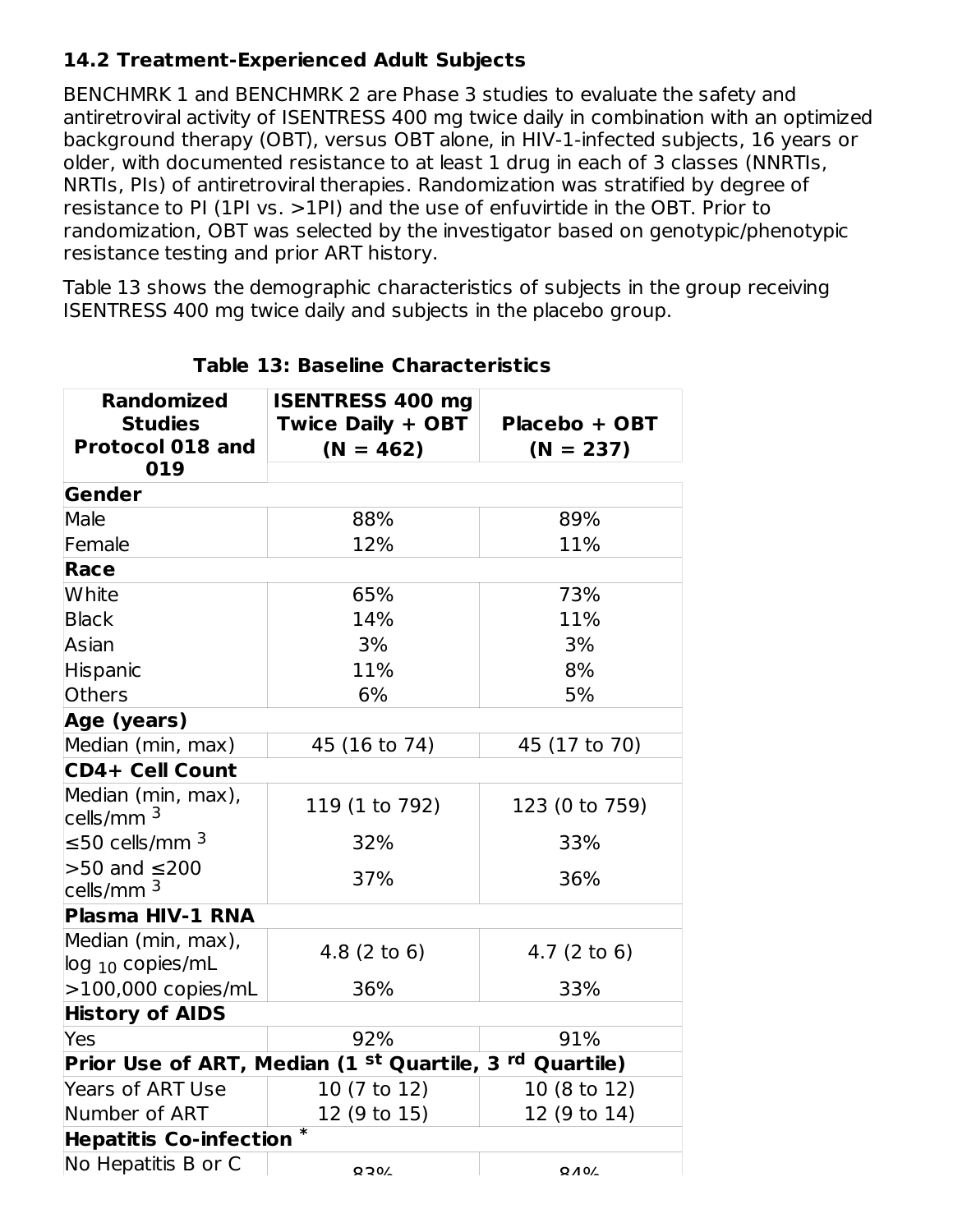| virus                    | 0/0   | $U + 70$ |
|--------------------------|-------|----------|
| Hepatitis B virus only   | 8%    | 3%       |
| Hepatitis C virus only   | 8%    | 12%      |
| Co-infection of          |       |          |
| Hepatitis B and C        | $1\%$ | $1\%$    |
| virus                    |       |          |
| <b>Stratum</b>           |       |          |
| Enfuvirtide in OBT       | 38%   | 38%      |
| Resistant to $\geq$ 2 PI | 97%   | 95%      |

\* Hepatitis B virus surface antigen positive or hepatitis C virus antibody positive.

Table 14 compares the characteristics of optimized background therapy at baseline in the group receiving ISENTRESS 400 mg twice daily and subjects in the control group.

## **Table 14: Characteristics of Optimized Background Therapy at Baseline**

| <b>Randomized Studies</b><br>Protocol 018 and 019                            | <b>ISENTRESS</b><br>400 mg Twice<br>Daily + OBT | Placebo +<br><b>OBT</b> |  |  |  |  |
|------------------------------------------------------------------------------|-------------------------------------------------|-------------------------|--|--|--|--|
|                                                                              | $(N = 462)$                                     | $(N = 237)$             |  |  |  |  |
| <b>Number of ARTs in OBT</b>                                                 |                                                 |                         |  |  |  |  |
| Median (min, max)                                                            | 4(1 to 7)                                       | 4 $(2 to 7)$            |  |  |  |  |
| <b>Number of Active PI in OBT</b><br>by Phenotypic Resistance<br><b>Test</b> |                                                 |                         |  |  |  |  |
| 0                                                                            | 36%                                             | 41%                     |  |  |  |  |
| 1 or more                                                                    | 60%                                             | 58%                     |  |  |  |  |
| <b>Phenotypic Sensitivity Score</b><br>(PSS) †                               |                                                 |                         |  |  |  |  |
| $\mathbf{0}$                                                                 | 15%                                             | 18%                     |  |  |  |  |
| ı.                                                                           | 31%                                             | 30%                     |  |  |  |  |
| $\overline{2}$                                                               | 31%                                             | 28%                     |  |  |  |  |
| 3 or more                                                                    | 18%                                             | 20%                     |  |  |  |  |
| <b>Genotypic Sensitivity Score</b><br>$(GSS)$ <sup>t</sup>                   |                                                 |                         |  |  |  |  |
| $\mathbf{\Omega}$                                                            | 25%                                             | 27%                     |  |  |  |  |
| 1                                                                            | 38%                                             | 40%                     |  |  |  |  |
| 2                                                                            | 24%                                             | 21%                     |  |  |  |  |
| 3 or more                                                                    | 11%                                             | 10%                     |  |  |  |  |

\* Darunavir use in OBT in darunavir-naïve subjects was counted as one active PI.

† The Phenotypic Sensitivity Score (PSS) and the Genotypic Sensitivity Score (GSS) were defined as the total oral ARTs in OBT to which a subject's viral isolate showed phenotypic sensitivity and genotypic sensitivity, respectively, based upon phenotypic and genotypic resistance tests. Enfuvirtide use in OBT in enfuvirtide-naïve subjects was counted as one active drug in OBT in the GSS and PSS. Similarly,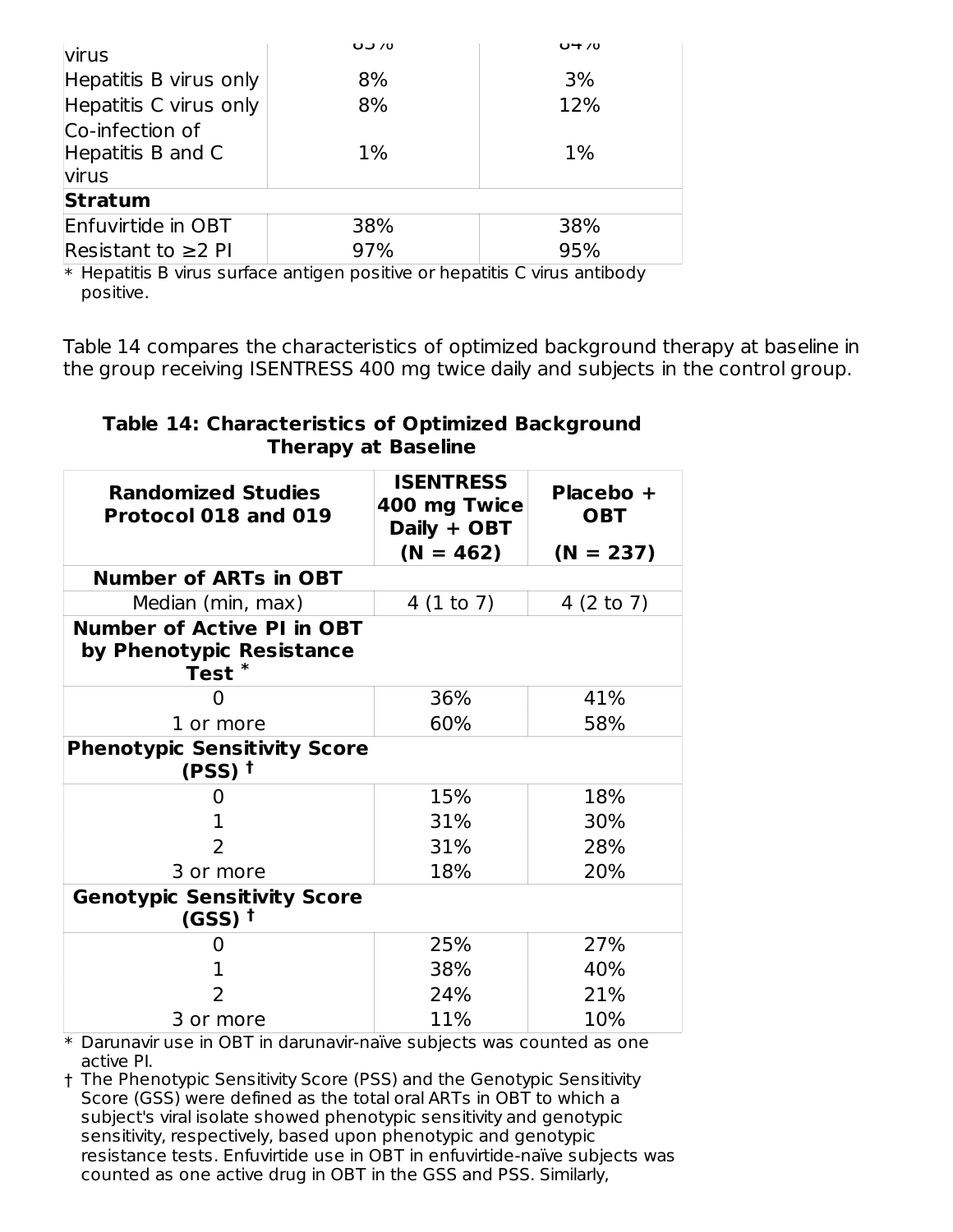Week 96 outcomes for the 699 subjects randomized and treated with the recommended dose of ISENTRESS 400 mg twice daily or placebo in the pooled BENCHMRK 1 and 2 studies are shown in Table 15.

|                                                            | <b>ISENTRESS</b><br>400 mg Twice<br>Daily + OBT<br>$(N = 462)$ | Placebo + OBT<br>$(N = 237)$ |
|------------------------------------------------------------|----------------------------------------------------------------|------------------------------|
| <b>Subjects with HIV-1</b>                                 |                                                                |                              |
| <b>RNA less than 50</b><br>copies/mL                       | 55%                                                            | 27%                          |
| Virologic Failure <sup>*</sup>                             | 35%                                                            | 66%                          |
| No virologic data at<br><b>Week 96 Window</b>              |                                                                |                              |
| <b>Reasons</b>                                             |                                                                |                              |
| <b>Discontinued study</b><br>due to AE or death $^\dagger$ | 3%                                                             | 3%                           |
| <b>Discontinued study</b><br>for other reasons $\ddagger$  | 4%                                                             | 4%                           |
| <b>Missing data during</b><br>window but on study          | 4%                                                             | ${<}1\%$                     |

#### **Table 15: Virologic Outcomes of Randomized Treatment of Protocols 018 and 019 at 96 Weeks (Pooled Analysis)**

 $\ast$  Includes subjects who switched to open-label raltegravir after Week  $16$ due to the protocol-defined virologic failure, subjects who discontinued prior to Week 96 for lack of efficacy, subjects changed OBT due to lack of efficacy prior to Week 96, or subjects who were ≥50 copies in the 96 week window.

- † Includes subjects who discontinued due to AE or Death at any time point from Day 1 through the Week 96 window if this resulted in no virologic data on treatment during the Week 96 window.
- ‡ Other includes: withdrew consent, loss to follow-up, moved etc., if the viral load at the time of discontinuation was <50 copies/mL.

The mean changes in CD4 count from baseline were  $118$  cells/mm  $^3$  in the group receiving ISENTRESS 400 mg twice daily and 47 cells/mm  $^3$  for the control group.

Treatment-emergent CDC Category C events occurred in 4% of the group receiving ISENTRESS 400 mg twice daily and 5% of the control group.

Virologic responses at Week 96 by baseline genotypic and phenotypic sensitivity score are shown in Table 16.

#### **Table 16: Virologic Response at 96 Week Window by Baseline Genotypic/Phenotypic Sensitivity Score**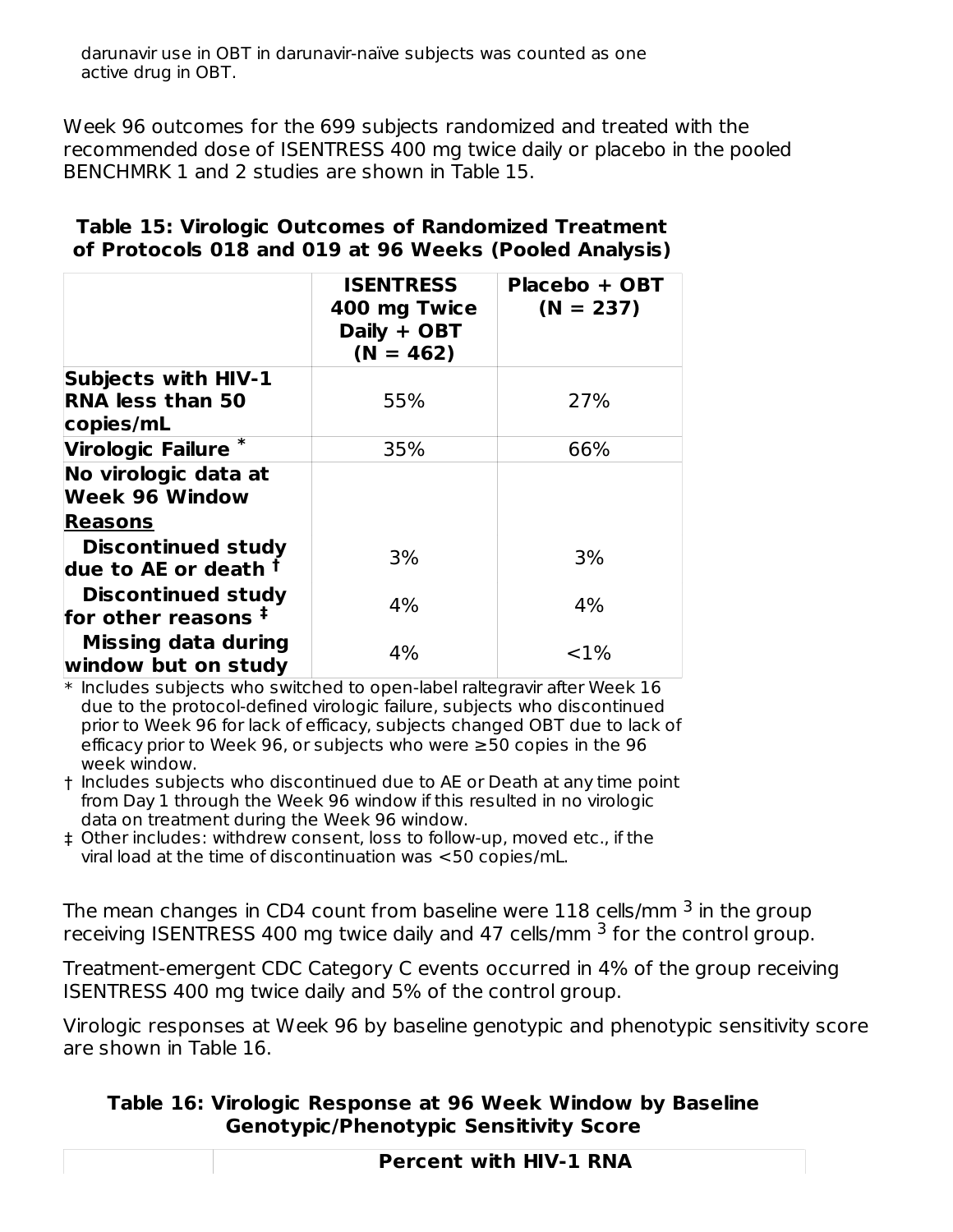|                                                    | <50 copies/mL<br>At Week 96 |                                                                               |    |                                        |  |  |  |  |
|----------------------------------------------------|-----------------------------|-------------------------------------------------------------------------------|----|----------------------------------------|--|--|--|--|
|                                                    | n                           | <b>ISENTRESS</b><br>400 mg<br>Twice Daily +<br><b>OBT</b><br>$(N = 462)$<br>n |    | Placebo +<br><b>OBT</b><br>$(N = 237)$ |  |  |  |  |
| <b>Phenotypic Sensitivity Score (PSS)*</b>         |                             |                                                                               |    |                                        |  |  |  |  |
|                                                    | 67                          | 43                                                                            | 43 | 5                                      |  |  |  |  |
|                                                    | 144                         | 58                                                                            | 71 | 23                                     |  |  |  |  |
| 2                                                  | 142                         | 61                                                                            | 66 | 32                                     |  |  |  |  |
| 3 or more                                          | 85<br>48                    |                                                                               | 48 | 42                                     |  |  |  |  |
| $\ast$<br><b>Genotypic Sensitivity Score (GSS)</b> |                             |                                                                               |    |                                        |  |  |  |  |
| 0                                                  | 116                         | 39                                                                            | 65 | 5                                      |  |  |  |  |
|                                                    | 177                         | 62                                                                            | 95 | 26                                     |  |  |  |  |
| 2                                                  | 111                         | 61                                                                            | 49 | 53                                     |  |  |  |  |
| 3 or more                                          | 51                          | 49                                                                            | 23 | 35                                     |  |  |  |  |

\* The Phenotypic Sensitivity Score (PSS) and the Genotypic Sensitivity Score (GSS) were defined as the total oral ARTs in OBT to which a subject's viral isolate showed phenotypic sensitivity and genotypic sensitivity, respectively, based upon phenotypic and genotypic resistance tests. Enfuvirtide use in OBT in enfuvirtide-naïve subjects was counted as one active drug in OBT in the GSS and PSS. Similarly, darunavir use in OBT in darunavir-naïve subjects was counted as one active drug in OBT.

Switch of Suppressed Subjects from Lopinavir (+) Ritonavir to Raltegravir

The SWITCHMRK 1 & 2 Phase 3 studies evaluated HIV-1 infected subjects receiving suppressive therapy (HIV-1 RNA <50 copies/mL on a stable regimen of lopinavir 200 mg (+) ritonavir 50 mg 2 tablets twice daily plus at least 2 nucleoside reverse transcriptase inhibitors for  $>3$  months) and randomized them 1:1 to either continue lopinavir  $(+)$ ritonavir (n=174 and n=178, SWITCHMRK 1  $\&$  2, respectively) or replace lopinavir (+) ritonavir with ISENTRESS 400 mg twice daily (n=174 and n=176, respectively). The primary virology endpoint was the proportion of subjects with HIV-1 RNA less than 50 copies/mL at Week 24 with a prespecified non-inferiority margin of -12% for each study; and the frequency of adverse events up to 24 weeks.

Subjects with a prior history of virological failure were not excluded and the number of previous antiretroviral therapies was not limited.

These studies were terminated after the primary efficacy analysis at Week 24 because they each failed to demonstrate non-inferiority of switching to ISENTRESS versus continuing on lopinavir (+) ritonavir. In the combined analysis of these studies at Week 24, suppression of HIV-1 RNA to less than 50 copies/mL was maintained in 82.3% of the ISENTRESS group versus 90.3% of the lopinavir (+) ritonavir group. Clinical and laboratory adverse events occurred at similar frequencies in the treatment groups.

## **14.3 Pediatric Subjects**

#### 2 to 18 Years of Age

IMPAACT P1066 is a Phase I/II open label multicenter trial to evaluate the pharmacokinetic profile, safety, tolerability, and efficacy of raltegravir in HIV infected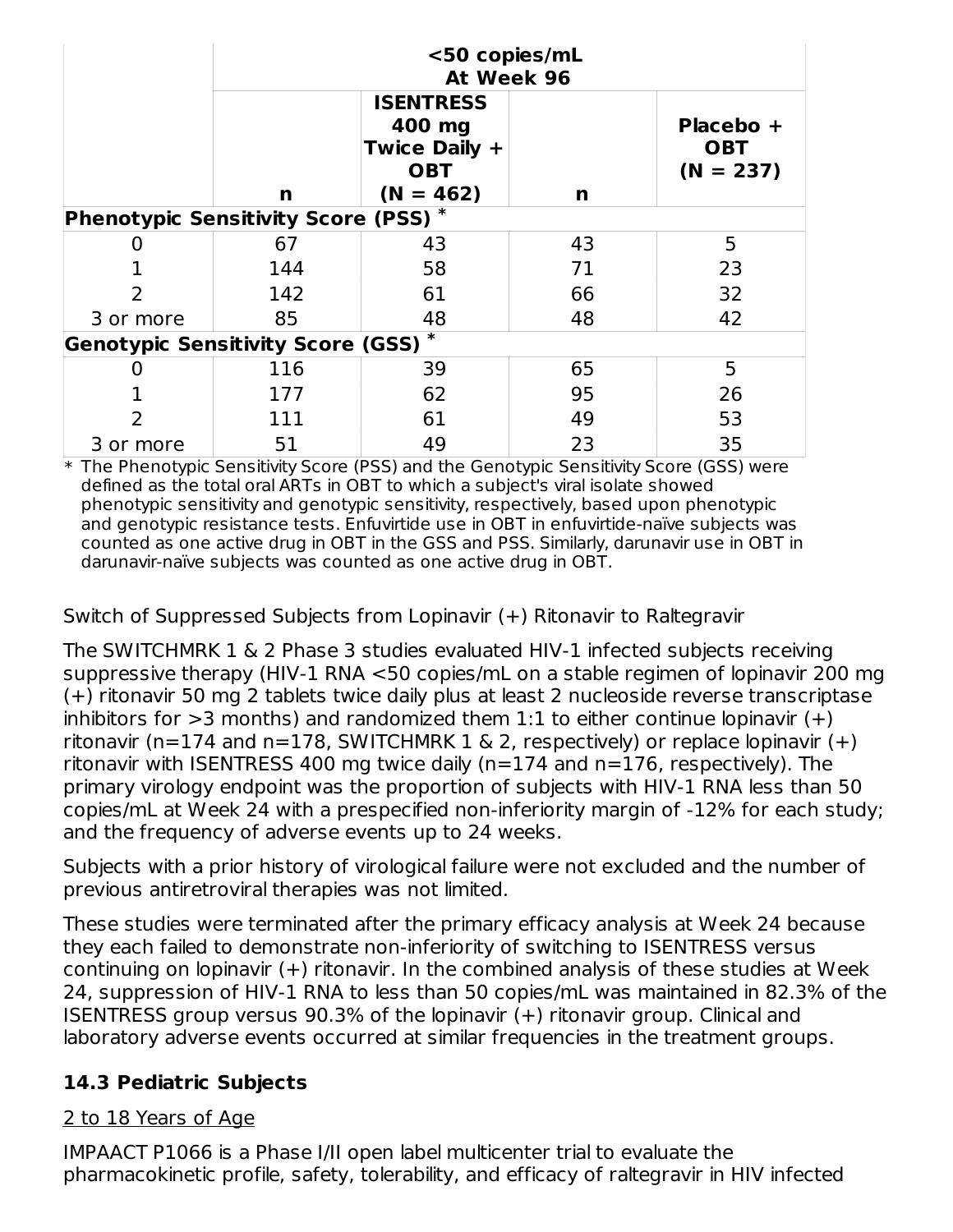children. This study enrolled 126 treatment experienced children and adolescents 2 to 18 years of age. Subjects were stratified by age, enrolling adolescents first and then successively younger children. Subjects were enrolled into cohorts according to age and received the following formulations: Cohort I (12 to less than 18 years old), 400 mg filmcoated tablet; Cohort IIa (6 to less than 12 years old), 400 mg film-coated tablet; Cohort IIb (6 to less than 12 years old), chewable tablet; Cohort III (2 to less than 6 years), chewable tablet. Raltegravir was administered with an optimized background regimen.

The initial dose finding stage included intensive pharmacokinetic evaluation. Dose selection was based upon achieving similar raltegravir plasma exposure and trough concentration as seen in adults, and acceptable short term safety. After dose selection, additional subjects were enrolled for evaluation of long term safety, tolerability and efficacy. Of the 126 subjects, 96 received the recommended dose of ISENTRESS [see Dosage and Administration (2.3)] .

These 96 subjects had a median age of 13 (range 2 to 18) years, were 51% Female, 34% Caucasian, and 59% Black. At baseline, mean plasma HIV-1 RNA was 4.3 log  $_{\rm 10}$ copies/mL, median CD4 cell count was 481 cells/mm  $^3$  (range: 0 - 2361) and median CD4% was 23.3% (range: 0 – 44). Overall, 8% had baseline plasma HIV-1 RNA >100,000 copies/mL and 59% had a CDC HIV clinical classification of category B or C. Most subjects had previously used at least one NNRTI (78%) or one PI (83%).

Ninety-three (97%) subjects 2 to 18 years of age completed 24 weeks of treatment (3 discontinued due to non-compliance). At Week 24, 54% achieved HIV RNA <50 copies/mL; 66% achieved HIV RNA <400 copies/mL. The mean CD4 count (percent) increase from baseline to Week 24 was  $119$  cells/mm  $^3$  (3.8%).

#### 4 Weeks to Less Than 2 Years of Age

IMPAACT P1066 also enrolled HIV-infected, infants and toddlers 4 weeks to less than 2 years of age (Cohorts IV and V) who had received prior antiretroviral therapy either as prophylaxis for prevention of mother-to-child transmission (PMTCT) and/or as combination antiretroviral therapy for treatment of HIV infection. Raltegravir was administered as an oral suspension without regard to food in combination with an optimized background regimen.

The 26 subjects had a median age of 28 weeks (range: 4 -100), were 35% female, 85% Black and 8% Caucasian. At baseline, mean plasma HIV-1 RNA was 5.7 log  $_{10}$  copies/mL (range:  $3.1$  – 7), median CD4 cell count was  $1400$  cells/mm  $3$  (range:  $131$  –  $3648$ ) and median CD4% was 18.6% (range: 3.3 – 39.3). Overall, 69% had baseline plasma HIV-1 RNA exceeding 100,000 copies/mL and 23% had a CDC HIV clinical classification of category B or C. None of the 26 patients were completely treatment naïve. All infants under 6 months of age had received nevirapine or zidovudine for prevention of motherto-infant transmission, and 43% of patients greater than 6 months of age had received two or more antiretrovirals.

Of the 26 treated subjects, 23 subjects were included in the Week 24 and 48 efficacy analyses, respectively. All 26 treated subjects were included for safety analyses.

At Week 24, 39% achieved HIV RNA <50 copies/mL and 61% achieved HIV RNA <400 copies/mL. The mean CD4 count (percent) increase from baseline to Week 24 was 500 cells/mm <sup>3</sup> (7.5%).

At Week 48, 44% achieved HIV RNA <50 copies/mL and 61% achieved HIV RNA <400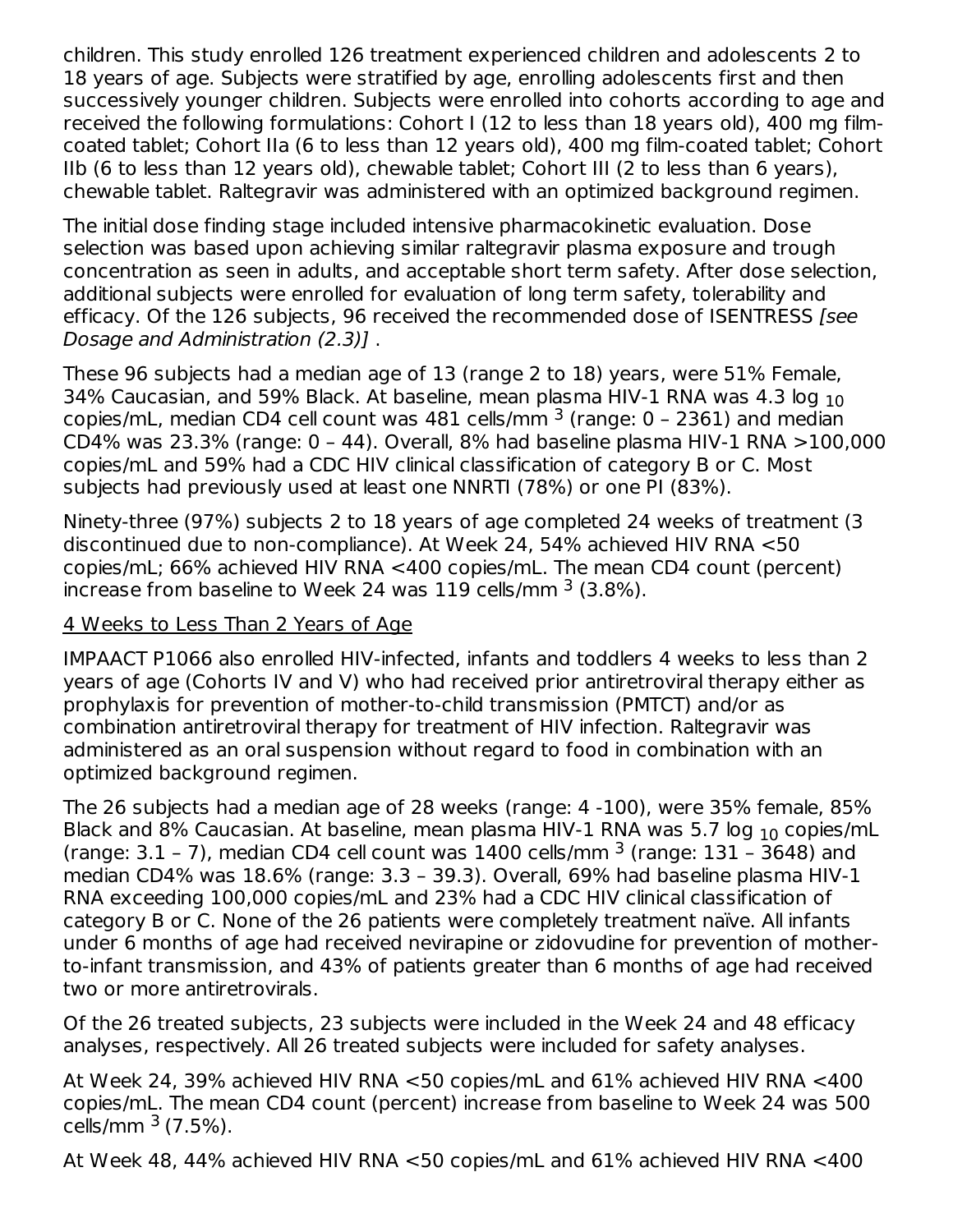copies/mL. The mean CD4 count (percent) increase from baseline to Week 48 was 492 cells/mm <sup>3</sup> (7.8%).

## **16 HOW SUPPLIED/STORAGE AND HANDLING**

ISENTRESS tablets 400 mg are pink, oval-shaped, film-coated tablets with "227" on one side. They are supplied as follows:

**NDC** 68071-2113-6 bottles of 6

Storage and Handling

400 mg Film-coated Tablets, Chewable Tablets and For Oral Suspension

Store at 20-25°C (68-77°F); excursions permitted to 15-30°C (59-86°F). See USP Controlled Room Temperature.

Chewable Tablets

Store in the original package with the bottle tightly closed. Keep the desiccant in the bottle to protect from moisture.

For Oral Suspension

Store in the original container. Do not open foil packet until ready for use.

## **17 PATIENT COUNSELING INFORMATION**

Advise patients to read the FDA-approved patient labeling (Patient Information and Instructions for Use).

#### General Information

Instruct patients to reread patient labeling each time the prescription is renewed.

Patients should remain under the care of a physician when using ISENTRESS. Instruct patients to inform their physician or pharmacist if they develop any unusual symptom, or if any known symptom persists or worsens.

ISENTRESS is not a cure for HIV-1 infection and patients may continue to experience illnesses associated with HIV-1 infection such as opportunistic infections. Tell patients that sustained decreases in plasma HIV RNA have been associated with a reduced risk of progression to AIDS and death. Patients should remain on continuous HIV therapy to control HIV infection and decrease HIV-related illnesses.

Advise patients to avoid doing things that can spread HIV-1 infection to others.

- Do not share needles or other injection equipment.
- Do not share personal items that can have blood or body fluids on them, like toothbrushes and razor blades.
- Do not have any kind of sex without protection. Always practice safe sex by using a latex or polyurethane condom to lower the chance of sexual contact with semen, vaginal secretions, or blood.
- Do not breastfeed. Mothers with HIV-1 should not breastfeed because HIV-1 can be passed to the baby in the breast milk. Also, it is unknown if ISENTRESS can be passed to the baby through breast milk and whether it could harm the baby.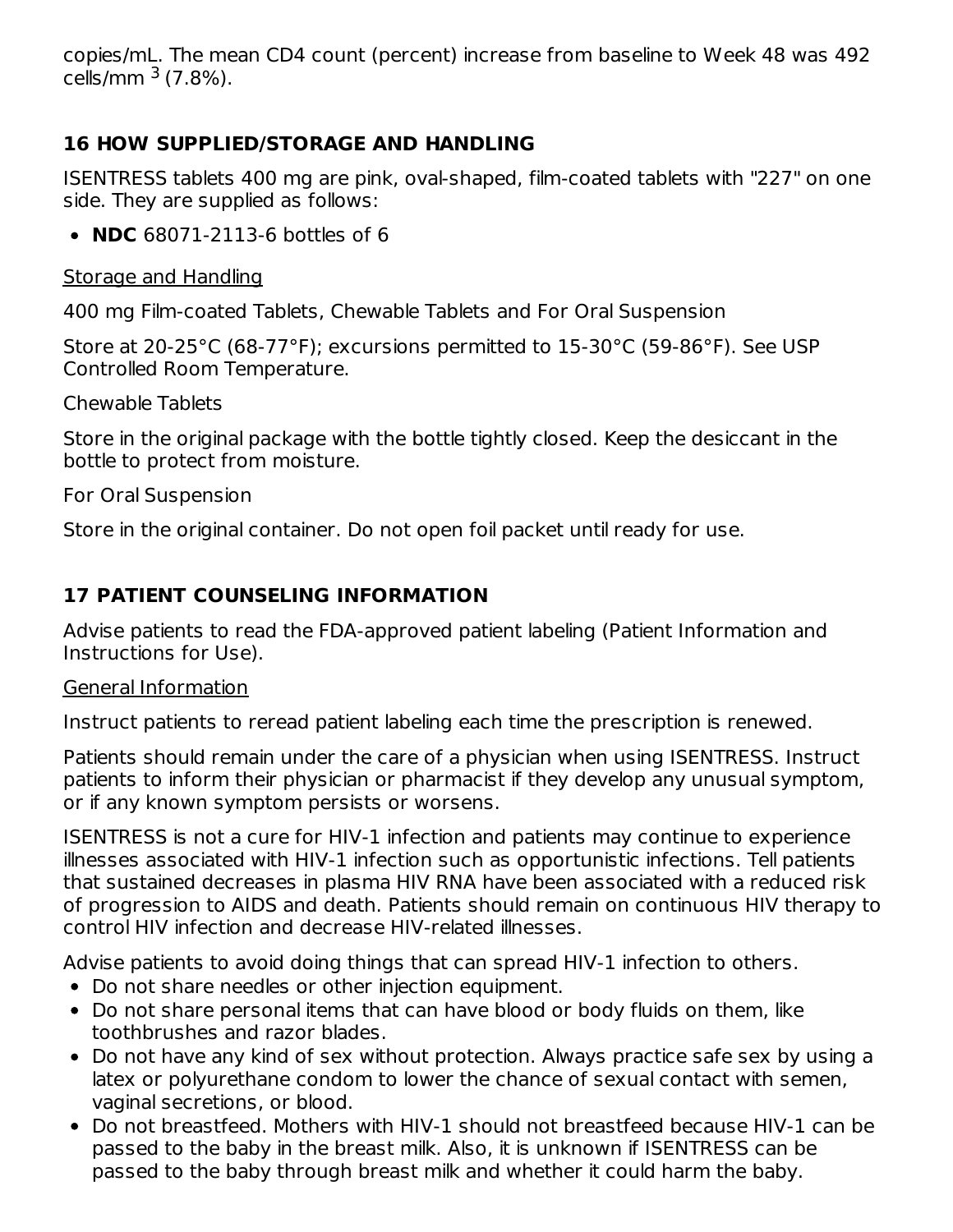#### General Dosing Instructions

Instruct patients that if they miss a dose of ISENTRESS, they should take it as soon as they remember. If they do not remember until it is time for the next dose, instruct them to skip the missed dose and go back to the regular schedule. Instruct patients not to double their next dose or take more than the prescribed dose.

#### Film-Coated Tablets and Chewable Tablets

Inform patients that the chewable tablet forms can be chewed or swallowed whole, but the film-coated tablets must be swallowed whole.

## For Oral Suspension

Instruct parents and/or caregivers to read the Instructions for Use before preparing and administering ISENTRESS for oral suspension to pediatric patients. Instruct parents and/or caregivers that ISENTRESS for oral suspension should be administered within 30 minutes of mixing.

## Severe and Potentially Life-threatening Rash

Inform patients that severe and potentially life-threatening rash has been reported. Advise patients to immediately contact their healthcare provider if they develop rash. Instruct patients to immediately stop taking ISENTRESS and other suspect agents, and seek medical attention if they develop a rash associated with any of the following symptoms as it may be a sign of a more serious reaction such as Stevens-Johnson syndrome, toxic epidermal necrolysis or severe hypersensitivity: fever, generally ill feeling, extreme tiredness, muscle or joint aches, blisters, oral lesions, eye inflammation, facial swelling, swelling of the eyes, lips, mouth, breathing difficulty, and/or signs and symptoms of liver problems (e.g., yellowing of the skin or whites of the eyes, dark or tea colored urine, pale colored stools/bowel movements, nausea, vomiting, loss of appetite, or pain, aching or sensitivity on the right side below the ribs). Inform patients that if severe rash occurs, their physician will closely monitor them, order laboratory tests and initiate appropriate therapy.

## Rhabdomyolysis

Before patients begin ISENTRESS, ask them if they have a history of rhabdomyolysis, myopathy or increased creatine kinase or if they are taking medications known to cause these conditions such as statins, fenofibrate, gemfibrozil or zidovudine.

Instruct patients to immediately report to their healthcare provider any unexplained muscle pain, tenderness, or weakness while taking ISENTRESS.

#### **Phenylketonuria**

Alert patients with phenylketonuria that ISENTRESS Chewable Tablets contain phenylalanine [see Warnings and Precautions (5.3)].

## Drug Interactions

Instruct patients to avoid taking aluminum and/or magnesium containing antacids during treatment with ISENTRESS [see Drug Interactions (7.2)] .

Distributed by: Merck Sharp & Dohme Corp., a subsidiary of **Merck & Co., Inc.** Whitehouse Station, NJ 08889, USA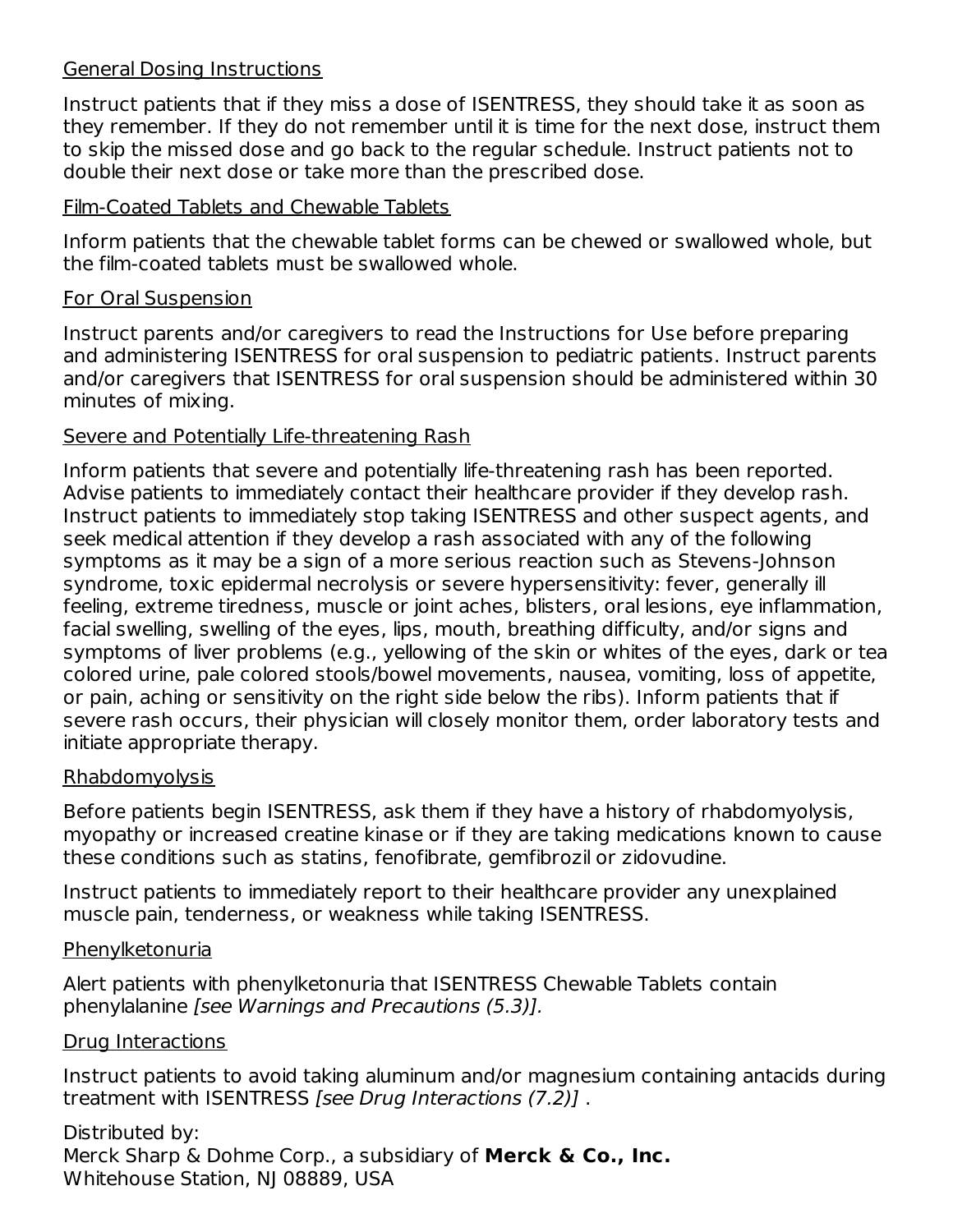For patent information: www.merck.com/product/patent/home.html

Copyright © 2014 Merck Sharp & Dohme Corp., a subsidiary of **Merck & Co., Inc.** All rights reserved.

uspi-mk0518-mf-1502r030

Whitehouse Station, NJ 08889, USA

#### **Patient Information**

**ISENTRESS (**eye **sen** tris **)** ® **(raltegravir) film-coated tablets ISENTRESS (**eye **sen** tris **)** ® **(raltegravir) chewable tablets ISENTRESS (**eye **sen** tris **)** ®**(raltegravir) for oral suspension**

Read this Patient Information before you start taking ISENTRESS and each time you get a refill. There may be new information. This information does not take the place of talking with your doctor about your medical condition or your treatment.

## **What is ISENTRESS?**

ISENTRESS is a prescription HIV medicine used with other antiretroviral medicines to treat Human Immunodeficiency Virus-1 (HIV-1) infection in people 4 weeks of age and older. HIV is the virus that causes AIDS (Acquired Immune Deficiency Syndrome).

It is not known if ISENTRESS is safe and effective in babies under 4 weeks of age.

#### **When used with other HIV medicines to treat HIV-1 infection, ISENTRESS may help:**

- reduce the amount of HIV in your blood. This is called "viral load".
- increase the number of white blood cells called CD4+ (T) cells in your blood, which help fight off other infections.
- reduce the amount of HIV-1 and increase the CD4  $+$  (T) cells in your blood, which may help improve your immune system. This may reduce your risk of death or getting infections that can happen when your immune system is weak (opportunistic infections).

## **ISENTRESS does not cure HIV-1 infection or AIDS.**

You must stay on continuous HIV therapy to control HIV-1 infection and decrease HIVrelated illnesses.

## **Avoid doing things that can spread HIV-1 infection to others.**

- Do not share or re-use needles or other injection equipment.
- Do not share personal items that can have blood or body fluids on them, like toothbrushes and razor blades.
- Do not have any kind of sex without protection. Always practice safe sex by using a latex or polyurethane condom to lower the chance of sexual contact with any body fluids such as semen, vaginal secretions, or blood.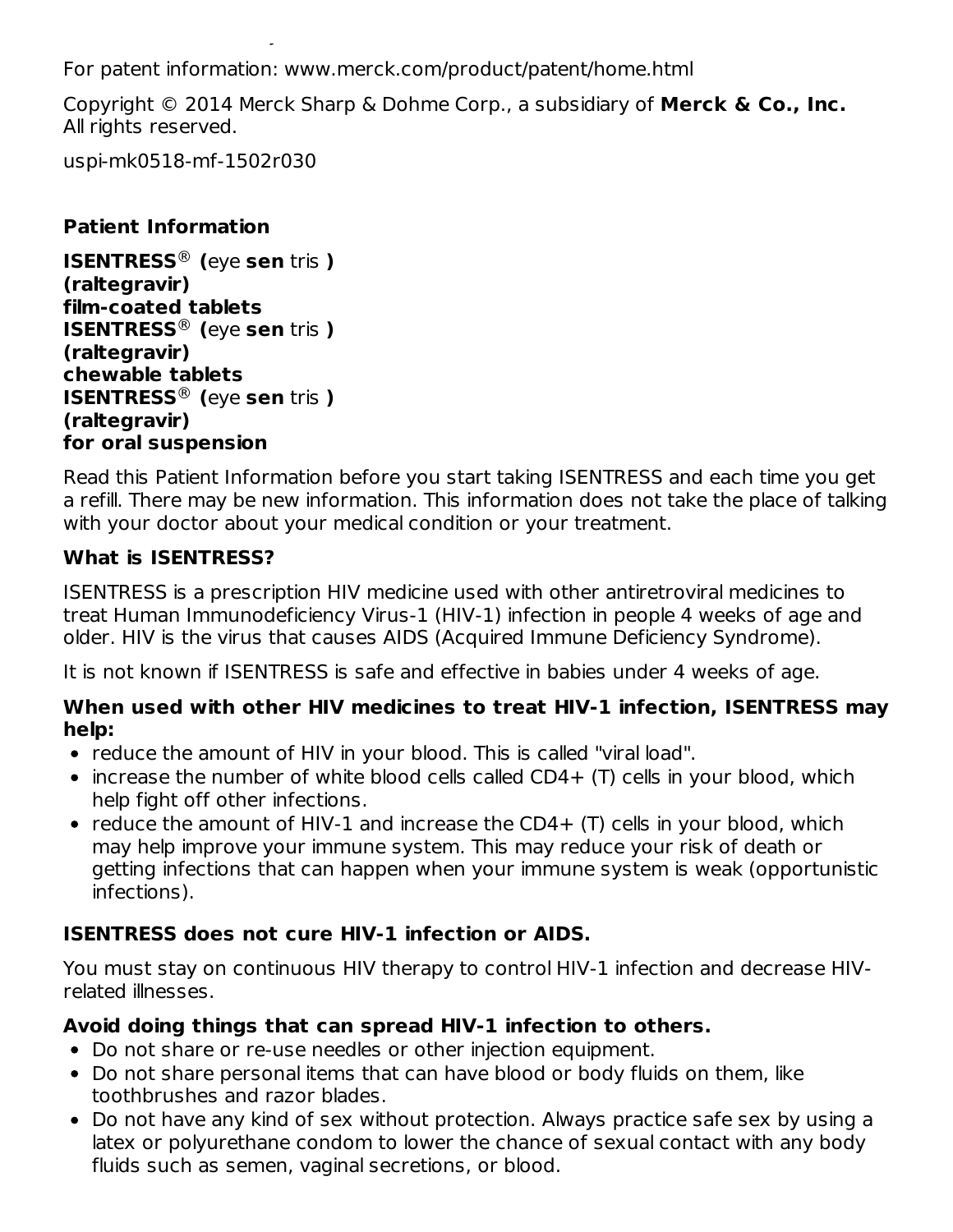Ask your doctor if you have any questions on how to prevent passing HIV to other people.

## **What should I tell my doctor before taking ISENTRESS?**

## **Before you take ISENTRESS, tell your doctor if you:**

- have liver problems
- have a history of a muscle disorder called rhabdomyolysis or myopathy
- have increased levels of creatine kinase in your blood
- have phenylketonuria (PKU). ISENTRESS chewable tablets contain phenylalanine as part of the artificial sweetener, aspartame. The artificial sweetener may be harmful to people with PKU.
- have any other medical conditions
- are pregnant or plan to become pregnant. It is not known if ISENTRESS can harm your unborn baby.

**Pregnancy Registry:** There is a pregnancy registry for women who take antiviral medicines during pregnancy. The purpose of this registry is to collect information about the health of you and your baby. Talk to your doctor about how you can take part in this registry.

- are breastfeeding or plan to breastfeed. **Do not breastfeed if you take ISENTRESS.**
	- You should not breastfeed if you have HIV-1 because of the risk of passing HIV-1 to your baby.
	- Talk with your doctor about the best way to feed your baby.

**Tell your doctor about all the medicines you take, including,** prescription and over-the-counter medicines, vitamins, and herbal supplements. Some medicines interact with ISENTRESS. Keep a list of your medicines to show your doctor and pharmacist.

- You can ask your doctor or pharmacist for a list of medicines that interact with ISENTRESS.
- Do not start taking a new medicine without telling your healthcare provider. Your healthcare provider can tell you if it is safe to take ISENTRESS with other medicines.

## **How should I take ISENTRESS?**

- Take ISENTRESS exactly as prescribed by your doctor.
- **Do not** change your dose of ISENTRESS or stop your treatment without talking with your doctor first.
- Stay under the care of your doctor while taking ISENTRESS.
- ISENTRESS film-coated tablets must be swallowed whole.
- ISENTRESS chewable tablets may be chewed or swallowed whole.
- ISENTRESS for oral suspension should be given to your child within 30 minutes of mixing. **See the detailed Instructions for Use that comes with ISENTRESS for oral suspension** , for information about the correct way to mix and give a dose of ISENTRESS for oral suspension. If you have questions about how to mix or give ISENTRESS for oral suspension, talk to your doctor or pharmacist.
- **Do not switch between the film-coated tablet, the chewable tablet, or the oral suspension without talking with your doctor first.**
- **Do not** run out of ISENTRESS. Get a refill of your ISENTRESS from your doctor or pharmacy before you run out.
- If you miss a dose, take it as soon as you remember. If you do not remember until it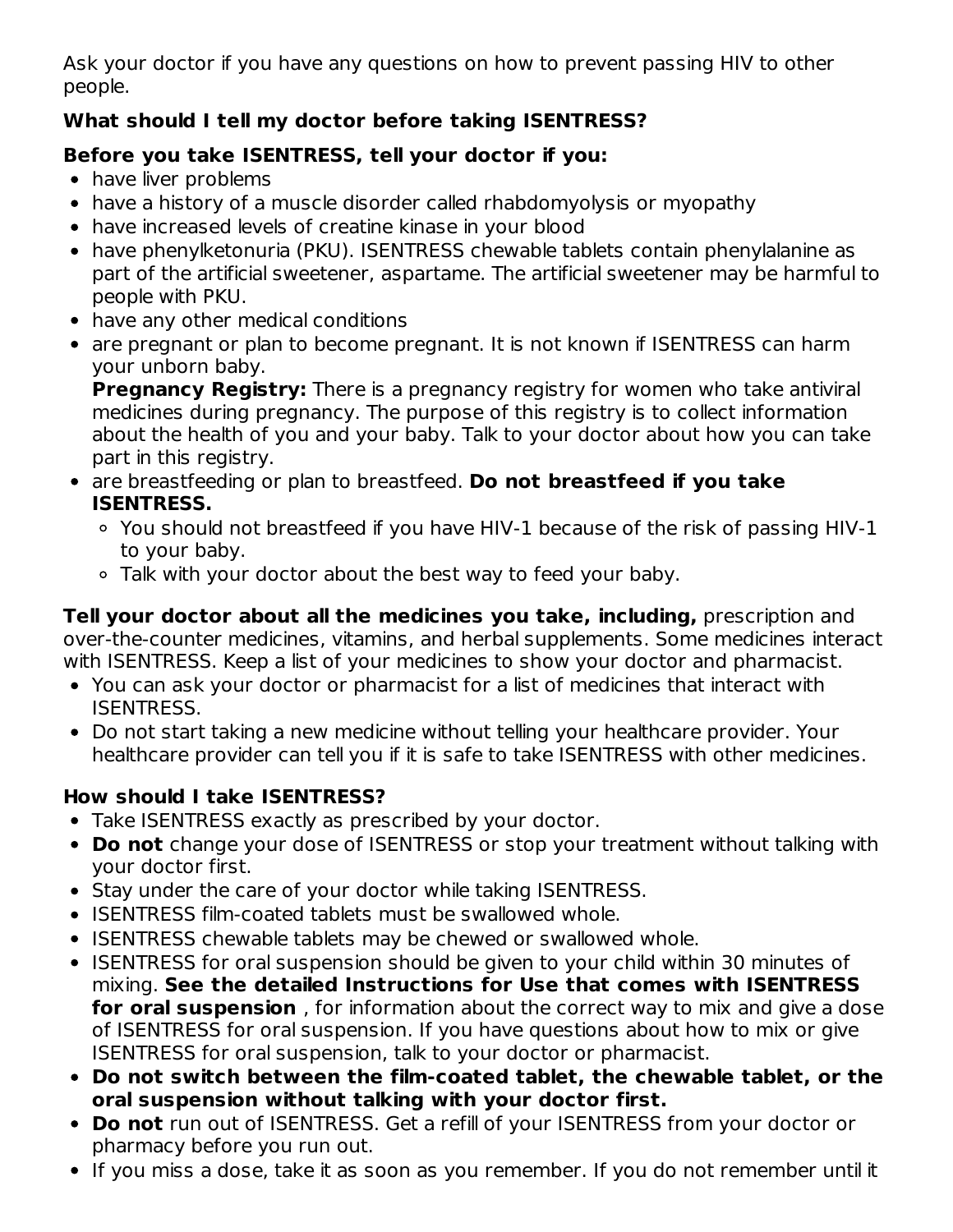is time for your next dose, skip the missed dose and go back to your regular schedule. Do not double your next dose or take more ISENTRESS than prescribed.

• If you take too much ISENTRESS, call your doctor or go to the nearest hospital emergency room right away.

#### **What are the possible side effects of ISENTRESS?**

## **ISENTRESS can cause serious side effects including:**

- **Serious skin reactions and allergic reactions.** Some people who take ISENTRESS develop serious skin reactions and allergic reactions that can be severe, and may be life-threatening or lead to death. If you develop a rash with any of the following symptoms, stop using ISENTRESS and call your doctor right away:
	- fever
	- generally ill feeling
	- extreme tiredness
	- muscle or joint aches
	- blisters or sores in mouth
	- blisters or peeling of the skin
	- redness or swelling of the eyes
	- swelling of the mouth or face
	- ∘ problems breathing

Sometimes allergic reactions can affect body organs, such as your liver. Call your doctor right away if you have any of the following signs or symptoms of liver problems:

- $\bullet$   $\circ$  yellowing of your skin or whites of your eyes
	- dark or tea colored urine
	- pale colored stools (bowel movements)
	- nausea or vomiting
	- $\circ$  loss of appetite
	- pain, aching, or tenderness on the right side of your stomach area
- **Changes in your immune system (Immune Reconstitution Syndrome)** can happen when you start taking HIV-1 medicines. Your immune system may get stronger and begin to fight infections that have been hidden in your body for a long time. Tell your doctor right away if you start having new symptoms after starting your HIV-1 medicine.

#### **The most common side effects of ISENTRESS include:**

- trouble sleeping
- headache
- dizziness
- nausea
- tiredness

#### **Less common side effects of ISENTRESS include:**

- depression
- hepatitis
- genital herpes
- herpes zoster including shingles
- kidney failure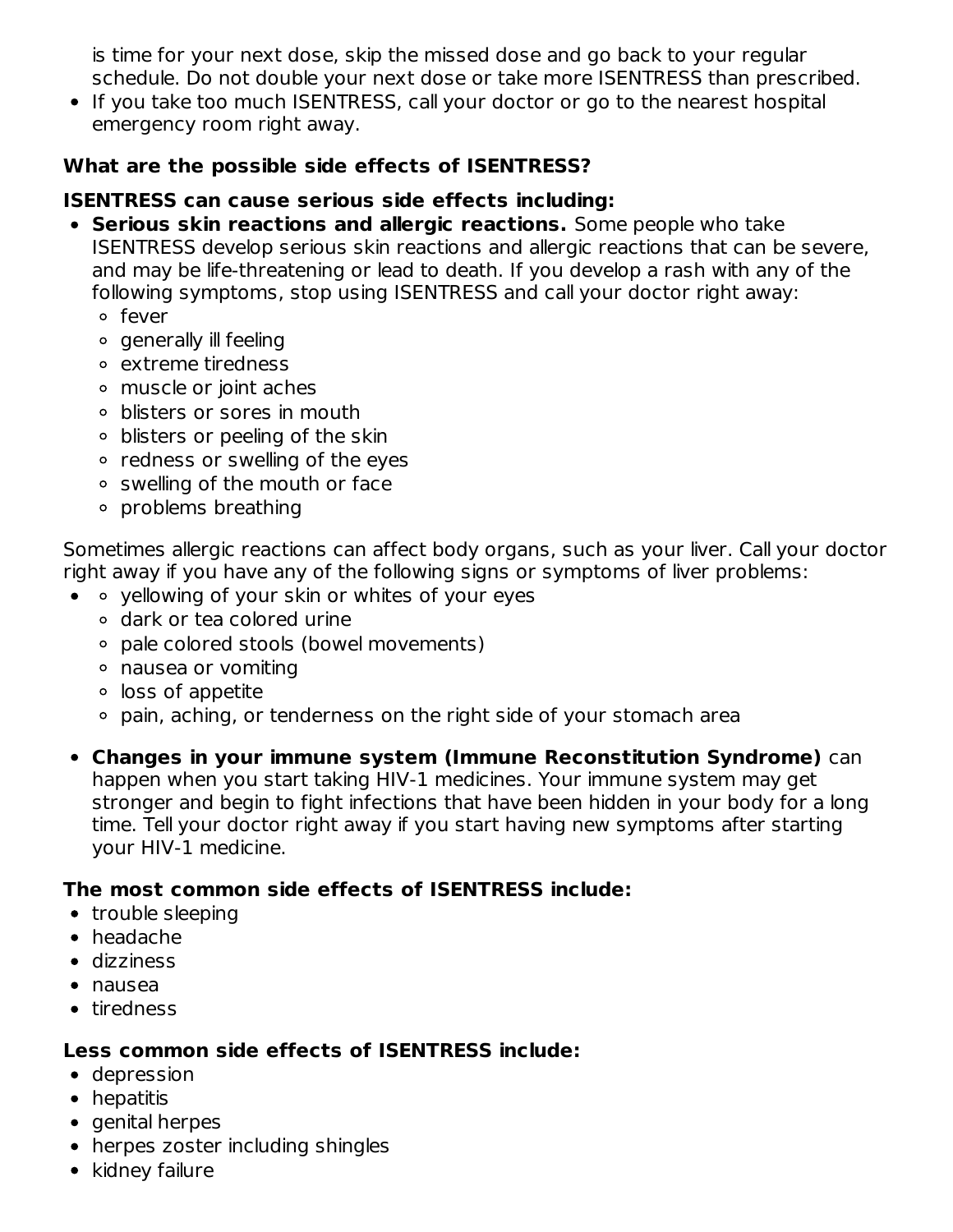- kidney stones
- indigestion or stomach area pain
- vomiting
- suicidal thoughts and actions
- weakness

Tell your doctor right away if you get unexplained muscle pain, tenderness, or weakness while taking ISENTRESS. These may be signs of a rare serious muscle problem that can lead to kidney problems.

Tell your doctor if you have any side effect that bothers you or that does not go away.

These are not all the possible side effects of ISENTRESS. For more information, ask your doctor or pharmacist.

Call your doctor for medical advice about side effects. You may report side effects to FDA at 1-800-FDA-1088.

#### **How should I store ISENTRESS?**

Film-Coated Tablets:

• Store ISENTRESS film-coated tablets at room temperature between 68°F to 77°F  $(20^{\circ}$ C to  $25^{\circ}$ C).

Chewable Tablets:

- Store ISENTRESS chewable tablets at room temperature between 68°F to 77°F (20°C to  $25^{\circ}$ C).
- Store ISENTRESS chewable tablets in the original package with the bottle tightly closed.
- Keep the drying agent (desiccant) in the bottle to protect from moisture.

For Oral Suspension:

- Store ISENTRESS for oral suspension at room temperature between 68°F to 77°F  $(20^{\circ}$ C to  $25^{\circ}$ C).
- Store in the original container. Do not open the foil packet until ready for use.

## **Keep ISENTRESS and all medicines out of the reach of children.**

#### **General information about ISENTRESS**

Medicines are sometimes prescribed for purposes other than those listed in a Patient Information Leaflet. Do not use ISENTRESS for a condition for which it was not prescribed. Do not give ISENTRESS to other people, even if they have the same symptoms you have. It may harm them.

You can ask your doctor or pharmacist for information about ISENTRESS that is written for health professionals.

For more information go to www.ISENTRESS.com or call 1-800-622-4477.

#### **What are the ingredients in ISENTRESS?**

## **ISENTRESS film-coated tablets:**

**Active ingredient:** raltegravir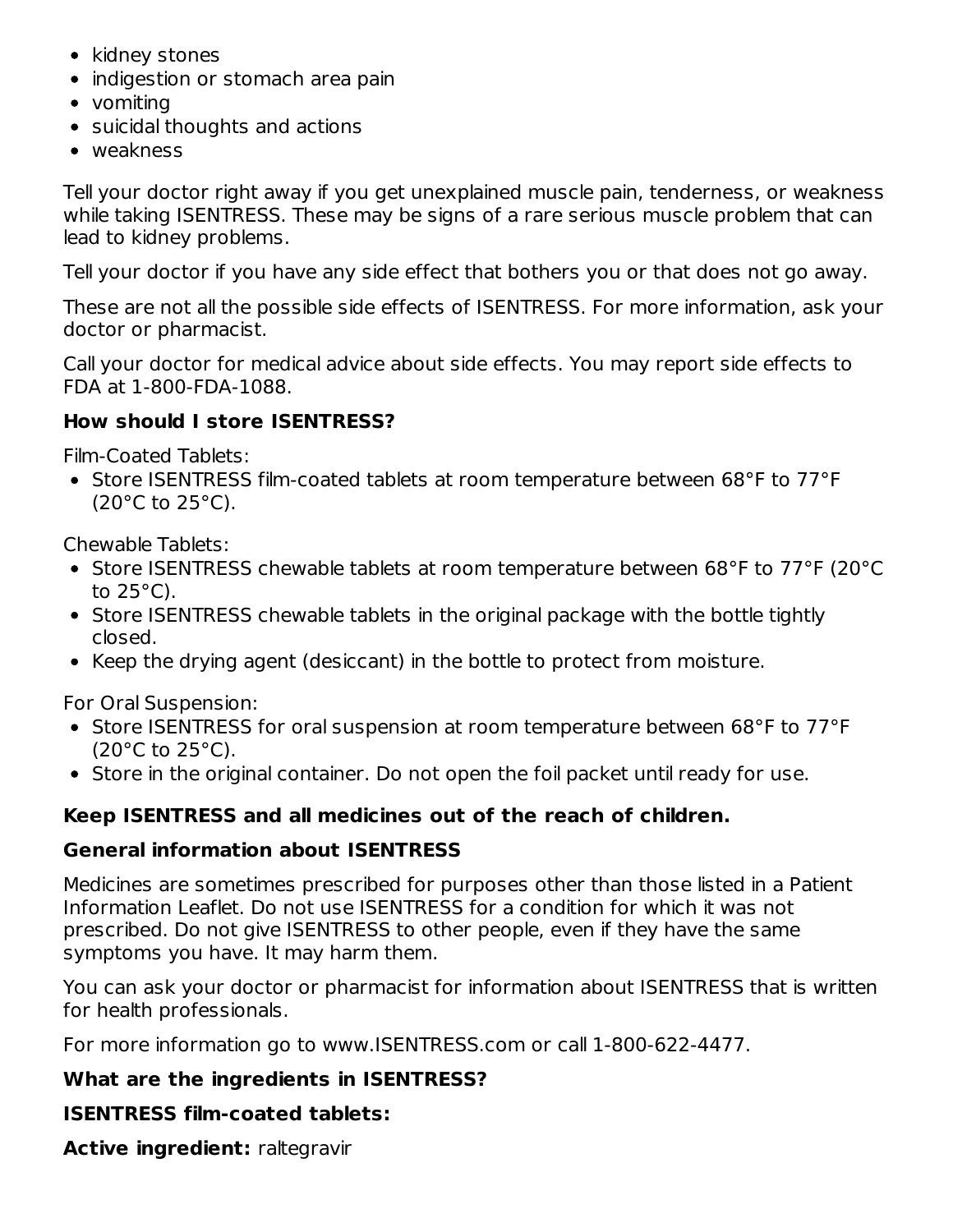**Inactive ingredients:** calcium phosphate dibasic anhydrous, hypromellose 2208, lactose monohydrate, magnesium stearate, microcrystalline cellulose, poloxamer 407 (contains 0.01% butylated hydroxytoluene as antioxidant), sodium stearyl fumarate.

**The film coating contains:** black iron oxide, polyethylene glycol 3350, polyvinyl alcohol, red iron oxide, talc and titanium dioxide.

## **ISENTRESS chewable tablets:**

## **Active ingredient:** raltegravir

**Inactive ingredients:** ammonium hydroxide, crospovidone, ethylcellulose 20 cP, fructose, hydroxypropyl cellulose, hypromellose 2910/6cP, magnesium stearate, mannitol, medium chain triglycerides, monoammonium glycyrrhizinate, natural and artificial flavors (orange, banana, and masking that contains aspartame), oleic acid, PEG 400, saccharin sodium, sodium citrate dihydrate, sodium stearyl fumarate, sorbitol, sucralose and yellow iron oxide. The 100 mg chewable tablet also contains red iron oxide.

## **ISENTRESS for oral suspension:**

## **Active ingredient:** raltegravir

**Inactive ingredients:** ammonium hydroxide, banana with other natural flavors, carboxymethylcellulose sodium, crospovidone, ethylcellulose 20 cP, fructose, hydroxypropyl cellulose, hypromellose 2910/6cP, macrogol/PEG 400, magnesium stearate, maltodextrin, mannitol, medium chain triglycerides, microcrystalline cellulose, monoammonium glycyrrhizinate, oleic acid, sorbitol, sucralose and sucrose.

This Patient Information has been approved by the U.S. Food and Drug Administration.

Distributed by: Merck Sharp & Dohme Corp., a subsidiary of **Merck & Co., Inc.** Whitehouse Station, NJ 08889, USA

Revised February 2015

For patent information: www.merck.com/product/patent/home.html

Copyright © 2007, 2013 Merck Sharp & Dohme Corp., a subsidiary of **Merck & Co., Inc.**

All rights reserved.

usppi-mk0518-mf-1502r026

## **Instructions for Use**

#### **ISENTRESS** (eye **sen** tris) **®(raltegravir) for oral suspension**

Read this Instructions for Use before you mix and give a dose of ISENTRESS for oral suspension to your child for the first time, and each time you get a refill. There may be new information. These instructions will help you to correctly mix and give a dose of ISENTRESS for oral suspension to your child.

See the Patient Information leaflet that comes with ISENTRESS for oral suspension for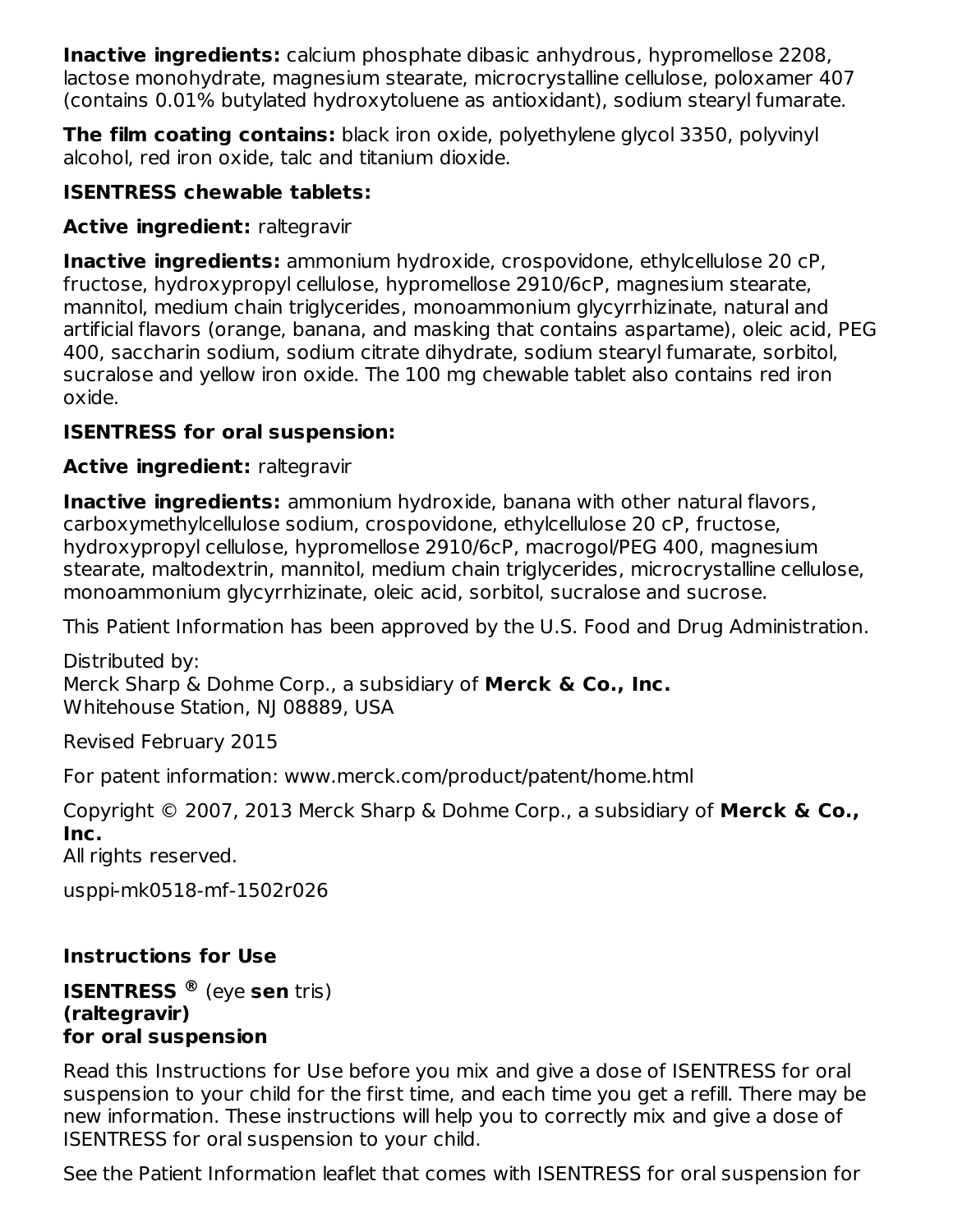more information about ISENTRESS.

Your doctor will decide the right dose based on your child's weight.

Ask your doctor or pharmacist if you have any questions about how to mix or give ISENTRESS for oral suspension to your child.

# **Each ISENTRESS for oral suspension kit contains the following supplies (see Figure A):**

- 2 reusable mixing cups with attached lids
- 2 reusable 5 mL dosing syringes
- 60 foil packets containing ISENTRESS for oral suspension



#### **How do I prepare a dose of ISENTRESS for oral suspension?**

**Step 1.** Fill mixing cup about half-way with drinking water (see Figure B).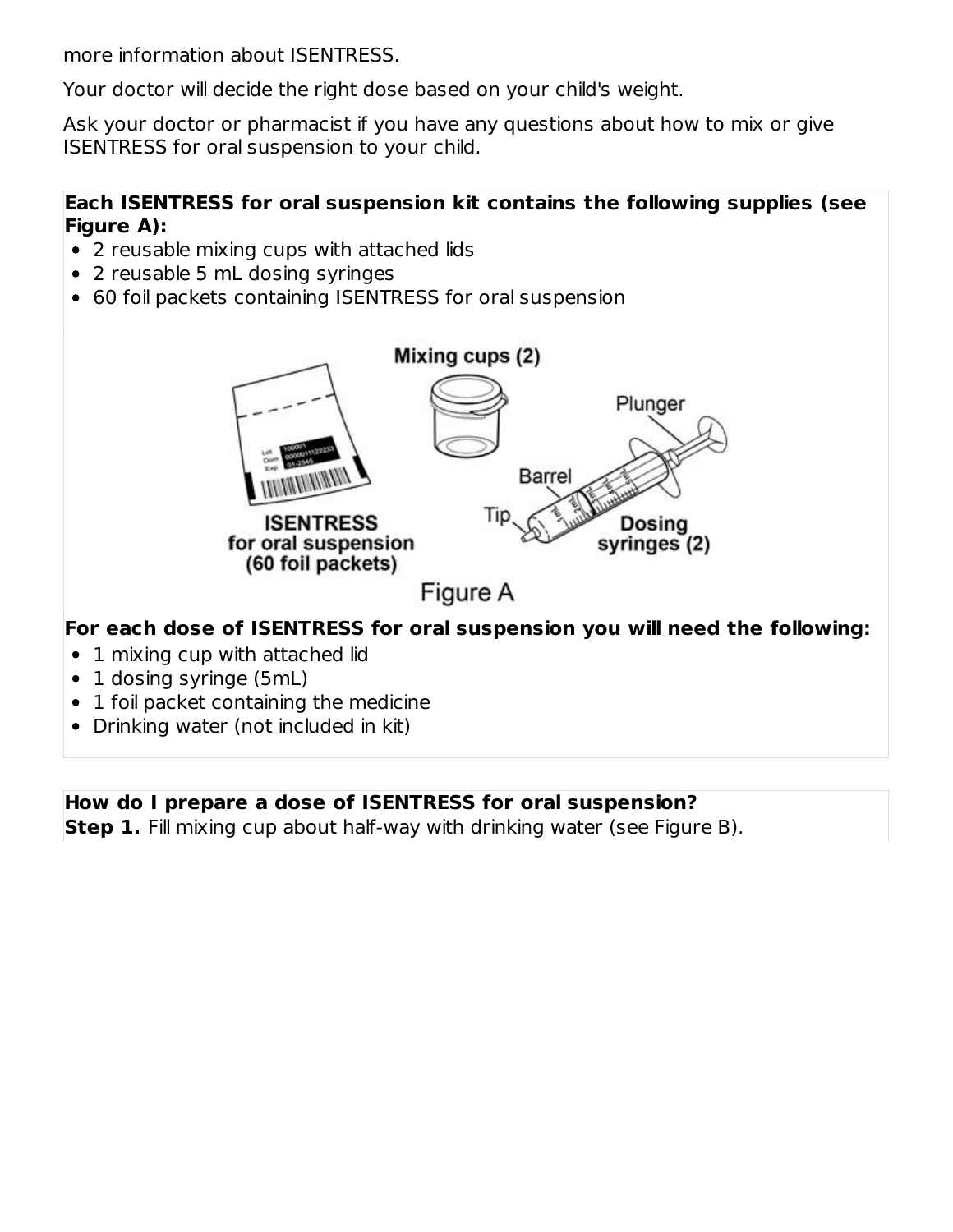

**Step 2.** Fill the dosing syringe. Start with the plunger pushed all the way inside the barrel of the syringe. Insert the tip of the syringe into the water and pull back on the plunger to the 5 mL marking on the barrel of the syringe (see Figure C).



**Step 3.** Pour out remaining water from mixing cup (see Figure D).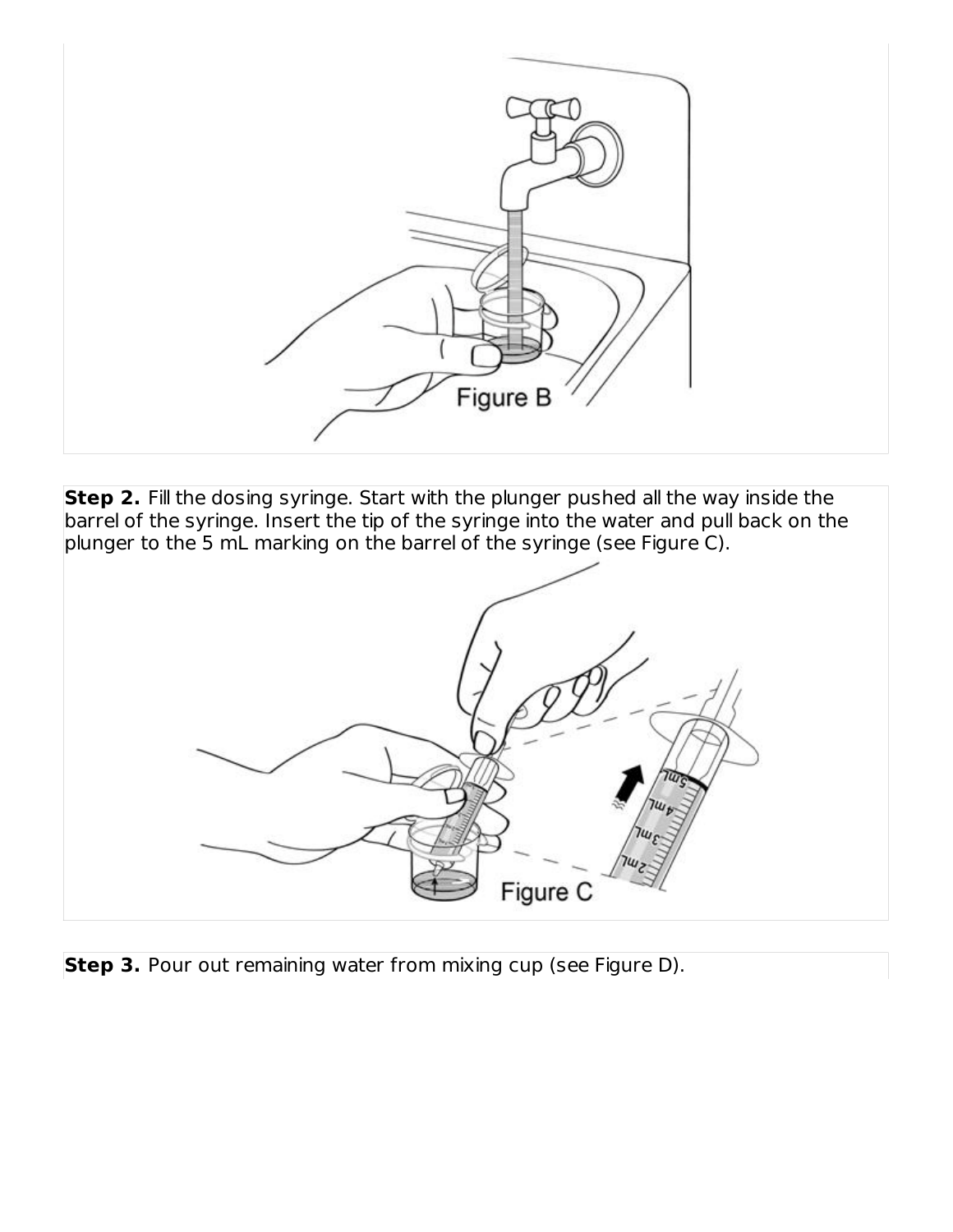

**Step 4.** Add the 5 mL of water from the dosing syringe back into the mixing cup by pressing down on the plunger (see Figure E).



**Step 5.** Open 1 foil packet. There is a notch that you can use to tear open the foil packet, or you may use scissors to cut along the dotted line. Pour entire contents into mixing cup (see Figure F).

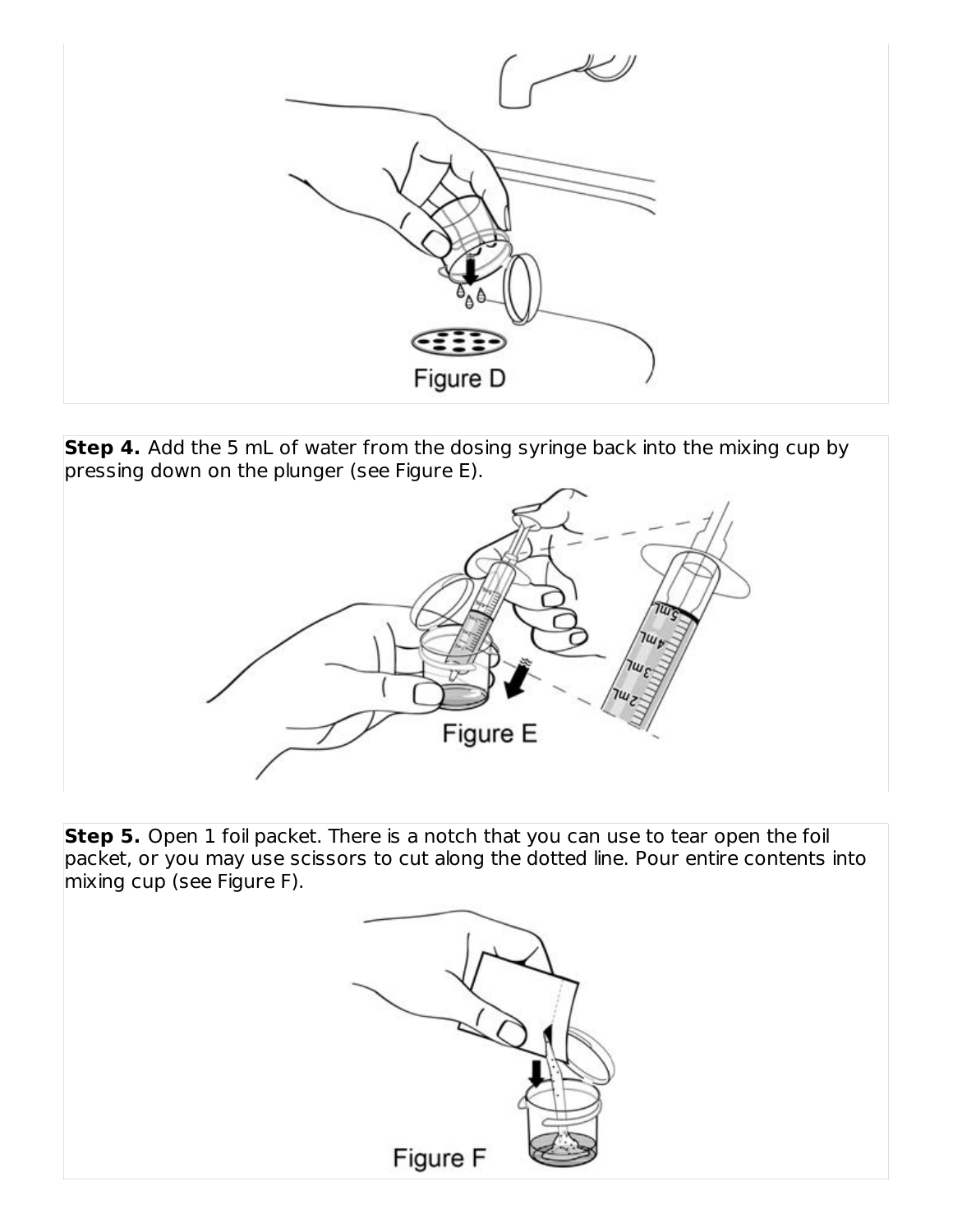

**Step 7.** Swirl the mixing cup to mix using a gentle circular motion for 30-60 seconds (see Figure H). **Do not** turn the mixing cup upside down. The liquid will be cloudy.



**Step 8.** Open the mixing cup. Put the tip of the syringe into the liquid and **pull back the plunger to the mL marking that matches your child's prescribed dose** (see Figure I). Your child's dose may be different from the one shown in the figure.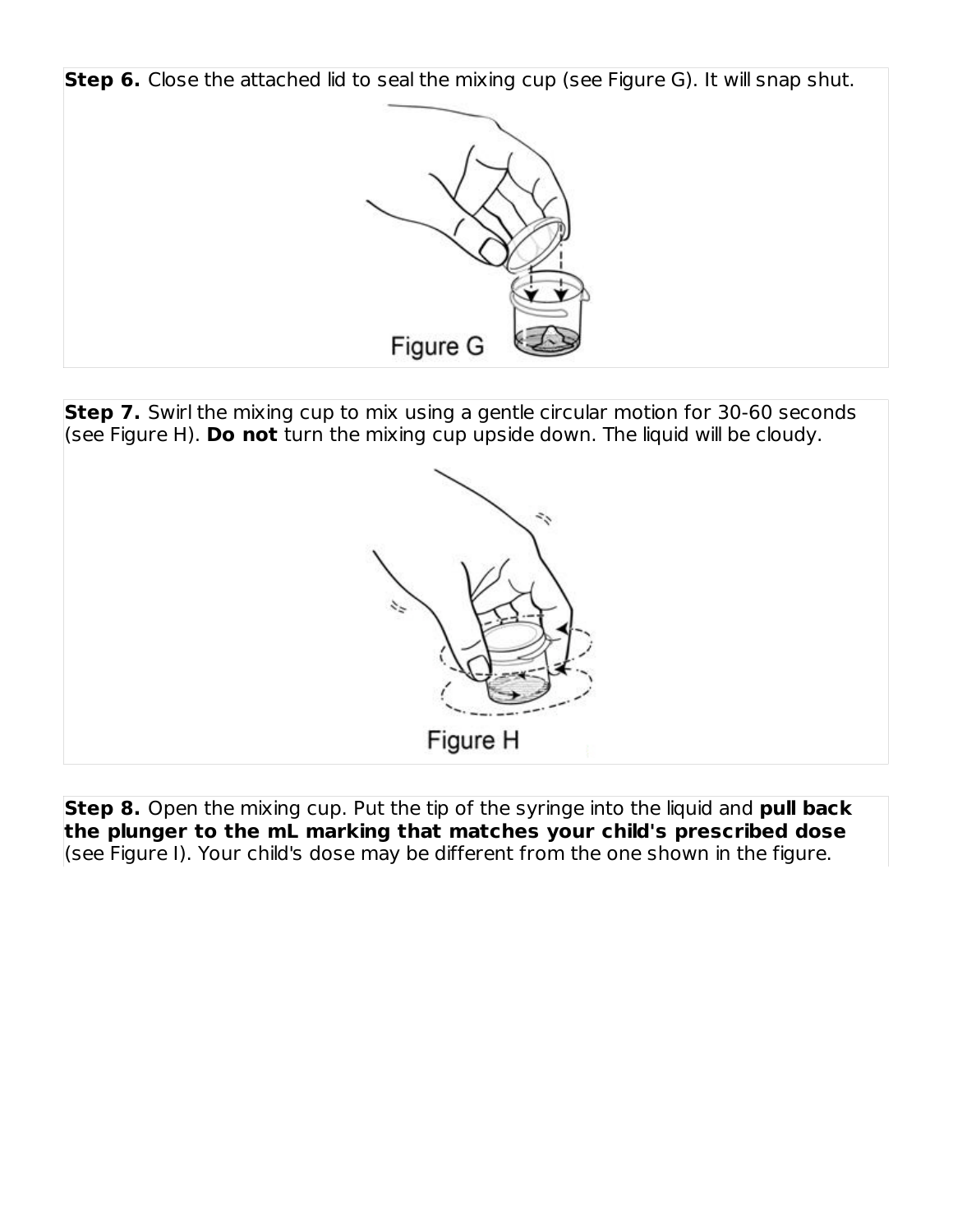

#### **How should I give a dose of ISENTRESS for oral suspension?**

**Step 9.** Place the tip of the dosing syringe in your child's mouth and turn it toward either cheek. Gently push down on the plunger to give the medicine (see Figure J). Give the dose of ISENTRESS oral suspension to your child within 30 minutes of mixing. If you are not able to give your child's dose within 30 minutes of mixing, pour the unused medicine into the trash. You will need to mix a new dose.



**How should I dispose of leftover ISENTRESS for oral suspension? Step 10.** Pour any leftover medicine from the mixing cup into the trash (see Figure K).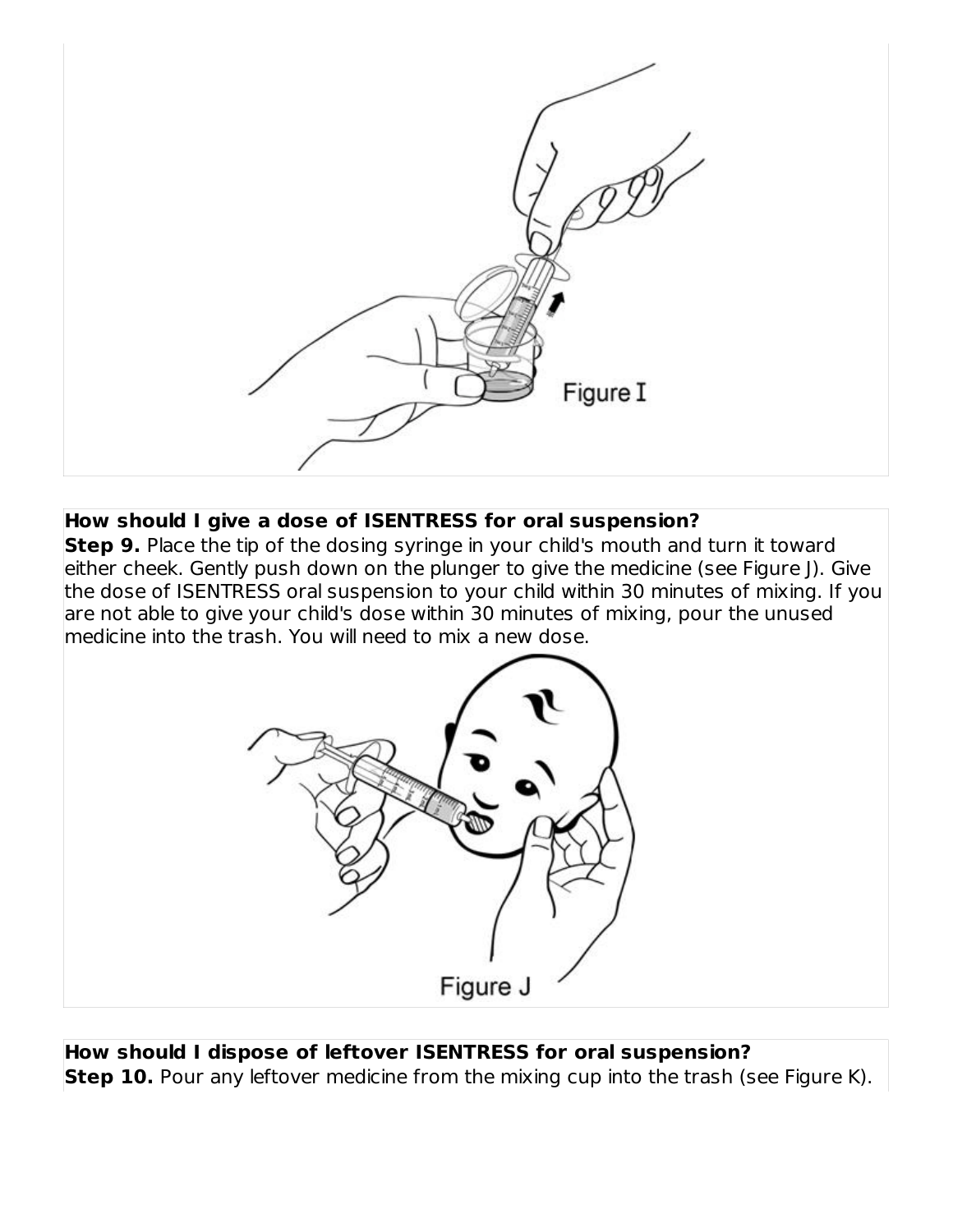

**Step 11.** Remove plunger from the barrel of the dosing syringe. Hand wash the dosing syringe and mixing cup with warm water and dish soap. Rinse with water and air dry (see Figure L).



## **How should I store ISENTRESS for oral suspension?**

- Store ISENTRESS for oral suspension at room temperature between 68°F to 77°F (20°C to 25°C).
- Store in the original container. Do not open the foil packets until ready for use.

## **Keep ISENTRESS for oral suspension and all medicines out of the reach of children.**

For more information go to www.ISENTRESS.com or call 1-800-622-4477.

This Instructions for Use has been approved by the U.S. Food and Drug Administration. Distributed by: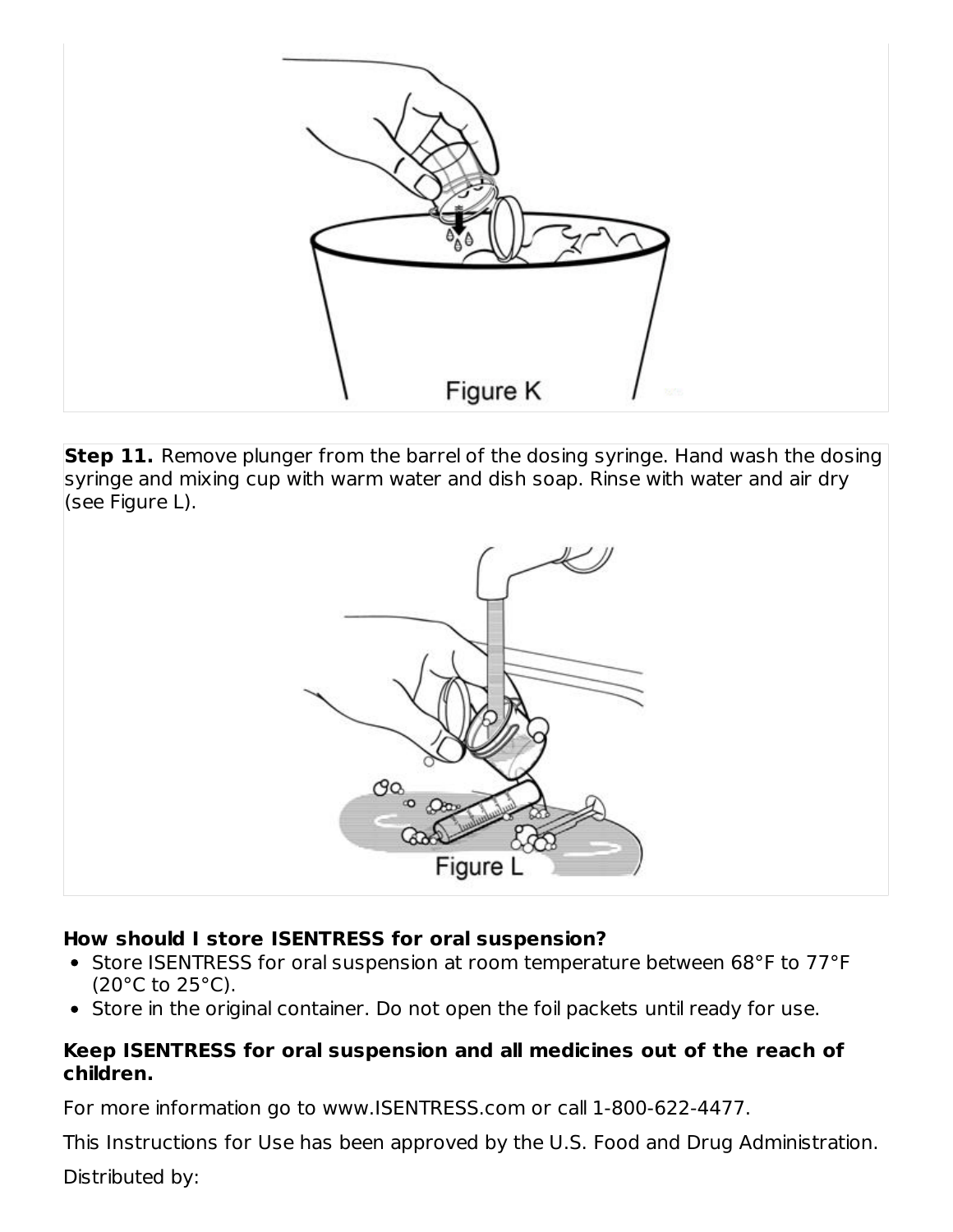Merck Sharp & Dohme Corp., a subsidiary of **Merck & Co., Inc.** Whitehouse Station, NJ 08889, USA

Issued December 2013

For patent information: www.merck.com/product/patent/home.html

Copyright © 2013 Merck Sharp & Dohme Corp., a subsidiary of **Merck & Co., Inc.** All rights reserved.

ifu-mk0518-mf-1312r000



| <b>ISENTRESS</b><br>raltegravir tablet, film coated                                  |                                          |                              |                                   |  |                 |  |  |
|--------------------------------------------------------------------------------------|------------------------------------------|------------------------------|-----------------------------------|--|-----------------|--|--|
|                                                                                      |                                          |                              |                                   |  |                 |  |  |
| <b>Product Information</b>                                                           |                                          |                              |                                   |  |                 |  |  |
| <b>Product Type</b>                                                                  | <b>HUMAN PRESCRIPTION</b><br><b>DRUG</b> | <b>Item Code</b><br>(Source) | NDC:68071-2113(NDC:0006-<br>0227) |  |                 |  |  |
| <b>Route of Administration</b>                                                       | ORAL                                     |                              |                                   |  |                 |  |  |
|                                                                                      |                                          |                              |                                   |  |                 |  |  |
|                                                                                      | <b>Active Ingredient/Active Moiety</b>   |                              |                                   |  |                 |  |  |
|                                                                                      | <b>Ingredient Name</b>                   |                              | <b>Basis of Strength Strength</b> |  |                 |  |  |
| RALTEGRAVIR POTASSIUM (UNII: 43Y000U234) (RALTEGRAVIR - UNII:22VKV8053U) RALTEGRAVIR |                                          |                              |                                   |  | 400 mg          |  |  |
|                                                                                      |                                          |                              |                                   |  |                 |  |  |
| <b>Inactive Ingredients</b>                                                          |                                          |                              |                                   |  |                 |  |  |
|                                                                                      | <b>Ingredient Name</b>                   |                              |                                   |  | <b>Strength</b> |  |  |
| FERROSOFERRIC OXIDE (UNII: XM0M87F357)                                               |                                          |                              |                                   |  |                 |  |  |
| <b>BUTYLATED HYDROXYTOLUENE (UNII: 1P9D0Z171K)</b>                                   |                                          |                              |                                   |  |                 |  |  |
| <b>CALCIUM PHOSPHATE, DIBASIC, ANHYDROUS (UNII: L11K75P92))</b>                      |                                          |                              |                                   |  |                 |  |  |
| HYPROMELLOSES (UNII: 3NXW29V3WO)                                                     |                                          |                              |                                   |  |                 |  |  |
| <b>LACTOSE MONOHYDRATE (UNII: EWQ57Q8I5X)</b>                                        |                                          |                              |                                   |  |                 |  |  |
| <b>MAGNESIUM STEARATE (UNII: 70097M6I30)</b>                                         |                                          |                              |                                   |  |                 |  |  |
|                                                                                      |                                          |                              |                                   |  |                 |  |  |